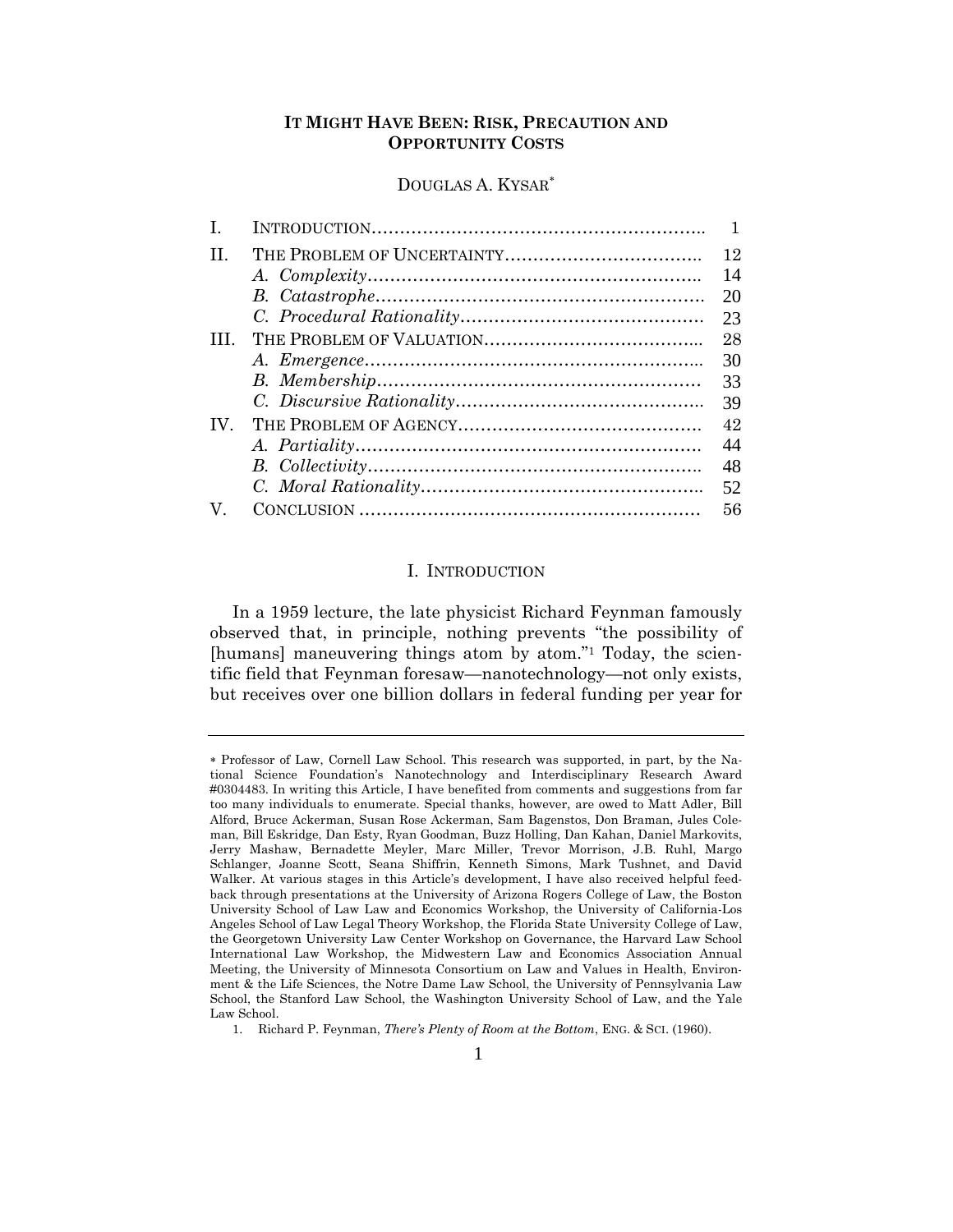research in fields as varied as mechanical and electrical engineering, biology, medicine, information technology, optics, and cognitive science.2 Speculation by popular commentators about what this research ultimately will mean for humanity ranges from a utopian vision of boundless energy and zero pollution to a "gray goo" nightmare of self-replicating nanodevices that cause incomprehensibly vast material destruction.3

 Even among expert observers, opinions of nanotechnology vary widely in their tone and content. A committee convened by the U.S. National Research Council, for instance, breathlessly predicted that "[w]ith potential applications in virtually every existing industry and new applications yet to be discovered, nanoscale science and technology will no doubt emerge as one of the major drivers of economic growth in the first part of the new millennium."4 In contrast, given the dearth of knowledge presently available regarding human health and environmental consequences of nanomaterials, a report issued in Britain by The Royal Society and The Royal Academy of Engineering recommended "as a precautionary measure that factories and research laboratories treat manufactured nanoparticles and nanotubes as if they were hazardous."5

 Although it would be easy to overstate the distinction between U.S. and European approaches to risk regulation, $6$  it is neverthe-

 <sup>2.</sup> The 21st Century Nanotechnology Research and Development Act, passed in 2003, allocates nearly \$3.7 billion to nanotechnology research from 2005 to 2008, not including substantial expenditures on defense related nanoscale research.

 <sup>3.</sup> *Compare* Lynn. L. Bergeson & Bethami Auerbach, 21 ENVTL. FORUM 30, 32 (March/April 2004) (calling nanotechnology "perhaps the ultimate sustainable development tool") *and* Gary Stix, *Little Big Science*, SCI. AMERICAN 32, 37, Sept. 16, 2001 ("If the nano concept holds together, it could, in fact, lay the groundwork for a new industrial revolution."), *with* Bill Joy, *Why the Future Doesn't Need Us*, WIRED, August 4, 2000, *available at* http://www.wired.com/wired/archive/8.04/joy\_pr.html (discussing the "gray goo" problem and asserting that "[o]ur most powerful 21st-century technologies - robotics, genetic engineering, and nanotech - are threatening to make humans an endangered species."). *See also* Glenn Harlan Reynolds, *Environmental Regulation of Nanotechnology*, 31 ENVTL. L. REP. 10681, 10681 (2001) (noting that predictions of the environmental implications of nanotechnology range from "the most radical of the green visions" to the "worry that rogue nanodevices will devour the planet").

 <sup>4.</sup> COMMITTEE FOR THE REVIEW OF THE NATIONAL NANOTECHNOLOGY INITIATIVE, DIVI-SION ON ENGINEERING AND PHYSICAL SCIENCES, NATIONAL RESEARCH COUNCIL, SMALL WONDERS, ENDLESS FRONTIERS: A REVIEW OF THE NATIONAL NANOTECHNOLOGY INITIATIVE 2 (2002).

 <sup>5.</sup> *See, e.g.,* THE ROYAL SOCIETY AND THE ROYAL ACADEMY OF ENGINEERING, NANOSCIENCE AND NANOTECHNOLOGIES: OPPORTUNITIES AND UNCERTAINTIES, Summary 5 (July 2004).

 <sup>6.</sup> As Jonathan Wiener has noted, the common perception that the United States tends to favor more permissive policies than the European Union overlooks important exceptions and nuances—witness, for instance, the stronger European embrace of nuclear power or the greater U.S. willingness to deter public smoking. *See* Jonathan B. Wiener, *Whose Precaution After All? A Comment on the Comparison and Evolution of Risk Regulatory Systems*, 13 DUKE J. COMP. & INT'L L. 207, 229 (2003). *See also* Jonathan B. Wiener & Michael D. Rogers, *Comparing Precaution in the United States and Europe*, 5 J. RISK RES.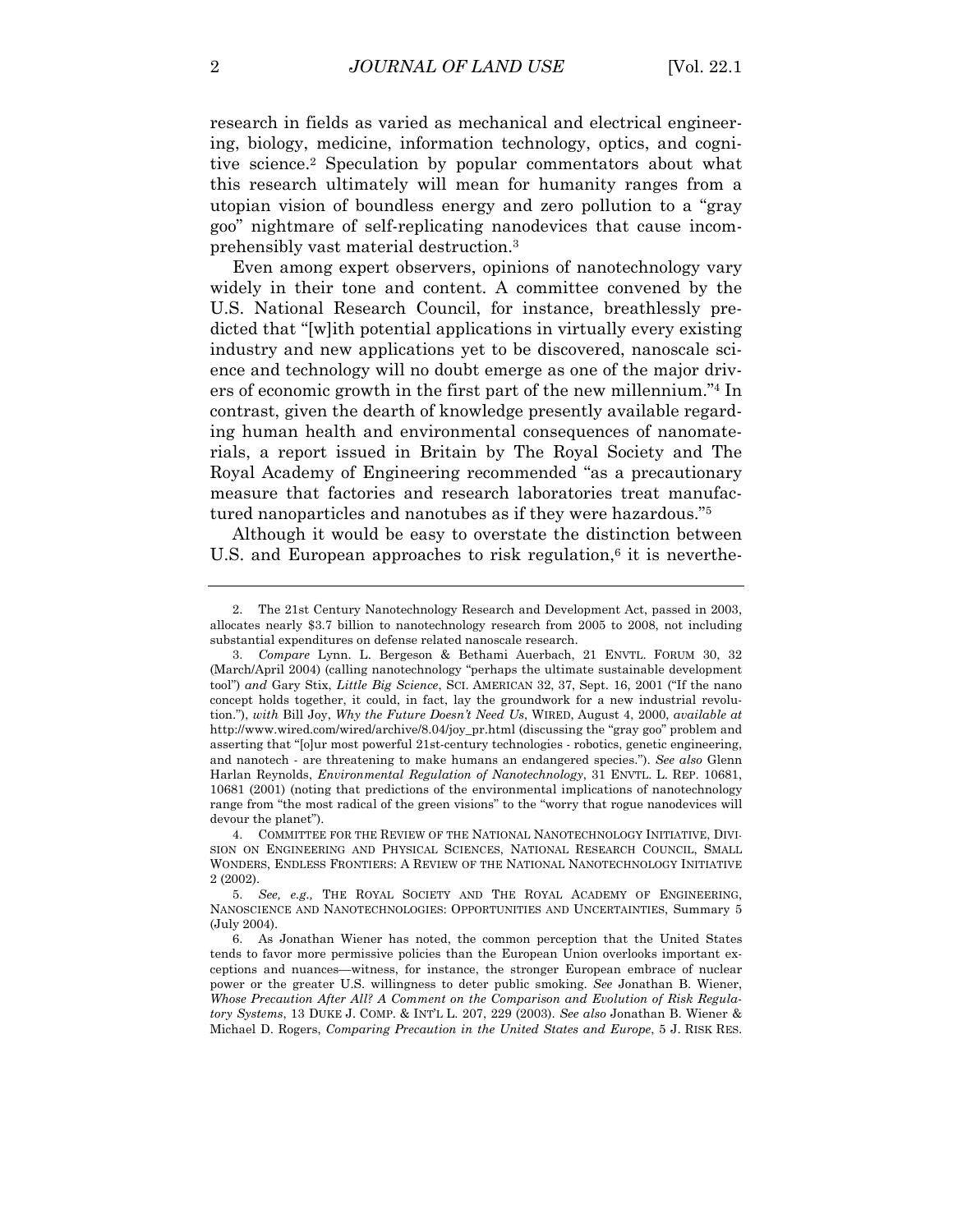$\overline{a}$ 

less striking how the reports of these respective national agencies appear to reinforce the common perception that U.S. experts and policymakers today favor less conservative environmental, health, and safety measures than their European counterparts. The British scientific societies, for instance, called for a national prohibition on "the use of free nanoparticles in environmental applications such as remediation of groundwater,"7 pending development of better scientific information and understanding regarding the potential consequences of such releases. Researchers in the United States, on the other hand, already are engaging in field releases of nanoparticles in hopes of uncovering substances capable of remediating pollution.8 Similarly, a European Union scientific committee carefully scrutinized the health risks of sunscreen products that contain free nanoparticles, ultimately refusing to approve microfine zinc oxide for use as a UV filter in light of suggestive evidence that the substance might pass through the skin and damage DNA.9 During the U.S. Food and Drug Administration (FDA)'s review of nanoparticle-containing sunscreens, on the other hand, the agency confidently opined that chemical substances shown to be safe at the macroscale also can be assumed, without further investigation, to be safe at the nanoscale.10

 This apparent difference in regulatory attitude between the United States and Europe often is said to emerge from the jurisdictions' contrasting stances toward two policymaking paradigms that compete for acceptance within environmental, health, and safety regulation: One—known as cost-benefit analysis (CBA) and increasingly associated with the United States11—strives to enhance social welfare by predicting, weighting, and aggregating all relevant consequences of policy proposals in order to identify those

<sup>317 (2002).</sup> Such ready counterexamples notwithstanding, there remains an important sense in which U.S. and European policymakers believe themselves to be engaged in a debate over appropriate regulatory approaches going forward. *See, e.g.,* ARIE TROUWBORST, EVOLUTION AND STATUS OF THE PRECAUTIONARY PRINCIPLE IN INTERNATIONAL LAW 82 (2002) (describing U.S.-led opposition to inclusion of the PP in the international convention on persistent organic pollutants on the basis that the principle was "unscientific"); *id.* at 138 (describing U.S. opposition to reliance on the PP within a report on risk analysis principles and guidelines at the Codex Alimentarius Commission). Explicating the theoretical and practical differences of these approaches therefore remains a significant exercise, regardless of how closely U.S. and European regulations and attitudes in the past conform to the common stereotype.

 <sup>7.</sup> THE ROYAL SOCIETY AND THE ROYAL ACADEMY OF ENGINEERING, *supra* note 5, at 5.

 <sup>8.</sup> *See* Wei-Xian Zhang, *Nanoscale Iron Particles for Environmental Remediation: An Overview*, 5 J. NANOPARTICLE RES. 323, 32 (2003).

 <sup>9.</sup> *See* SCCNFP, Opinion Concerning Zinc Oxide (Colipa nS76). SCCNFP/0690/03, *available at* http://ec.europa.eu/health/ph\_risk/committees/sccp/documents/out222\_en.pdf.

 <sup>10.</sup> *See* FDA, 64 Fed. Reg. 27666, 27671 (1999).

 <sup>11.</sup> *See* CASS R. SUNSTEIN, THE COST-BENEFIT STATE ix (2002) ("Gradually, and in fits and starts, American government is becoming a cost-benefit state.") [hereinafter SUNSTEIN, THE COST-BENEFIT STATE].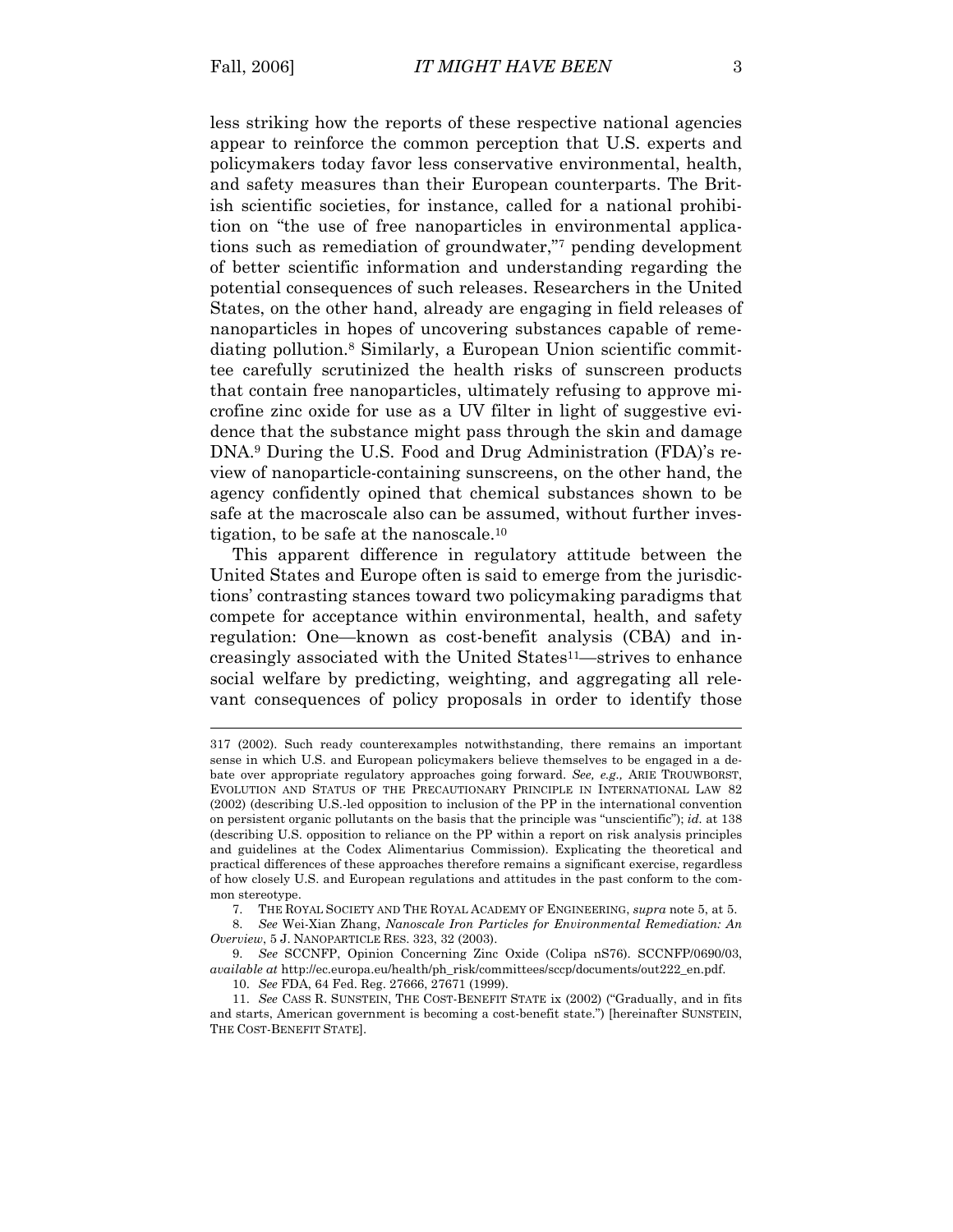choices that represent welfare-maximizing uses of public resources; the other—associated with the precautionary principle (PP) and the European approach to risk regulation<sup>12</sup>—eschews optimization in favor of more pragmatic forms of decisionmaking. One oft-cited articulation of the PP, for instance, seeks to trigger an incremental process of risk regulation through the simple admonition, "When an activity raises threats of harm to human health or the environment, precautionary measures should be taken even if some cause and effect relationships are not fully established scientifically."13

Despite the efforts of numerous scholars to forge a middle path between these extremes of "comprehensive rationality and

 <sup>12.</sup> *See, e.g.,* Treaty on European Union, Official Journal C 191, 29 July 1992, at art. 130r(2) (stating that EC environmental policy "shall be based on the precautionary principle"); Commission of the European Community, *Communication from the Commission on the Precautionary Principle*, February 2, 2000, *available at* http://europa.eu.int/comm/ dgs/health\_ consumer/library/pub/pub07\_en.pdf. *See also* Robert W. Hahn & Cass R. Sunstein, *The Precautionary Principle as a Basis for Decisionmaking*, The Economist's Voice, Vol. 2, No. 2, Article 8 (2005) [hereinafter Hahn & Sunstein, *Basis for Decisionmaking*] (noting that "[t]he European Union has taken a leadership role in promoting the precautionary principle as a basis for making decisions on environmental policy and other areas"); Cass R. Sunstein, *Precautions Against What? The Availability Heuristic and Cross-Cultural Risk Perceptions* 1-2 (Univ. Chicago John M. Olin Law & Econ. Working Paper No. 220, 2d Series, 2004) [hereinafter Sunstein, *Precautions Against What?*] (observing that "[i]t has become standard to say that with respect to risks, Europe and the United States can be distinguished along a single axis: Europe accepts the Precautionary Principle, and the United States does not"); Gail Charnley & E. Donald Elliott, *Democratization of Risk Analysis*, *in* HUMAN AND ECOLOGICAL RISK ASSESSMENT: THEORY AND PRACTICE 1399, 1401 (Dennis J. Paustenbach ed., 2002) ("When Europeans call for decisions based on 'the precautionary principle' in international forums, they are challenging the core premise of the American legal culture.").

 <sup>13.</sup> Peter Montague, *The Precautionary Principle*, RACHEL'S ENV'T & HEALTH WKLY., Feb. 18, 1998, at 1, *available at* http://www.rachel.org/bulletin/bulletin.cfm? Issue\_ID=532 (describing and quoting the 1998 Wingspread Declaration). *See also* 1991 Convention on the Ban of Import into Africa and the Control of Transboundary Movement and Management of Hazardous Wastes Within Africa, art. 3(f), *available at* www.ban.org/library/bamako \_treaty.html (requiring implementation of "the precautionary principle to pollution prevention through the application of clean production methods, rather than the pursuit of a permissible emissions approach based on assimilative capacity assumptions"). Other formulations of the PP do not contain an affirmative requirement to undertake precautionary measures. Instead, they simply state that scientific uncertainty by itself should not be taken to weigh against the adoption of precautionary measures. *See*, *e.g.*, United Nations Conference on Environment and Development: Convention on Biological Diversity, prmbl., 31 I.L.M. 818, 822 (1992) (declaring that "where there is a threat of significant reduction or loss of biological diversity, lack of full scientific certainty should not be used as a reason for postponing measures to avoid or minimize such a threat"). It is sometimes argued that this interpretation of the PP is a mere 'truism' that should be uncontroversial. Proponents of this version of the principle, however, offer their seemingly trivial reminder in response to "the self-interested claims of private groups demanding unambiguous evidence of harm" before environmental, health, and safety regulations are imposed. Cass R. Sunstein, *Beyond the Precautionary Principle*, 151 U. PA. L. REV. 1003, 1016 (2003). Such claims have proven surprisingly successful in many policy debates (including especially the U.S. climate change debate), despite the fact that "no rational society requires" full certainty before acting. *Id*. at 1016-17*.*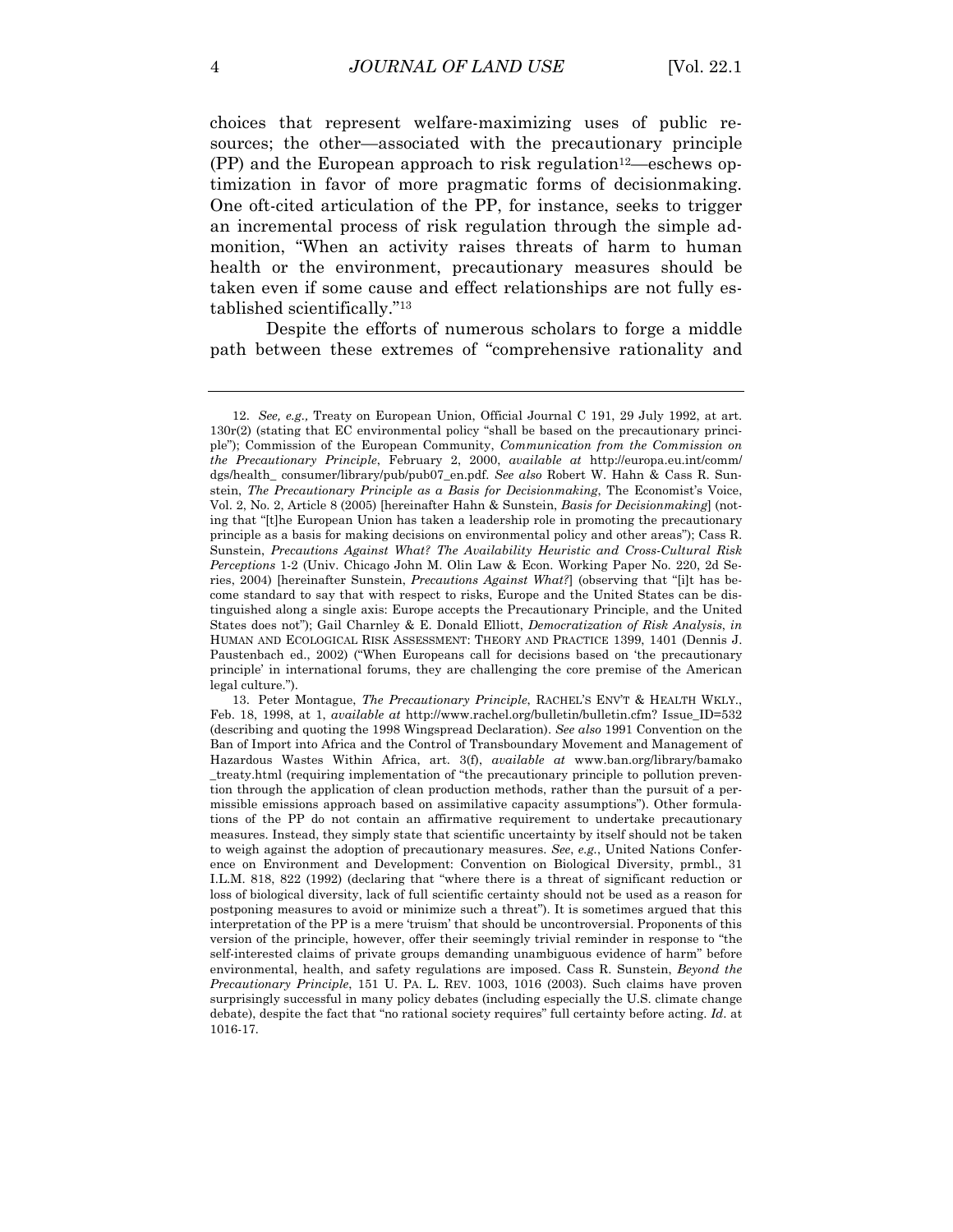incrementalism,"14 today the debate over CBA and the PP in the environmental, health, and safety context remains as polarized as ever. On the one hand, several influential commentators including Matthew Adler and Eric Posner,<sup>15</sup> Kenneth Arrow,<sup>16</sup> Justice Stephen Breyer,<sup>17</sup> Judge Richard Posner,<sup>18</sup> Cass Sunstein,<sup>19</sup> and others20—have come to the conclusion that the normative case in favor of CBA is simply overwhelming and that competing paradigms such as the PP are either incoherent or inappropriate as frameworks for risk regulation. The conclusion of these thinkers is particularly notable in light of their acknowledgment that CBA suffers from a number of conceptual and practical limitations of its own. Nevertheless, CBA's proponents increasingly believe that the "first generation debate" about the procedure's normative desirability is over and that today the important questions concern "second generation" issues of how best to implement CBA in the environmental, health, and safety regulation context.<sup>21</sup> The basic

 18. RICHARD A. POSNER, CATASTROPHE: RISK AND RESPONSE (2004) [hereinafter, POS-NER, CATASTROPHE]; Richard A. Posner, *Cost-Benefit Analysis: Definition, Justification, and Comment on Conference Papers*, 29 J. LEGAL STUD. 1153 (2000).

 <sup>14.</sup> Colin S. Diver, *Policymaking Paradigms in Administrative Law*, 95 HARV. L. REV. 393, 395 (1981). For examples of scholarship aiming to bridge the divide between the PP and CBA, *see* DANIEL A. FARBER, ECO-PRAGMATISM: MAKING SENSIBLE ENVIRONMENTAL DECISIONS IN AN UNCERTAIN WORLD (1999); J. B. Ruhl, *A Manifesto for the Radical Middle*, 38 IDAHO L. REV. 385, 385-86 (2002); J. B. Ruhl, *Working Both (Positivist) Ends Toward a New (Pragmatist) Middle in Environmental Law*, 68 GEO. WASH. L. REV. 522, 524 (2000) (reviewing DANIEL A. FARBER, ECOPRAGMATISM: MAKING SENSIBLE ENVIRONMENTAL DECI-SIONS IN AN UNCERTAIN WORLD (1999)); Symposium, *The Pragmatic Ecologist: Environmental Protection as a Jurisdynamic Experience*, 87 MINN. L. REV. 847 (2003).

 <sup>15.</sup> *See* Matthew D. Adler & Eric A. Posner, *Rethinking Cost-Benefit Analysis*, 109 YALE L. J. 165 (1999).

 <sup>16.</sup> *See* Kenneth J. Arrow et al., *Is There a Role for Benefit-Cost Analysis in Environmental, Health, and Safety Regulation?*, 272 SCIENCE 221 (1996); Kenneth J. Arrow & Robert C. Lind, *Uncertainty and the Evaluation of Public Investment Decisions*, 60 AM. ECON. REV. 364, 366-67 (1970).

 <sup>17.</sup> STEPHEN BREYER, BREAKING THE VICIOUS CIRCLE: TOWARD EFFECTIVE RISK REGU-LATION (1993).

 <sup>19.</sup> *See* SUNSTEIN, THE COST-BENEFIT STATE, *supra* note 11; CASS R. SUNSTEIN, LAWS OF FEAR: BEYOND THE PRECAUTIONARY PRINCIPLE (2005) [hereinafter SUNSTEIN, LAWS OF FEAR]; CASS R. SUNSTEIN, RISK & REASON: SAFETY, LAW, AND THE ENVIRONMENT (2002) [hereinafter SUNSTEIN, RISK & REASON]; Sunstein, *Beyond the Precautionary Principle*, *supra* note 13; Cass R. Sunstein, *Cognition and Cost-Benefit Analysis*, 29 J. LEGAL STUD. 1059 (2000); Cass R. Sunstein, *Cost-Benefit Default Principles*, 99 MICH. L. REV. 1651 (2001).

 <sup>20.</sup> *See, e.g.,* Mark Geistfeld, *Reconciling Cost-Benefit Analysis With the Principle That Safety Matters More Than Money*, 76 N.Y.U. L. REV. 114 (2001); Robert H. Frank, *Why Is Cost-Benefit Analysis So Controversial?*, 29 J. LEGAL STUD. 913 (2000); W. Kip Viscusi, *Regulating the Regulators*, 63 U. CHI. L. REV. 1423 (1996).

 <sup>21.</sup> SUNSTEIN, THE COST-BENEFIT STATE, *supra* note 11, at xi. *See also* SUNSTEIN, RISK & REASON, *supra* note 19, at 5-6 (asserting that "'first-generation' debate about whether to base regulatory choices on cost-benefit analysis at all. . . . is now ending, with a substantial victory for the proponents of cost-benefit analysis"); Hahn & Sunstein, *Basis for Decisionmaking, supra* note 12, at 6 ("We do not believe there is any principled way of making policy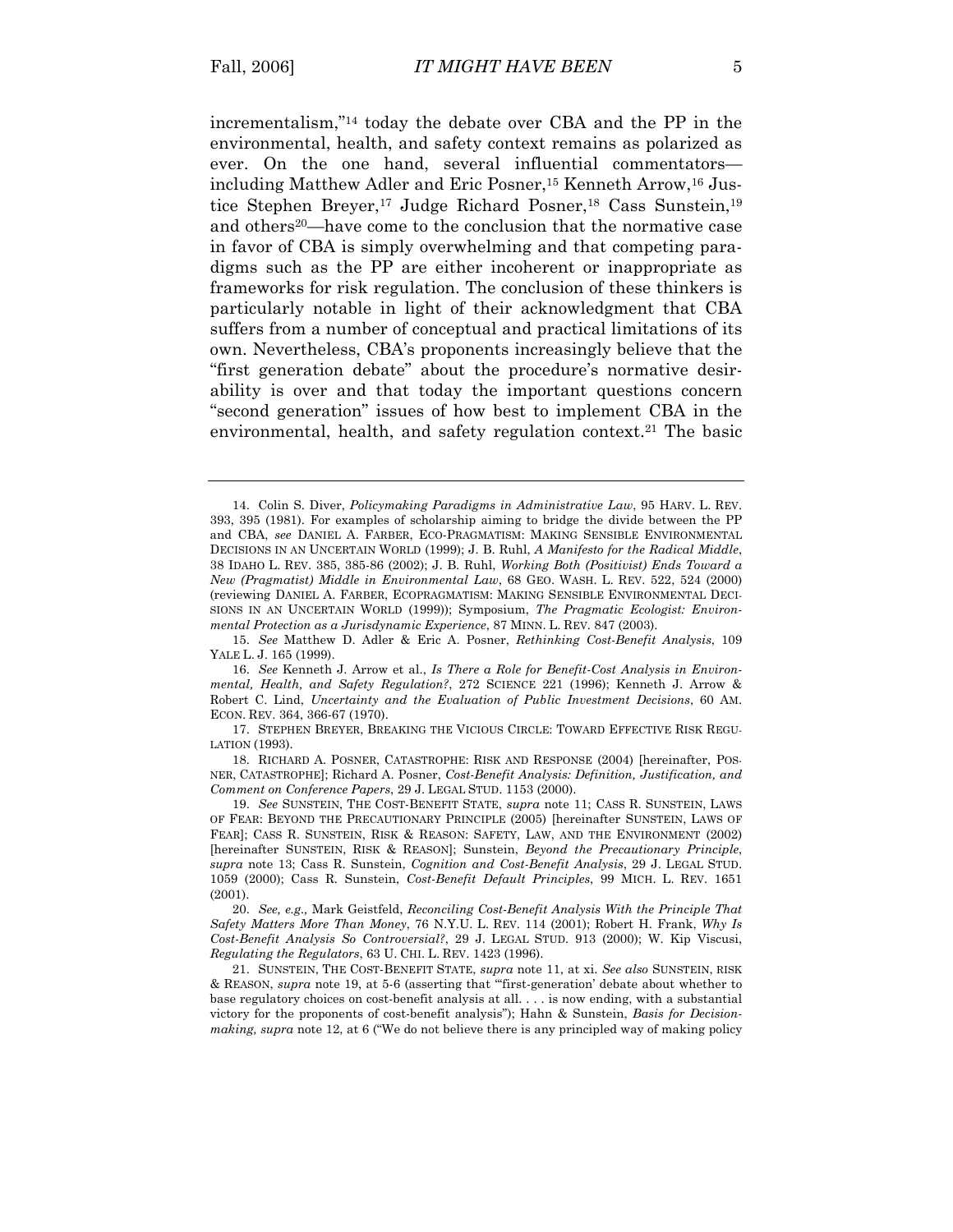superiority of CBA as a policy tool for risk regulation, in other words, is no longer seriously doubted.

Except, of course, that it is, and not just by the "environmental Darth Vader[s]" of the world,<sup>22</sup> but by serious, thoughtful observers of the administrative state.23 For instance, Frank Ackerman and Lisa Heinzerling maintain that regulatory CBA as commonly practiced is flawed for at least four critical reasons: "[T]he standard economic approaches to valuation are inaccurate and implausible; the use of discounting [to compare intertemporal costs and benefits] improperly trivializes future harms and the irreversibility of some environmental problems; the reliance [of CBA] on aggregate, monetized benefits excludes questions of fairness and morality; and the value-laden and complex cost-benefit process is neither objective nor transparent."24 Moreover, the response of some CBA proponents to call for a "modest, nonsectarian"25 brand of cost-benefit calculation in light of these arguable shortcomings does not satisfy thinkers such as Ackerman and Heinzerling. In their view, CBA's flaws render the procedure irredeemable as a device for setting standards of environmental, health, and safety protection.<sup>26</sup> Accordingly, they applaud the fact the precautionary approach continues to enjoy more prominence and support than CBA outside of U.S. academic and policy cir-

 24. Frank Ackerman & Lisa Heinzerling, *Pricing the Priceless: Cost-Benefit Analysis of Environmental Protection*, 150 U. PA. L. REV. 1553, 1563 (2002).

 25. Robert W. Hahn & Cass R. Sunstein, *A New Executive Order for Improving Federal Regulation? Deeper and Wider Cost-Benefit Analysis* 7 (Univ. Chicago-John M. Olin Law & Econ. Working Paper No. 150, 2002).

decisions without making the best possible effort to balance all the relevant costs of a policy against the benefits.").

 <sup>22.</sup> Alex Kozinski, *Gore Wars*, 100 MICH. L. REV. 1742, 1767 (2002) (reviewing BJØRN LOMBORG, THE SKEPTICAL ENVIRONMENTALIST: MEASURING THE REAL STATE OF THE WORLD (2001)).

 <sup>23.</sup> *See, e.g.,* FRANK ACKERMAN & LISA HEINZERLING, PRICELESS: ON KNOWING THE PRICE OF EVERYTHING AND THE VALUE OF NOTHING (2004) [hereinafter ACKERMAN & HEINZERLING, PRICELESS]; SIDNEY A. SHAPIRO & ROBERT L. GLICKSMAN, RISK REGULATION AT RISK: RESTORING A PRAGMATIC APPROACH (2003); David M. Driesen, *The Societal Cost of Environmental Regulation: Beyond Administrative Cost-Benefit Analysis*, 24 ECOLOGY L.Q. 545 (1997); Gregory C. Keating, *Pressing Precaution Beyond the Point of Cost-Justification*, 56 VAND. L. REV. 653 (2003); Gregory C. Keating, *Pricelessness and Life: An Essay for Guido Calabresi*, 64 MD. L. REV. 159 (2005); Thomas O. McGarity, *A Cost-Benefit State*, 50 ADMIN. L. REV. 7 (1998); Thomas O. McGarity, *The Goals of Environmental Legislation*, 31 B.C. ENVTL. AFF. L. REV. 529 (2004) [hereinafter McGarity, *Goals*]; Thomas O. McGarity, *MTBE: A Precautionary Tale*, 28 HARV. ENVTL. L. REV. 281 (2004) [hereinafter, McGarity, *MTBE*]; Thomas O. McGarity & Ruth Ruttenberg, *Counting the Cost of Health, Safety, and Environmental Regulation*, 80 TEX. L. REV. 1997 (2002); Amy Sinden, *Cass Sunstein's Cost-Benefit Lite: Economics for Liberals*, 29 COLUM. J. ENVTL. L. 191 (2004).

 <sup>26.</sup> *See* ACKERMAN & HEINZERLING, PRICELESS, *supra* note 23, at 219-220 (arguing that "the most fundamental problem is not in the details of any particular cost-benefit analysis, but rather in the framing decision about which policies are and which are not subject to such analyses").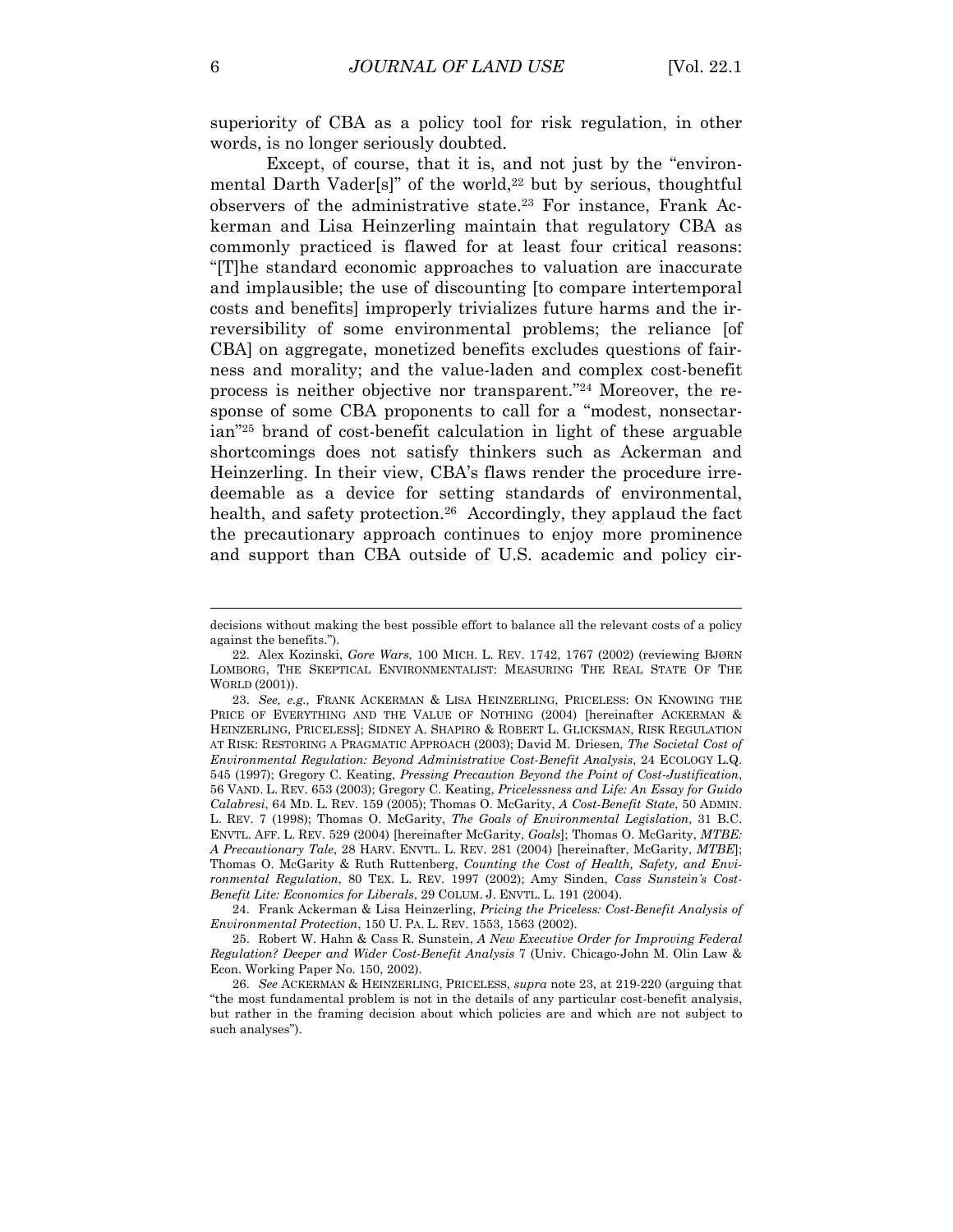cles27—a fact that critics instead want to attribute to such failings as poor information,<sup>28</sup> cognitive error,<sup>29</sup> and public hysteria.<sup>30</sup>

This Article, which is part of a larger project on the competing merits of CBA and the PP,31 examines one specific plank of the case against the PP: the claim that the principle's ignorance of the opportunity costs of precaution leads to indeterminate or impoverishing policy advice. Because PP defenders emphasize the limits of human knowledge and the frequency of unpleasant surprises from technology and industrial development, they prefer an ex ante stance of precaution whenever a proposed activity meets some threshold possibility of causing severe harm to human health or the environment.32 Importantly, they prefer this stance even in the face of potential benefits—such as those promised by the use of nanoparticles in groundwater remediation or skin protection—that may *themselves* be ameliorative of environmental, health, and safety dangers. Although their reasoning has never been perfectly

 28. *See* AARON WILDAVSKY, BUT IS IT TRUE?: A CITIZEN'S GUIDE TO ENVIRONMENTAL HEALTH AND SAFETY ISSUES 1-2 (1995).

29. *See* SUNSTEIN, RISK AND REASON, *supra* note 19, at 28-52.

 <sup>27.</sup> In addition to its expression in European Union law and in the domestic laws and regulations of many nations outside of the E.U., *see* Treaty on European Union, *supra* note 12, the PP also has appeared in a number of multilateral documents and is even considered by some observers to be a strong candidate for inclusion within customary international law. *See* Nuclear Tests (N.Z. v. Fr.), 1995 I.C.J. 288 (Sept. 22) 342 (Weeramantry, J., dissenting) (noting that the PP is "gaining increasing support as part of the international law of the environment"); *id.* at 412 (Palmer, J., dissenting) (observing that "the norm involved in the precautionary principle has developed rapidly and may now be a principle of customary international law relating to the environment."); Gabcikovo-Nagymaros Project (Hung. v. Slovk.), 1997 I.C.J. 7 (Sept. 25). *See also* F. ORREGA VICUÑA, THE CHANGING INTERNA-TIONAL LAW OF HIGH SEAS FISHERIES 156 (1999) ("The precautionary principle . . . has taken a central place in the discussion of most international regimes for environmental protection."); David Freestone & Ellen Hey, *Origins and Development of the Precautionary Principle*, *in* THE PRECAUTIONARY PRINCIPLE AND INTERNATIONAL LAW: THE CHALLENGE OF IM-PLEMENTATION 3, 3 (David Freestone & Ellen Hey eds., 1996) ("[T]he precautionary concept has been included in virtually every recent treaty and policy document related to the protection and preservation of the environment.").

 <sup>30.</sup> *See* Tumur Kuran & Cass R. Sunstein, *Availability Cascades and Risk Regulation*, 51 STAN. L. REV. 683 (1999) (positing that rational risk regulation is confounded by the political pressure exerted by "populist firestorms").

 <sup>31.</sup> *See* DOUGLAS A. KYSAR, THE POINT OF PRECAUTION: ECONOMICS, THE PRECAUTION-ARY PRINCIPLE, AND OUR ENVIRONMENTAL FUTURE (working title for unpublished manuscript, on file with author).

 <sup>32.</sup> The statement in the text captures the essential structure of the PP. *See, e.g.,*  TROUWBORST, *supra* note 6, at 52 ("[I]n the presence of a threat of (non-negligible) environmental harm accompanied by scientific uncertainty, regulatory action should nevertheless be taken to prevent or remedy the hazard concerned.") (emphasis omitted). Important implementation issues then include: (1) the degree of credibility or seriousness of threat required in order to trigger the precautionary obligation; (2) the precise form that regulatory response should take; (3) and the manner in which the regulatory response should be revisited and revised over time. *See* John S. Applegate, *The Taming of the Precautionary Principle,* 27 WM. & MARY ENVTL. L. & POL'Y REV. 13 (2002) [hereinafter Applegate, *Taming*].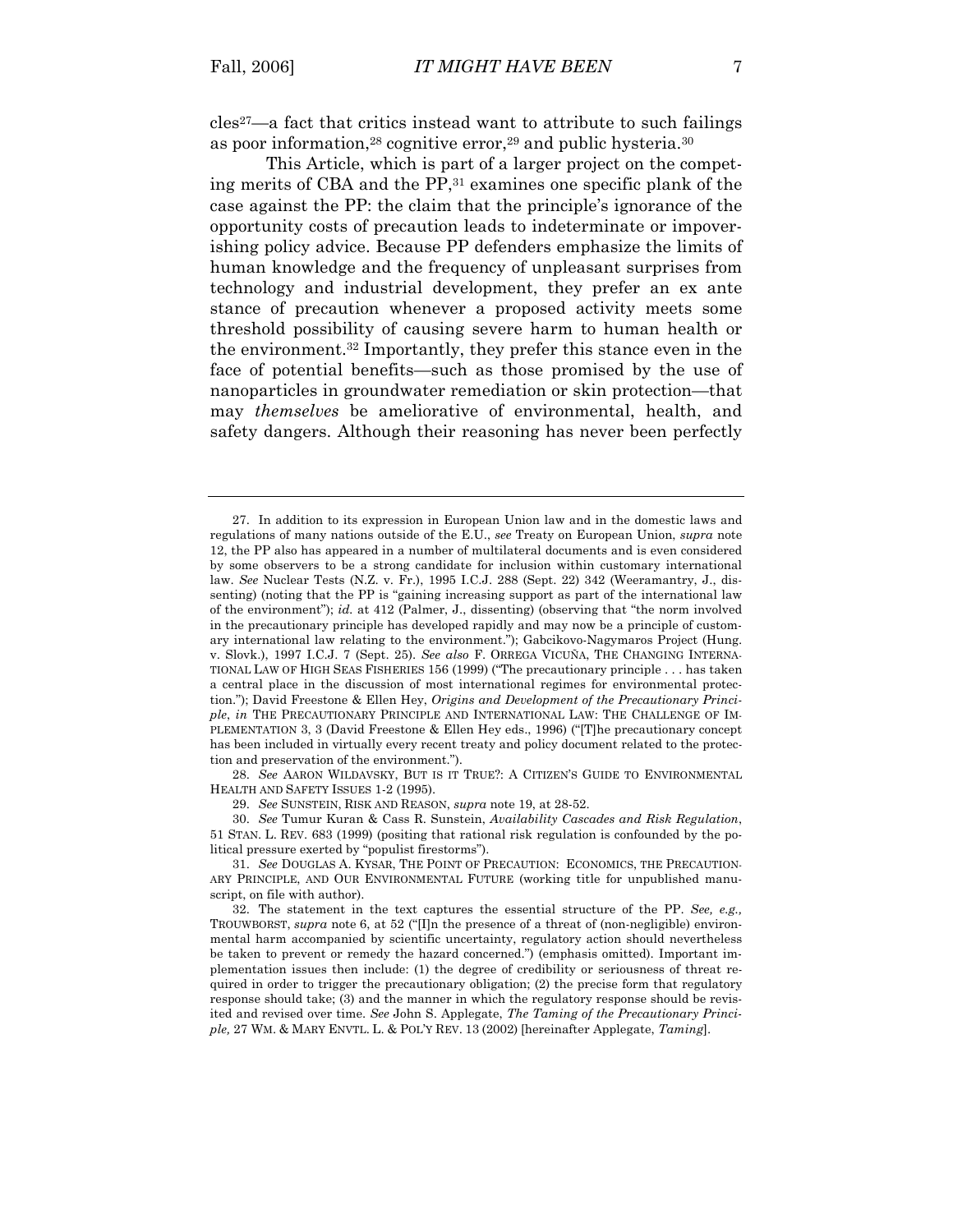clear,33 advocates of the PP regard such foregone benefits as conceptually distinct from, and somehow less central than, the more affirmative consequences that may result from allowing potentially harmful activities to proceed.

Naturally, this asymmetric aspect of the PP generates strident criticism, particularly from consequentialist-utilitarian thinkers such as those who advocate CBA. Along with substitute risks, lulling effects, and other purportedly overlooked health consequences of precautionary regulation,<sup>34</sup> these critics argue that the PP's failure to treat opportunity costs *pari passu* with the primary risks targeted by policy measures is simply indefensible. Moreover, they argue that if opportunity costs of regulation *were* taken into account in the design of the PP, then "the real problem with the principle [would become] that it offers no guidance—not that it is wrong, but that it forbids all courses of action, including regulation."35 To the PP's detractors, therefore, the principle either

 <sup>33.</sup> The classic defense of the PP contends that the benefits of regulatory precaution consist of saved human lives or averted ecological harms, while the costs typically consist of lost economic profits or some other opportunity cost that is not viewed as fully commensurable with human or environmental harm. *See* Talbot Page, *A Generic View of Toxic Chemicals and Similar Risks*, 7 ECOLOGY L.Q. 207, 22 (1978); Sidney A. Shapiro, *Keeping the Baby and Throwing Out the Bathwater: Justice Breyer's Critique of Regulation*, 8 ADMIN. L.J. AM. U. 721, 732 (1995); Kristin Shrader-Frechette, *Methodological Rules for Four Classes of Scientific Uncertainty*, *in* SCIENTIFIC UNCERTAINTY AND ENVIRONMENTAL PROBLEM SOLVING 12, 14-15 (John Lemons, ed.) (1995). As noted *infra* text accompanying notes 50-58, this incommensurability defense is partially (but only partially) undermined by the frequent appearance of human lives or ecological assets on *both* sides of the regulatory ledger.

 <sup>34.</sup> For an influential analytical overview and collection of case studies involving such "risk-risk" tradeoffs, see JOHN D. GRAHAM & JONATHAN BAERT WIENER, RISK VERSUS RISK (1995).

 <sup>35.</sup> Sunstein, *Precautions Against What?*, *supra* note 12, at 7. *See also* M. GOKLANY, THE PRECAUTIONARY PRINCIPLE: A CRITICAL APPRAISAL OF ENVIRONMENTAL RISK ASSESS-MENT (2001); HOWARD MARGOLIS, DEALING WITH RISK: WHY THE PUBLIC AND THE EXPERTS DISAGREE ON ENVIRONMENTAL ISSUES 2 (1996) ("Good judgment—judgment that will look reasonable when the passions of the moment have passed—has to deal with what I label the 'fungibility' (between opportunities and dangers) that ordinarily confronts us."); SUNSTEIN, LAWS OF FEAR, *supra* note 19, at 42 (observing that precautionary risk regulation tends to lack "concern[] [for] the benefits that are foregone as a result of regulation"); Jonathan B. Wiener, *Precaution in a Multi-Risk World*, *in* HUMAN AND ECOLOGICAL RISK ASSESSMENT: THEORY AND PRACTICE 1509 (Dennis D. Paustenbach ed., 2002); Jonathan H. Adler, *More Sorry Than Safe: Assessing the Precautionary Principle and the Proposed International Safety Protocol*, 35 TEX. INT'L L. J. 173, 195 (2000) ("The problem is that by focusing on one set of risks—those posed by the introduction of new technologies with somewhat uncertain effects—the precautionary principle turns a blind eye to the harms that occur, or are made worse, due to the lack of technological development."); Frank B. Cross, *Paradoxical Perils of the Precautionary Principle*, 53 WASH. & LEE L. REV. 851 (1996); Howard Margolis, *A New Account of Expert/Lay Conflicts of Risk Intuition*, 8 DUKE ENVTL. L. & POL'Y F. 115 (1997); John O. McGinnis, *The Appropriate Hierarchy of Global Multilateralism and Customary International Law: The Example of the WTO*, 44 VA. J. INT'L L. 229, 273 (2003) (arguing that "the precautionary principle often remains coherent only by focusing on the risks of action at the expense of those of inaction"); Christopher D. Stone, *Is There a Precautionary Principle?*, 31 ENVTL. L. REP. 10790 (2001); Cass R. Sunstein, *Cost-Benefit Analysis and the Environment*, 18 (Univ. Chicago-John M. Olin Law & Econ. Working Paper No. 227, 2d series,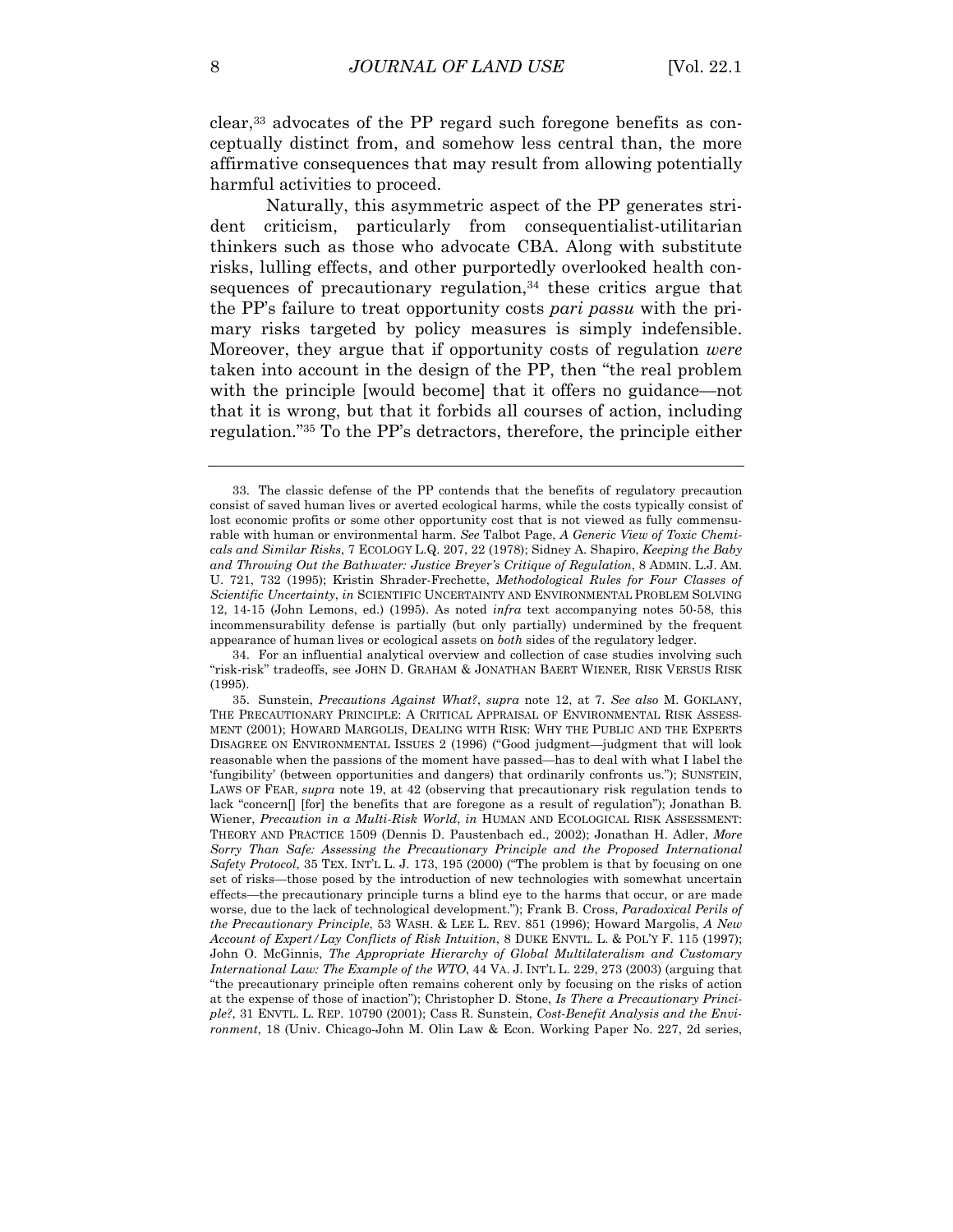$\overline{a}$ 

must be expanded to include an obligation to consider the opportunity costs of regulatory activity—in which case it would become woefully indeterminate—or the principle must be rejected as a one-sided tool that is likely to prolong a range of harms that would be alleviated in its absence.

Despite the seemingly unimpeachable logic of this critique, the role of opportunity costs in environmental, health, and safety regulation actually turns out to be much more complicated and interesting than the CBA proponents' account reveals. Undoubtedly, CBA proponents are correct to note that no society should flatly ignore the opportunity costs of precautionary regulation. But this is a trivial observation, for no serious proponent of the PP disagrees with it. Despite frequent caricature of the PP as a crudely asymmetric heuristic,36 PP proponents actually regard the principle as merely one aspect of a much more elaborate regulatory process in which the PP is applied with a view toward proportionality of response37 and adaptability over time.38 Just as no physician would unthinkingly and universally follow the precautionary mandate of the Hippocratic adage—"first, do no harm"—no regulator would adhere to the PP without paying some attention to foregone benefits, new information, and changed circumstances.<sup>39</sup> Thus, the proper contrast between CBA and the PP is not one of comprehensive and partial modes of analysis, as critics of the PP assert, <sup>40</sup> but

<sup>2004)</sup> *available at* http://www.law.uchicago.edu/lawecon/index.html (arguing that "[w]hen the principle seems to give guidance, it is often because those who use it are focusing on one aspect of risk-related situations and neglecting others."); Cass R. Sunstein & Adrian Vermeule, *Is Capital Punishment Morally Required? The Relevance of Life-Life Tradeoffs*, (Univ. Chicago John M. Olin Law & Econ. Working Paper No. 239, 2005) *available at* http://ssrn.com/abstract\_id=691447 [hereinafter Sunstein & Vermeule, *Capital Punishment*] ("No one believes that for moral reasons, social planners should refuse to take account of [risk-risk] tradeoffs.") (subsequently published as Cass R. Sunstein & Adrian Vermeule, *Is Capital Punishment Morally Required? Acts, Omissions, and Life-Life Tradeoffs*, 58 STAN. L. REV. 703 (2005)).

 <sup>36.</sup> *See* Applegate, *Taming, supra* note 32, at 29 ("Critics of the [PP] often misrepresent its regulatory standard as unitary and draconian: to ban or forgo an activity or technology altogether. Neither the texts of the [PP] nor the writings of its advocates bears this out.").

 <sup>37.</sup> *See* Commission of the European Communities, Communication from the Commission on the precautionary principle, COM (2000) 1 (Feb. 2, 2000) (emphasis added) [hereinafter Communication from the Commission], *available at* http://europa/eu/int/comm/dgs/ health\_consumer/library/pub/pub07\_en.pdf.

 <sup>38.</sup> *See* Joanne Scott, *The Precautionary Principle Before the European Courts*, *in* PRINCIPLES OF EUROPEAN ENVIRONMENTAL LAW 51, 62, 64 (Richard Macrory et al. eds., 2004) (observing that the PP is applied in a conditional, preliminary fashion that not only allows decisionmakers to "exercise their judgment with respect to risk," but also helps to avoid the possibility that the PP "will threaten paralysis in the manner feared by [critics of the principle]").

 <sup>39.</sup> *See id.;* Communication from the Commission*, supra,* note 37*; infra* text accompanying notes 161-163 (describing various "safety valves" associated with the precautionary approach that allow for relaxation of its dictates in appropriate circumstances).

 <sup>40.</sup> *See supra* note 34.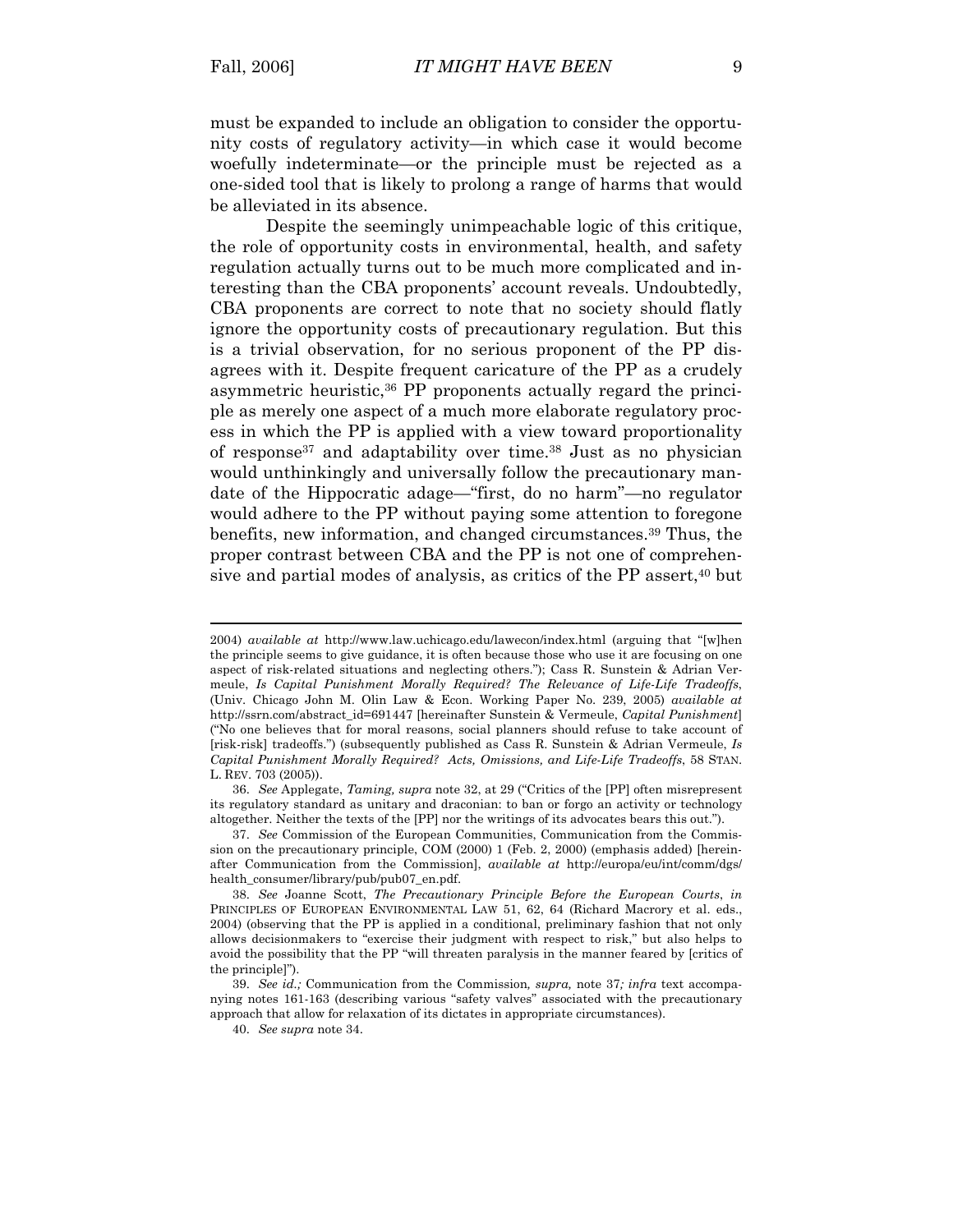rather of static and dynamic, optimizing and incremental, formalized and pragmatic decisionmaking models.

As Parts I and II of this Article demonstrate, there are underappreciated benefits to the PP's more modest approach. Specifically, unlike the optimization framework of CBA, which proceeds awkwardly in the absence of fully characterized risks and consensus normative agreement on exogenized choice criteria, the PP's approach reflects great sensitivity to the fact that decisionmaking in the face of many environmental problems demands not only substantive, but also *procedural* and *discursive* rationality. This is particularly the case with regard to the kinds of multidimensional, long-term questions that are raised by the paradigm of sustainable development law,<sup>41</sup> and that reveal cost-benefit optimization to be both analytically and democratically unsatisfactory. Thus, Parts I and II conclude that the most important task presently facing scholars of environmental law is not, as CBA proponents would have it, to further refine the technical details of the optimization paradigm in order to suit the sustainable development challenge. Rather, the task is to reconcile environmental management's need for flexibility and dynamism with democracy's need for meaningful public input. The PP by itself does not resolve such challenges. However, significantly—and in contrast to CBA—it does acknowledge their existence and importance.

Although the critique of CBA offered in Parts I and II is aggressive, the aim is not to persuade readers of the force of any par-

 <sup>41.</sup> *See* Douglas A. Kysar, *Sustainable Development and Private Global Governance*, 83 TEXAS L. REV. 2109 (2005) [hereinafter Kysar, *Sustainable Development*]. The PP tends to be closely associated with the sustainable development movement. *See* U.N. Econ. Comm. for Eur. [UN/ECE], *Bergen Ministerial Declaration on Sustainable Development in the ECE Region*, ¶ 7, U.N. Doc.A/Conf.151/PC/10 (May 16, 1990) ("In order to achieve sustainable development, policies must be based on the precautionary principle."); James Cameron, *The Precautionary Principle*, *in* TRADE, ENVIRONMENT, AND THE MILLENIUM 239, 287-88 (Gary P. Sampson and W. Bradnee Chambers eds., 2002) ("The precautionary principle is part of a system of rules designed to guide human behavior towards the ideal of an environmentally sustainable economy."); Tim O'Riordan, Andrew Jordan, & James Cameron, *The Evolution of the Precautionary Principle*, *in* REINTERPRETING THE PRECAUTIONARY PRINCIPLE 9, 13 (Tim O'Riordan, James Cameron, & Andrew Jordan eds., 2001) (noting that the PP's "future lies in the debate and policy setting of sustainability, rather than environmentalism"); Michael C. Farmer & Alan Randall, *The Rationality of a Safe Minimum Standard*, 74 LAND ECON. 287, 287 (1998) (noting that some "advocates of the precautionary principle expand [safe minimum standard] protections into a comprehensive, strong sustainability objective"); J.B. Ruhl, *Sustainable Development: A Five-Dimensional Algorithm for Environmental Law*  18 STAN. ENVTL. L. J. 31 (1999) [*hereinafter* Ruhl, *Sustainable Development*]. Like the PP, the sustainable development concept has been harshly criticized as indeterminate and potentially counterproductive. *See, e.g.,* WILFRED BECKERMAN, A POVERTY OF REASON: SUS-TAINABLE DEVELOPMENT AND ECONOMIC GROWTH (2002). Nevertheless, also like the PP, it has remained prominent and influential, particularly outside of the United States. *See*  James Gustave Speth, *International Environmental Law: Can It Deal With the Big Issues?*, 28 VT. L. REV. 779, 790 (2004).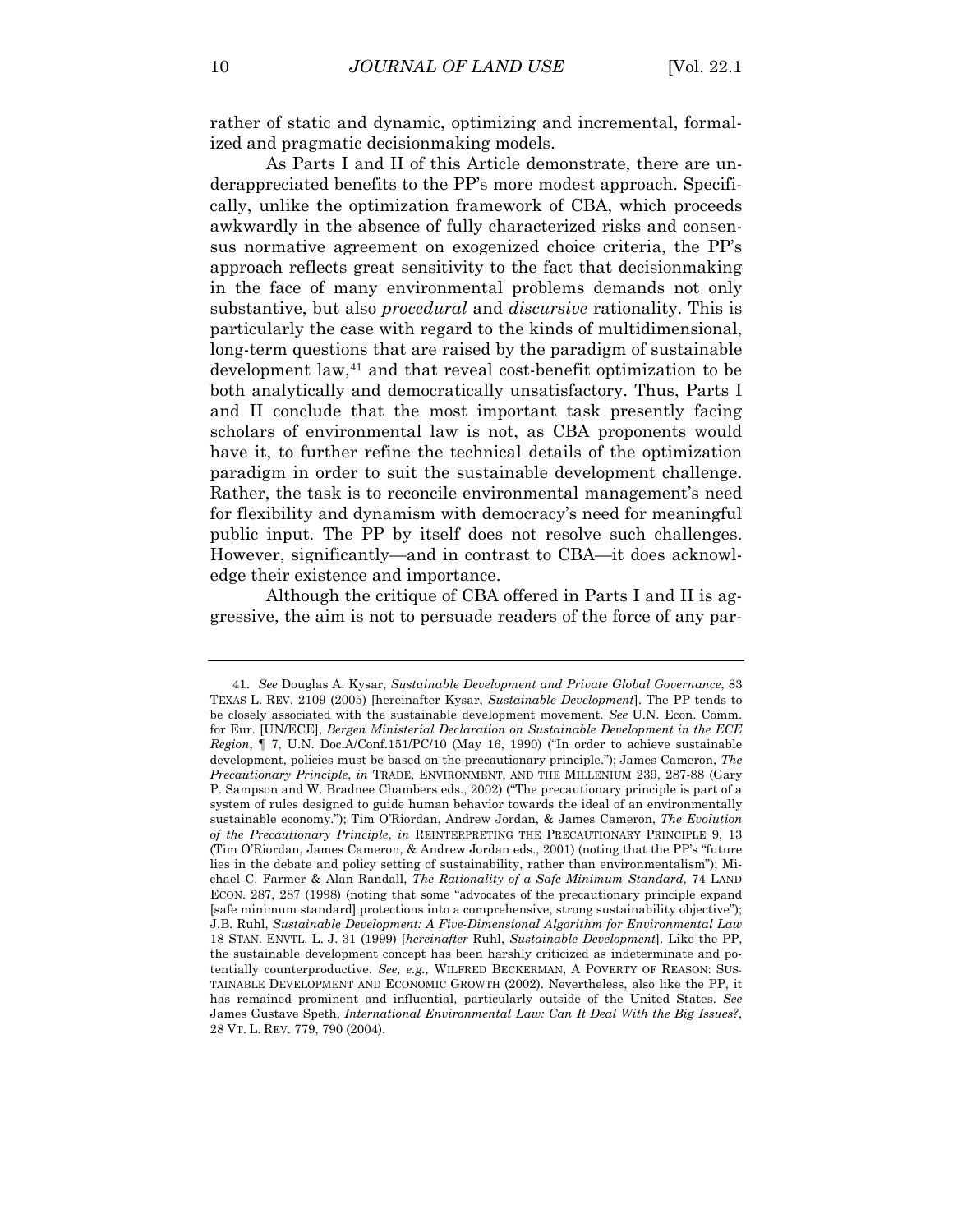ticular attack or even of the attacks in combination. Rather, the aim is to unsettle the view that the "first generation debate" in risk regulation has been unequivocally resolved in favor of CBA.42 Raising doubts in this manner serves to lend urgency to the more fundamental argument that is offered in Part III—the argument that CBA's most worrisome aspect is not the results that it generates in particular policy cases, but the threat that it poses over time to our ability even to continue *debating* how we might better manage environmental risk and achieve sustainable development. By its nature, CBA tends to suggest that government policies are "hostage to what the facts turn out to show in particular domains,"43 such that no distinctive notion of collective discretion and responsibility is deemed necessary or appropriate in the fashioning of public policy. So conceived, however, the methodology is unable in the end to account for the normativity of what the facts tell us that is, for the assumption that some agent somewhere should act in accordance with the facts so discovered.44 In the long run, such an approach not only may prove disruptive to the project of reasoning through daunting moral issues, such as international and intergenerational environmental responsibility, that are not typically addressed by the CBA framework, but the approach also may undermine even its *own* attractiveness as a standard of social choice.

In strong terms, critics have attempted to dismiss the PP as "incoherent,"<sup>45</sup> "indeterminate,"<sup>46</sup> "paralyzing,"<sup>47</sup> "worse than unhelpful,"<sup>48</sup> and "literally senseless."<sup>49</sup> Their critiques, however, have overlooked the most desirable feature of the PP, which is not necessarily the level of environmental, health, and safety harm that it promises to avoid, but rather the more subtle manner in which the principle reflects and reinforces a notion of political communities as distinct entities with special responsibility to evaluate their decisions and actions in the context of other societies and other human generations. Despite its seemingly unequivocal command, the Hippocratic principle—"first, do no

 <sup>42.</sup> *See supra* text accompanying note 21.

<sup>43</sup>*.* Sunstein & Vermeule, *Capital Punishment, supra* note 35, at 30.

<sup>44</sup>*. Cf.* SAMUEL SCHEFFLER, BOUNDARIES AND ALLEGIANCES: PROBLEMS OF JUSTICE AND RESPONSIBILITY IN LIBERAL THOUGHT 158 (2001) (observing that utilitarians must offer a "plausible and detailed account of utilitarian social and economic institutions and of the processes by which, in a society regulated by utilitarian principles, motives would develop that were capable of generating ongoing support for those institutions and principles").

 <sup>45.</sup> Todd J. Zywicki, *Baptists?: The Political Economy of Environmental Interest Groups*, 53 CASE WES. L. REV. 315, 333 (2002).

 <sup>46.</sup> Stone, *supra* note 35, at 10799.

 <sup>47.</sup> Sunstein, *Beyond the Precautionary Principle*, *supra* note 13, at 1004.

 <sup>48.</sup> Cass R. Sunstein, *Your Money or Your Life*, NEW REPUBLIC, March 11, 2004.

 <sup>49.</sup> Sunstein, *Beyond the Precautionary Principle*, *supra* note 13, at 1008.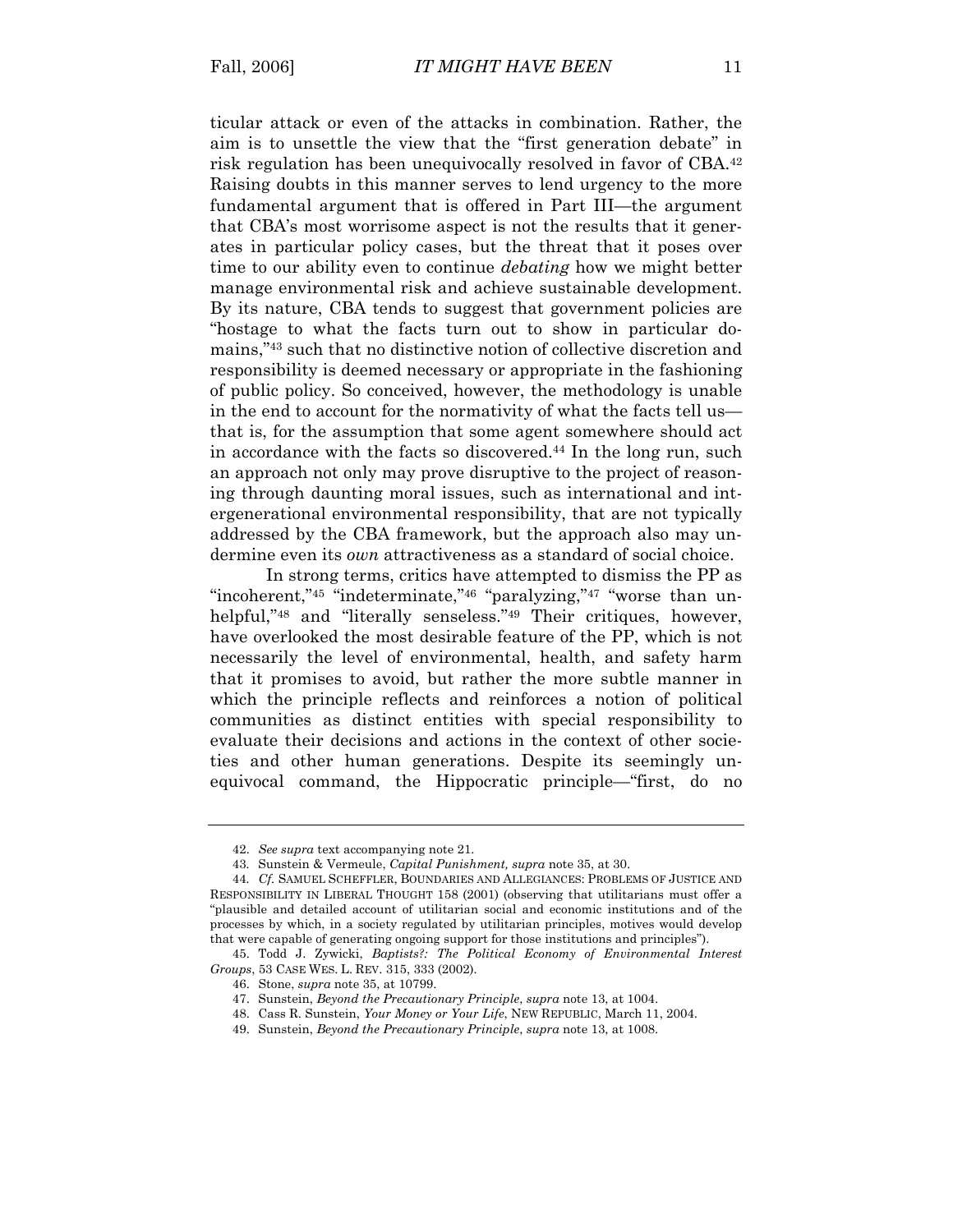harm"—is not only or even primarily a behavioral prescription. It is instead a subtle, but steadfast reminder to the professional so cautioned that her actions carry distinctive moral weight and responsibility. It is a reminder most fundamentally to *be moral*. Similarly, the PP's requirement that we pause to consider the potentially catastrophic or irreversible consequences of our action is at bottom a reminder that social choices express a collective moral identity. *Our* identity. An identity that cannot be located within the freestanding optimization logic of CBA, although we need to consider its content more now than perhaps ever before.

#### II. THE PROBLEM OF UNCERTAINTY

Every decision to act or refrain from acting implies a range of alternatives that, for better or worse, are not selected. For poets, it is these foregone options that constitute the "saddest" category of human thought and experience: what "might have been."50 Likewise, for critics of the PP, it is primarily these counterfactual costs of behaving according to the principle's dictates that render the device so objectionable as a basis for public policymaking. The threat of genetically modified "super weeds"51 looms large, as do the threats of catastrophic climate change<sup>52</sup> and runaway nanodevices that transform the planet into "gray goo."53 Less visible, and therefore less attended to according to proponents of the synoptic paradigm, are the vitamin enriched rice strains,<sup>54</sup> the carbon fueled economic gains,<sup>55</sup> and the nanoscale cancer cures<sup>56</sup> that might

 <sup>50.</sup> *See* John Greenleaf Whittier, *Maud Muller*, *in* ENGLISH POETRY III: FROM TENNY-SON TO WHITMAN (Charles W. Gliot, ed., 1909) ("For of all sad words of tongue or pen, The saddest are these: 'It might have been!' ").

 <sup>51.</sup> *See* Douglas A. Kysar, *Preferences for Processes: The Process-Product Distinction and the Regulation of Consumer Choice*, 118 HARV. L. REV. 525, 555 (2004) [hereinafter Kysar, *Preferences for Processes*] (describing biological evidence of genetic trait dispersion among neighboring plants from genetically modified crops).

 <sup>52.</sup> *See* Douglas A. Kysar, *Climate Change, Cultural Transformation, and Comprehensive Rationality*, 31 B.C. ENVTL. AFF. L. REV. 555, 564-65 (2004) [hereinafter Kysar, *Climate Change*] (describing abrupt climate change scenarios).

 <sup>53.</sup> *See* Joy, *supra* note 3 ("Among the cognoscenti of nanotechnology, this threat has become known as the 'gray goo problem.' Though masses of uncontrolled replicators need not be gray or gooey, the term 'gray goo' emphasizes that replicators able to obliterate life might be less inspiring than a single species of crabgrass. They might be superior in an evolutionary sense, but this need not make them valuable.").

 <sup>54.</sup> *See* Adler, *supra* note 35, at 200 (describing "the creation of a new strain of rice fortified with additional Vitamin A" that may combat "vitamin A deficiency, which can cause blindness and other ills, [and which] affects up to 250 million children worldwide.").

 <sup>55.</sup> *See* BJØRN LOMBORG, THE SKEPTICAL ENVIRONMENTALIST: MEASURING THE REAL STATE OF THE WORLD 318 ("Despite our intuition that we naturally need to do something drastic about . . . global warming, economic analyses clearly show that it will be far more expensive to cut CO2 emissions radically than to pay the costs of adaptation to the increased temperatures.").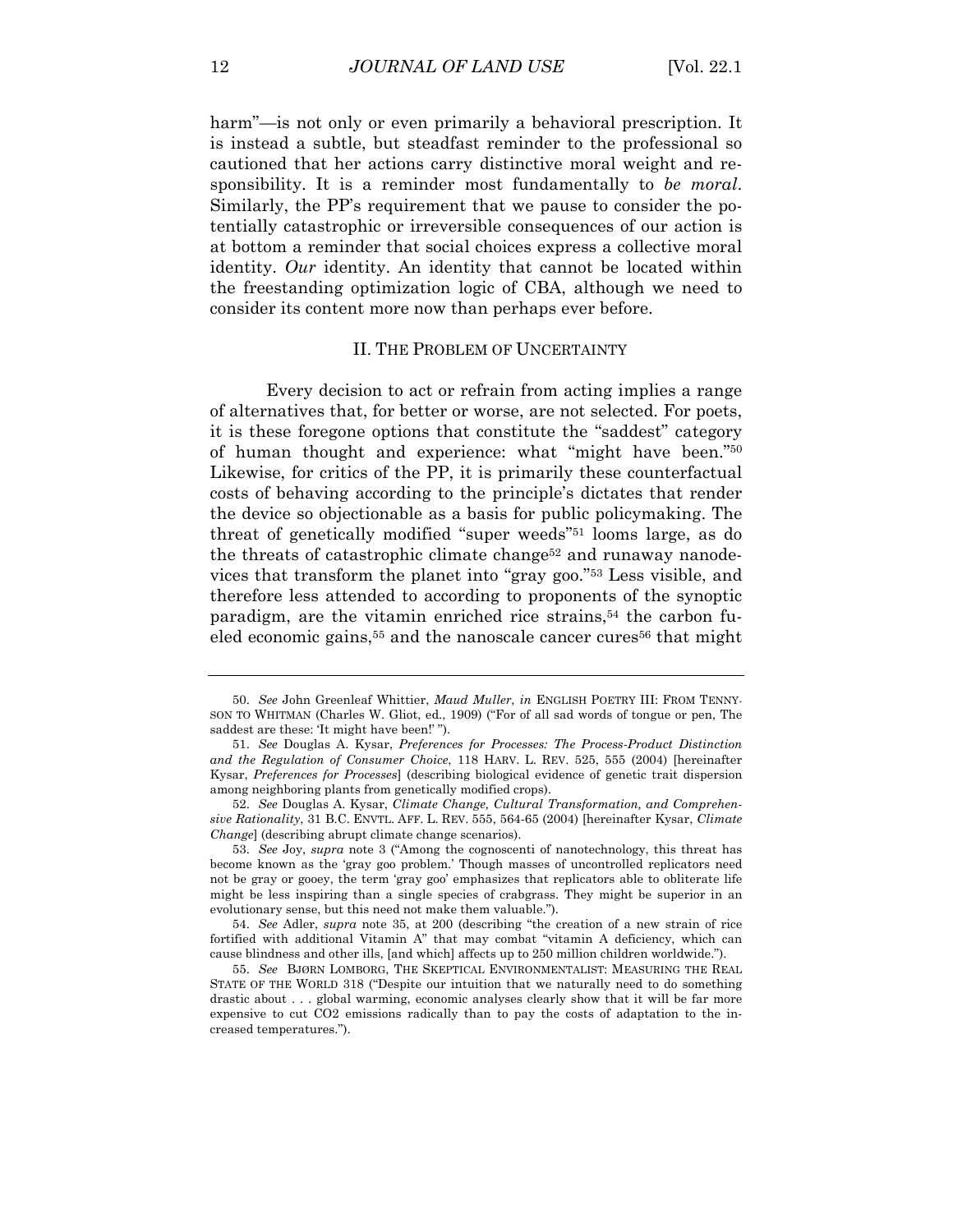$\overline{a}$ 

be foregone if society were to abstain from pursuing novel technologies and other uncertain endeavors.

There appears to be no limit to this brand of strong commensurability reasoning. For instance, some commentators contend that the mere act of expending money on regulatory compliance may create adverse health consequences, such that all of regulation truly is a risk-risk proposition.57 Similarly, although advocates of the risk-risk paradigm have yet to extend their approach to environmental harms, a plausible basis exists for doing so. Specifically, in light of the Environmental Kuznets Curve (EKC) literature which purports to find a causal relationship between growth in national GDP per capita and environmental quality—analysts could argue that regulatory expenditures imply a necessary decline in environmental quality, such that regulation not only seems to entail an inherent health-health tradeoff, but an environmentenvironment one as well.<sup>58</sup>

Given this apparent pervasiveness of foregone benefits in the context of protective regulation—including especially benefits that would *themselves* take the form of improvements to human health or the environment—the logic of instrumentalist balancing and cost-benefit optimization might well seem inescapable. Nevertheless, as this Part describes, the preconditions for reliable balancing and optimization are not always satisfied in the environmental, health, and safety context. Instead, as the simplified classification scheme in Figure 1 shows, knowledge conditions can take diverse forms, ranging from the kind of well-characterized probability and outcome settings presupposed by CBA to the more stark conditions of uncertainty and ignorance that attract the at-

 <sup>56.</sup> *See* Glenn Harlan Reynolds, *Nanotechnology and Regulatory Policy: Three Futures*, 17 HARV. J. L. & TECH. 179, 186 (2003) (speculating that "specially designed nanodevices, the size of bacteria, might be programmed to destroy arterial plaque, or fight cancer cells, or repair cellular damage caused by aging.").

 <sup>57.</sup> *See, e.g.,* Frank B. Cross, *When Environmental Regulations Kill: The Role of Health/Health Analysis*, 22 ECOLOGY L.Q. 729, 755 (1995); Ralph L. Keeney, *Mortality Risks Induced by the Costs of Regulations*, 8 J. RISK & UNCERT. 95 (1994); Randall Lutter & John F. Morrall III, *Health-Health Analysis: A New Way to Evaluate Health and Safety Regulation*, 8 J. RISK & UNCERTAINTY 1 (1993); Randall Lutter, John Morrall, & W. Kip Viscusi, *The Cost-Per-Life-Saved Cutoff for Safety-Enhancing Regulations*, 37 ECON. INQ. 599 (1999); W. Kip Viscusi, *Regulating the Regulators*, 63 U. CHI. L. REV. 1423, 1452-1453 (1996); Cass R. Sunstein, *Health-Health Tradeoffs*, 63 U. CHI. L. REV. 1533 (1996);W. Kip Viscusi & Richard J. Zeckhauser, *The Fatality and Injury Costs of Expenditures*, 8 J. RISK & UNCERT. 19 (1994).

<sup>58</sup>*. See* Douglas A. Kysar, *Some Realism About Environmental Skepticism: The Implications of Bjørn Lomborg's* The Skeptical Environmentalist *for Environmental Law and Policy*, 30 ECOLOGY L.Q. 223, 249-252 (2003) (describing and criticizing the Environmental Kuznets Curve literature).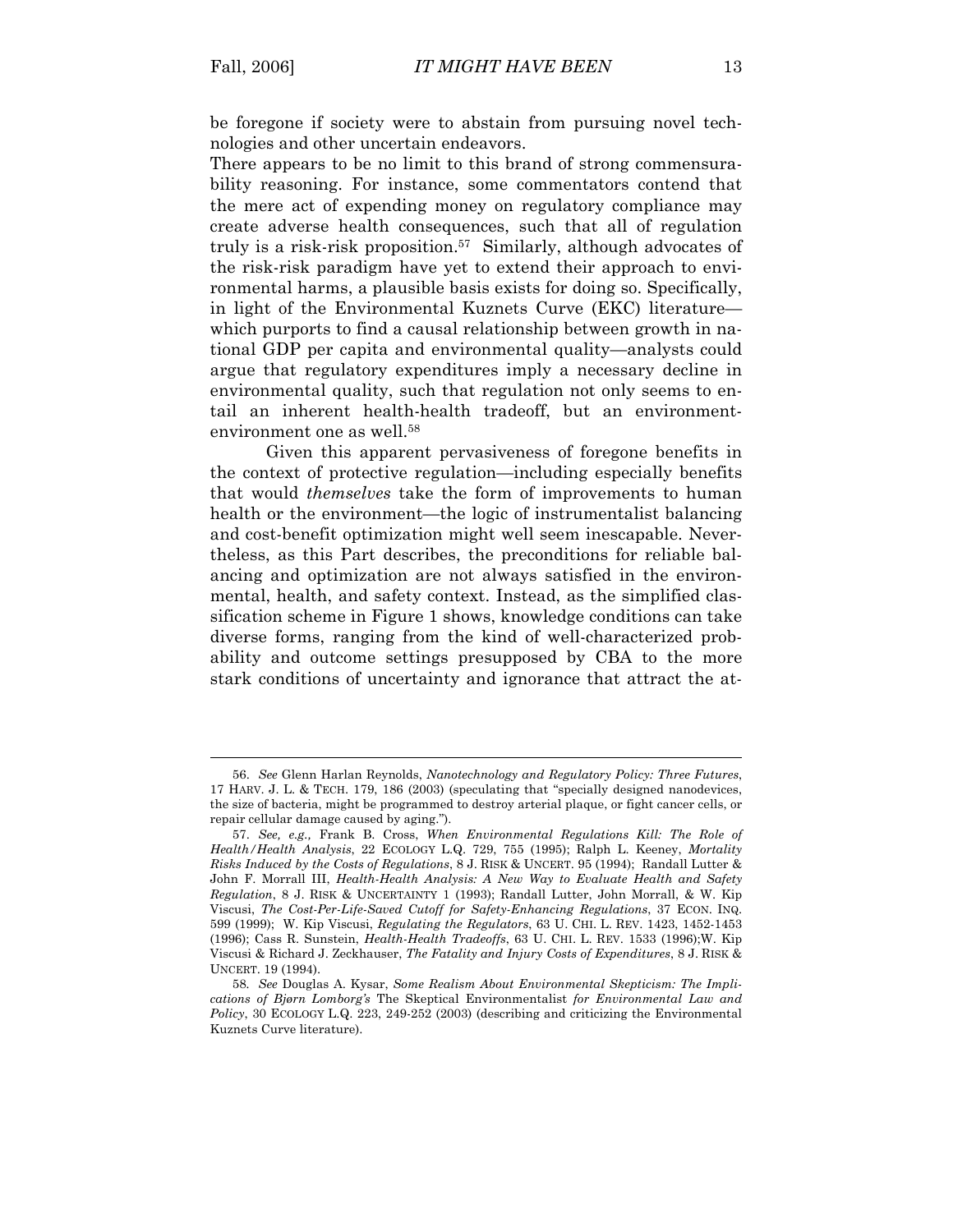tention of PP proponents.59 Thus, a critical challenge for risk regulators is to ensure that their decisionmaking models are appropriately suited to the nature and degree of knowledge actually held, whether the models concern the assessment of ecological or human health hazards, the anticipation of social and economic consequences, or some more ambitious integration of all such empirical considerations.

| ۰<br>Ш<br>Ш |  |
|-------------|--|
|-------------|--|

|                    | <b>OUTCOMES</b>     | <b>OUTCOMES</b> |
|--------------------|---------------------|-----------------|
|                    | <b>WELL DEFINED</b> | <b>POORLY</b>   |
|                    |                     | <b>DEFINED</b>  |
| Probabilities Well | Risk                | Ambiguity       |
| Defined            |                     |                 |
| Probabilities      | Uncertainty         | Ignorance       |
| Poorly Defined     |                     |                 |
|                    |                     |                 |

As this Part argues, the PP can be defended as a pragmatic decisionmaking heuristic that is particularly well-suited to the task of fostering consideration of how best to safeguard life and the environment under conditions of uncertainty and ignorance. Contrary to prominent critiques, the PP does not urge regulators "to be universally precautionary."60 Instead, the PP focuses on particular categories of harm and separates them out for special treatment during early stages in the development of human knowledge and experience. Viewed sympathetically, this asymmetry of concern represents a procedurally rational mechanism for catalyzing empirical investigation, redressing political imbalances, and responding with prudence to threats of a potentially catastrophic or irreversible nature. Indeed, in many real world contexts, heuristic decisionmaking of the sort embodied in the PP expresses a kind of "ecological rationality"61—that is, a pragmatic decisionmaking approach that is both well-tailored to the informational and cognitive constraints of actual choice environments and capable of evolving and adapting over time.

 <sup>59.</sup> Adapted from Andy Stirling, *The Precautionary Principle in Science and Technology*, *in* REINTERPRETING THE PRECAUTIONARY PRINCIPLE, *supra* note 41, at 61, 79. The fourth possibility—ambiguity—seems only to attract the attention of game show hosts.

 <sup>60.</sup> Sunstein, *Beyond the Precautionary Principle*, *supra* note 13, at 1008.

<sup>61</sup>*. See* Douglas A. Kysar et al., *Group Report: Are Heuristics a Problem or a Solution?*, *in* HEURISTICS AND THE LAW 103, 112 (Gerd Gigerenzer & Christoph Engel eds., 2005).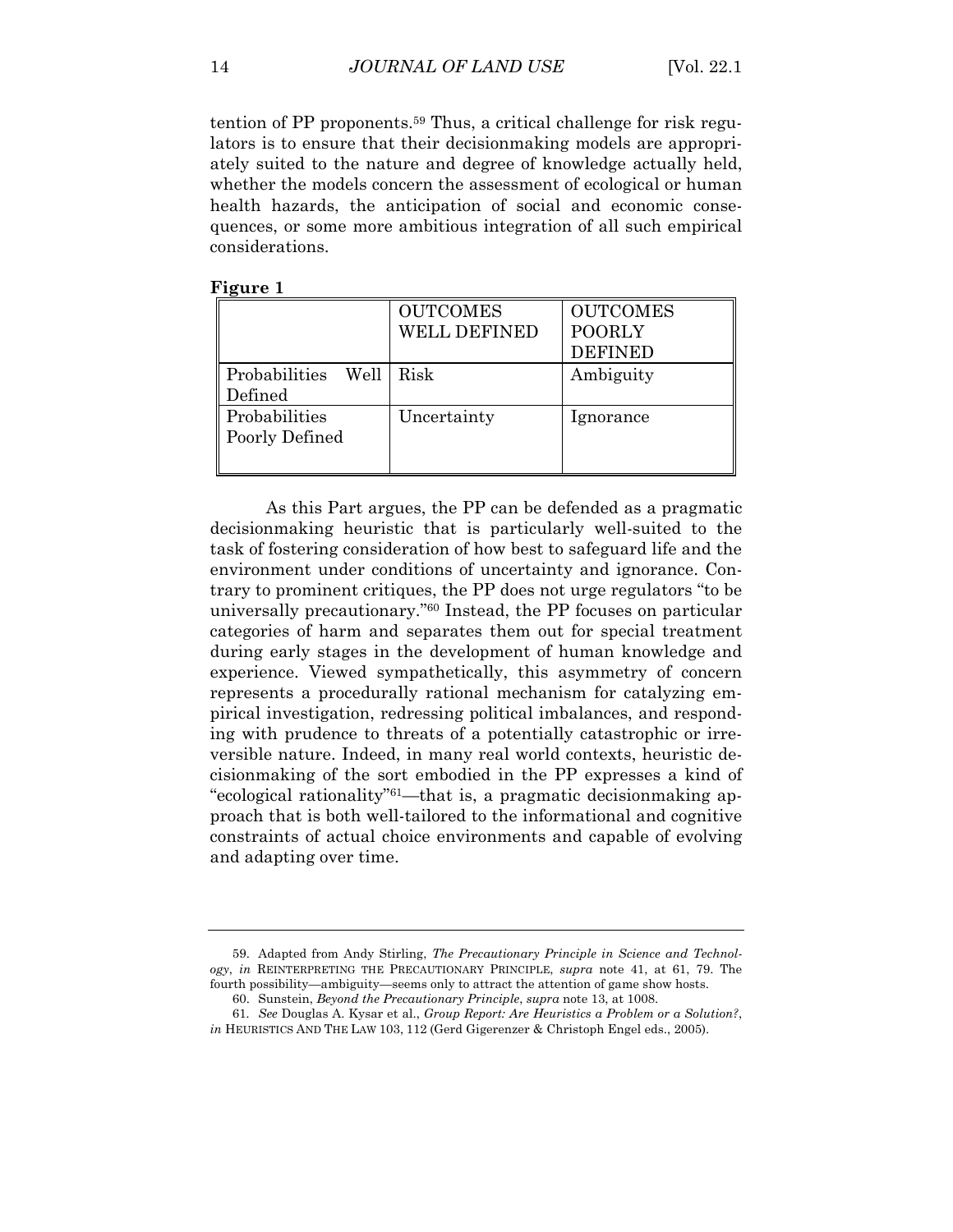### *A. Complexity*

Much of the divide in risk regulation can be understood as a difference of view over which of the boxes in Figure 1 most accurately describes our policymaking predicament.62 As J.B. Ruhl has observed, "[t]he prevailing schools of environmental policy have described our problem as a series of linear, one-dimensional decisionmaking systems," an approach that assumes "economic conditions can be translated predictably into economic conclusions that call for prescribed economic measures, [and] environmental conditions can be translated predictably into environmental conclusions that call for environmental measures."63 If indeed these prevailing schools are correct that biophysical and sociolegal systems are well-behaved—such that they follow linear operating rules, map onto normal or Gaussian probability distributions, and exhibit stable equilibrium outcomes—then data gaps and other shortcomings of human knowledge need not be viewed as deeply problematic.

If, on the other hand, these systems are complex—such that they exhibit "behaviors such as feedback, emergence, path dependence, and nonlinearity"<sup>64</sup>—then risk regulators face a fundamentally different task. Not only must they assess and manage risks of an uncertain magnitude, but they must do so within the context of numerous, overlapping dynamic systems, each of which is charac-

 63. Ruhl, *Sustainable Development, supra* note 41, at 46*: See also* Brian Wynne, *Uncertainty and Environmental Learning: Reconceiving Science and Policy in the Preventive Paradigm*, 2 GLOBAL ENVTL. CHANGE 111, 113 (1992) (observing that risk assessment was "originally developed for relatively very well structured mechanical problems" and that environmental systems, in contrast, "cannot be designed, manipulated and reduced to within the boundaries of existing analytical knowledge").

 <sup>62.</sup> *Compare* David E. Adelman, *The False Promise of the Genomics Revolution for Environmental Law*, 29 HARV. ENVTL. L. REV. 117 (2005) (arguing that hope for revolutionary advances in environmental standard-setting from the emerging field of toxicogenomics is misplaced); Cary Coglianese & Gary E. Marchant, *Shifting Sands: The Limits of Science in Setting Risk Standards*, 152 U. PA. L. REV. 1255, 1258 (2004); *and* Wendy E. Wagner, *The Science Charade in Toxic Risk Regulation*, 95 COLUM. L. REV. 1613, *with* Daniel C. Esty, *Environmental Protection in the Information Age*, 79 N.Y.U. L. REV. 115, 124 (2003) (arguing that, although "pervasive uncertainties are simply assumed by most scholars to be part of the framework within which environmental law must operate," developments in information technology and other scientific fields promise to significantly reduce environmental uncertainty and increase the likelihood of regulatory efficacy).

 <sup>64.</sup> J.B. Ruhl & James Salzman, *Mozart and the Red Queen: The Problem of Regulatory Accretion in the Administrative State*, 91 GEO. L. J. 757, 763 (2003). *See also* J.B. Ruhl & Harold J. Ruhl, Jr., *The Arrow of the Law in Modern Administrative States: Using Complexity Theory to Reveal the Diminishing Returns and Increasing Risks the Burgeoning of Law Poses to Society*, 30 U.C. DAVIS L. REV. 405 (1997); J.B. Ruhl, *Complexity Theory as a Paradigm for the Dynamical Law-and-Society System: A Wake-Up Call for Legal Reductionism and the Modern Administrative State*, 45 DUKE L. J. 849 (1996); Ruhl, *Sustainable Development, supra* note 41, at 46; J.B. Ruhl, *Thinking of Environmental Law as a Complex Adaptive System: How to Clean up the Environment by Making a Mess of Environmental Law*, 34 HOUS. L. REV. 933 (1997).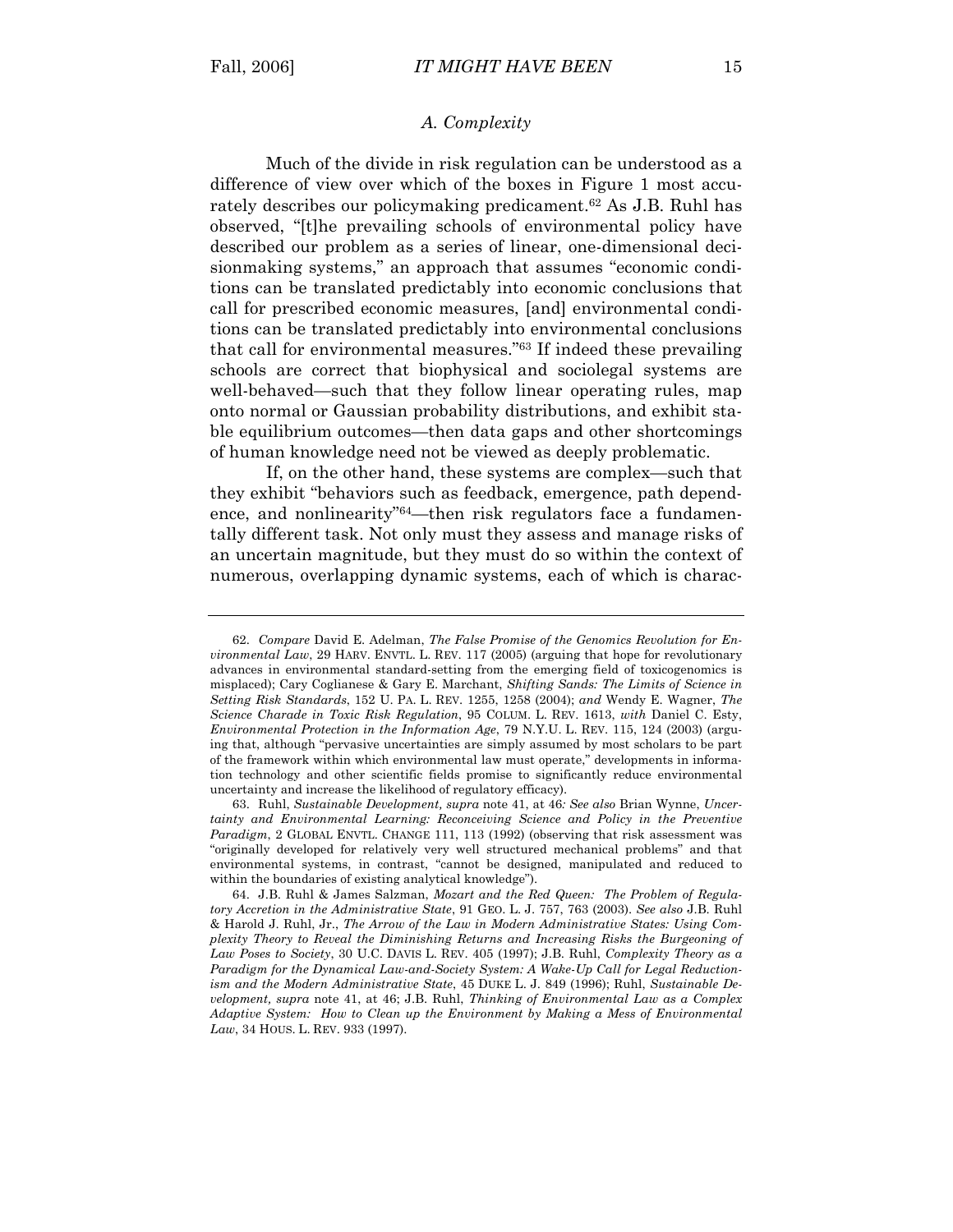terized by such perplexing features as extreme sensitivity to minor variations in condition,<sup>65</sup> "fat tail[]" probability distributions,<sup>66</sup> and irreducible levels of uncertainty, or chaos.<sup>67</sup> This is a far more intractable problem setting than has tended to be recognized in the risk regulation debate, even by those who critique CBA for its Herculean informational demands. Because complex adaptive systems contain ineliminable uncertainties that cannot be presumed to be insignificant, such systems by their nature are likely to present *illposed problems*—that is, problems whose imperviousness to resolution is not driven by deficiencies in our epistemic position, but rather by features inherent to the problems themselves.

CBA in particular may falter if risk regulation is characterized by complexity and uncertainty, given that adherence to the synoptic paradigm demands techniques and strategies for rendering policy spaces quantitatively tractable.68 In the view of some observers, the procedures adopted by proponents of the synoptic paradigm in response to this difficulty often are analytically and democratically unsatisfying.69 To be sure, defenders of CBA frequently respond to this charge by arguing that alternative approaches also are susceptible to mistake and manipulation, and

 <sup>65.</sup> *See* Ruhl & Salzman, *supra* note 64, at 817-19.

 <sup>66.</sup> *See* Daniel A. Farber, *Probabilities Behaving Badly: Complexity Theory and Environmental Uncertainty*, 37 U.C. DAVIS L. REV. 145, 152-55 (2003).

 <sup>67.</sup> *See id.* at 153. This is not to suggest that the systems are indeterminate, but rather that their rules of operation give rise to stunningly complex and difficult-to-predict interactions. Extremely minor, even immeasurable variations in conditions between two otherwise identically situated systems—such as the presence in one system of the proverbial flapping of a butterfly's wings—can give rise to dramatic differences in outcome between the two systems only a few evolutionary steps later. The resulting "chaos" is not randomness per se, but rather "order masquerading as randomness," a state of being that, although deterministic, nevertheless remains irreducibly uncertain. JAMES GLEICK, CHAOS: MAKING A NEW SCI-ENCE 22 (1987).

 <sup>68.</sup> *See* OECD, THE ECONOMIC APPRAISAL OF ENVIRONMENTAL PROJECTS AND POLICIES: A PRACTICAL GUIDE 150 (1995) ("The treatment of uncertainty and risk looms large in environmental appraisal. Converting uncertainty into risk is essential to make the problem tractable."); Richard T. Woodward & Richard C. Bishop, *How to Decide When Experts Disagree: Uncertainty-Based Choice Rules in Environmental Policy*, 73 LAND ECON. 492, 505 (1997) ("If one considers a spectrum of choice problems from pure uncertainty to pure risk, almost all of the attention of economists has been on one extreme . . . . This has led to policy advice and analysis that either implicitly or explicitly requires policymakers to divine probability distributions.").

 <sup>69.</sup> As Amartya Sen and Bernard Williams put it, "Government House utilitarianism" such as that embodied in CBA risks becoming "an outlook favouring social arrangements under which a utilitarian élite controls a society in which the majority may not itself share those beliefs." Amartya Sen & Bernard Williams, *Introduction: Utilitarianism and Beyond*, *in* UTILITARIANISM AND BEYOND 1, 16 (Amartya Sen & Bernard Williams eds., 1982). Sen and Williams refer particularly to the partial disclosure conception of utilitarianism, in which élites apply the utilitarian calculus to social decisionmaking without disclosing their method of analysis, given the fear that its cold calculation might undermine the basis of social cohesion among citizens less capable of such enlightened reason. *Compare* Richard A. Posner, *Our Incompetent Government*, NEW REPUBLIC, Nov. 14, 2005, 23, 26 (decrying "the incapacity of our political class . . . to think in cost-benefit terms").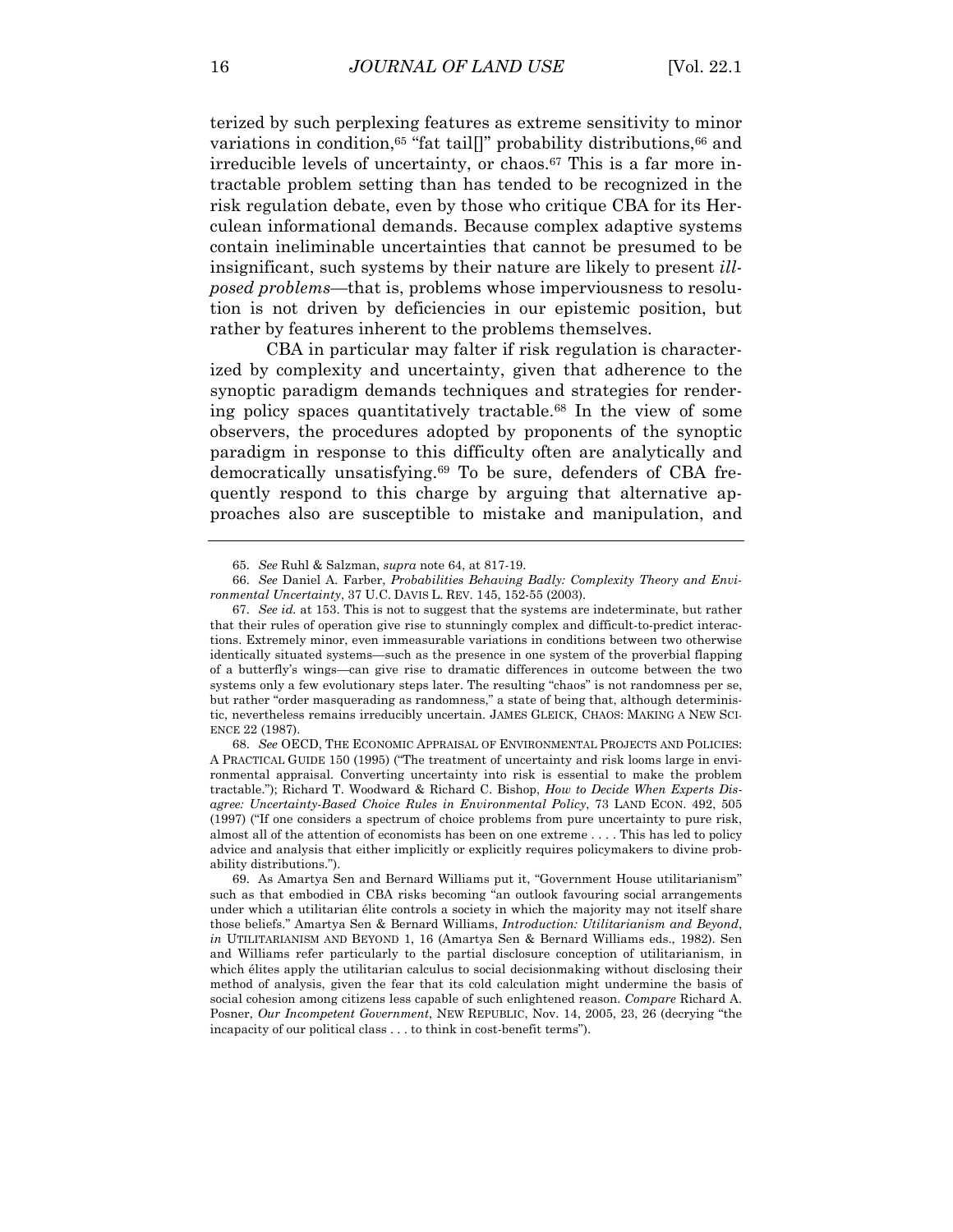that the virtue of CBA is its requirement that regulators exhaustively identify and analyze the expected consequences of policy proposals. This argument, however, only explains why regulators should be required to provide a comprehensive survey of potential policy effects, *not* why such effects should be aligned along a single numerical metric. It is the latter requirement that often forces the CBA analyst to adopt methods of quantification and monetization that attract criticism.

A particularly clear demonstration of the critics' concern can be seen in certain quasi-scientific attempts by the FDA to control the scope of the risk assessment process by adopting a presumption that novel technological processes themselves are unworthy of heightened scrutiny. As noted above, $70$  such an assumption underlies the agency's determination that nanomaterials in consumer products such as sunscreens do not require an additional risk assessment if their macroscale counterparts have been previously evaluated. The assumption also may be located in the "substantial equivalence doctrine" that the FDA has used in the genetically modified agriculture context, and the "compositional analysis method" that it has proposed for use in the case of cloned livestock for human consumption.<sup>71</sup> In all three cases, the FDA has made its risk assessment burden lighter by assuming that novel scientific processes (e.g., nanoscaling, genetic modification, cloning) are not in themselves cause for regulatory scrutiny or distinction, but rather only become relevant if they lead to manifest differences in the physical or compositional characteristics of end products as compared to conventional counterparts.

The flaws with such an assumption are many.<sup>72</sup> For present purposes, the most significant shortcoming is the assumption's implicit view that "what we don't know won't hurt us." On the FDA's approach, situations of deep uncertainty regarding the potential impacts of novel technological processes are treated as unworthy of regulatory attention, an approach that reflects what Wendy Wagner has called the "unprecautionary principle."73 Of course, the resulting permissive approach comports with the general tendency of liberal market democracies not to impede private action unless and until a public justification has been demonstrated. The confusion, however, is that this political predisposition has been presented in a scientific vernacular, as an assumption about the empirical ten-

 <sup>70.</sup> *See supra* text accompanying note 10.

 <sup>71.</sup> *See* Kysar, *Preferences for Processes*, *supra* note 51.

 <sup>72.</sup> *See id.* 

 <sup>73.</sup> Wendy E. Wagner, *The Precautionary Principle and Chemical Regulation in the U.S.*, 6 HUM. & ECOL. RISK ASSESSMENT 459, 466-68 (2000).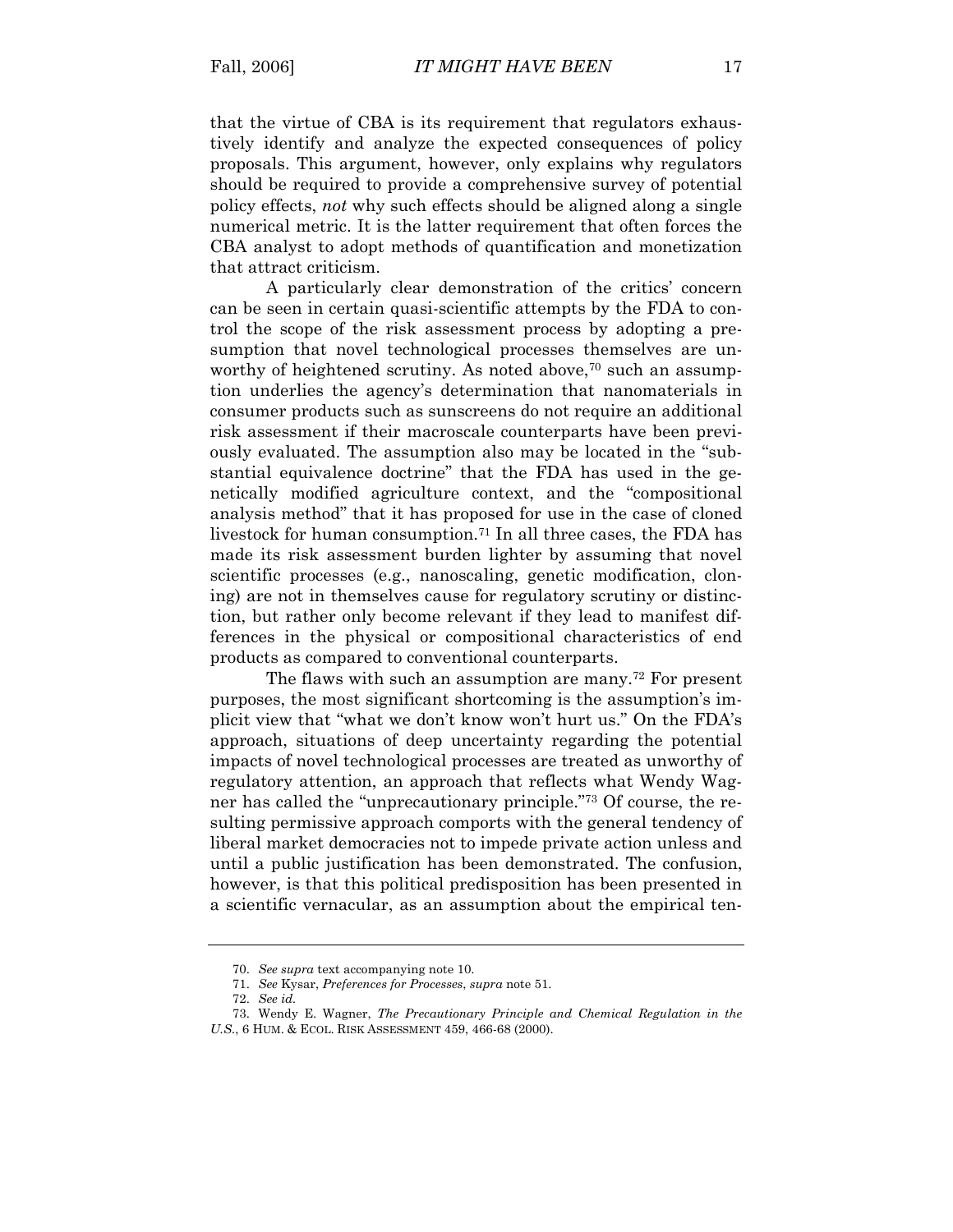dencies of nascent technologies. In the nanotechnology context, this approach seems especially inapt, given that scientists believe nanoscale materials are potentially revolutionary precisely because they display marked differences in chemical and physical behavior as compared to their macroscale equivalents. Assigning the burden of proof on such issues is therefore an inherently political exercise, one that should be seen as affecting the distribution of power and knowledge in society, rather than simply being derived from it.

Proponents of CBA have adopted more nuanced ways of dealing with incomplete information. Analysts sometimes contend, for instance, that the proper utilitarian response to situations of uncertainty is not to abandon the quest for optimization, as the PP appears to require, but instead to estimate and incorporate the costs and benefits of uncertainty directly into the optimization model. Although preferable to the FDA's blunt refusal to acknowledge uncertainty, this procedure still suffers from a basic limitation: Without knowing the expected value of future knowledge (which depends on the same unknown probabilities and outcomes that render the situation imperfectly characterized for purposes of risk assessment and CBA), the analyst cannot identify the point at which broadened regulatory inspection itself is no longer costjustified. Unwilling to concede uncertainty and ignorance, the analyst instead teeters on the edge of an infinite regress.<sup>74</sup> In the context of complex adaptive systems, this problem is especially acute because the analyst cannot rely on a constant trend of diminishing returns from knowledge acquisition, given the possibility that minor perturbations in one period may give rise to dramatic effects many periods hence.

Introducing genetically modified organisms or nanomaterials widely into field environments raises similar concerns, given the practically irreversible nature of such action. For such decisions, proponents of CBA typically argue that the expectation calculus should be expanded to include whatever "option value" would be lost by engaging in an irreversible action with uncertain effects.75 For instance, one of the earliest and most significant papers in the environmental economics literature began by observing, "[I]f we are uncertain about the payoff to investment in development,

 <sup>74.</sup> *See* Jonathan Baert Wiener, *Managing the Iatrogenic Risks of Risk Management*, 9 RISK 39, 73-74 (1998) (referring to the "optimal stopping problem" raised by such dilemmas).

 <sup>75.</sup> *See* Kenneth J. Arrow & Anthony C. Fisher, *Environmental Preservation, Uncertainty, and Irreversibility*, 88 Q. J. ECON. 312 (1974); C. Henry, *Investment Decisions Under Uncertainty: The Irreversibility Effect*, 64 AM. ECON. REV. 1066 (1974). For a leading efficiency model incorporating option values, see A. Myrick Freeman, *The Sign and Size of Option Value*, 60 LAND ECON. 1 (1984).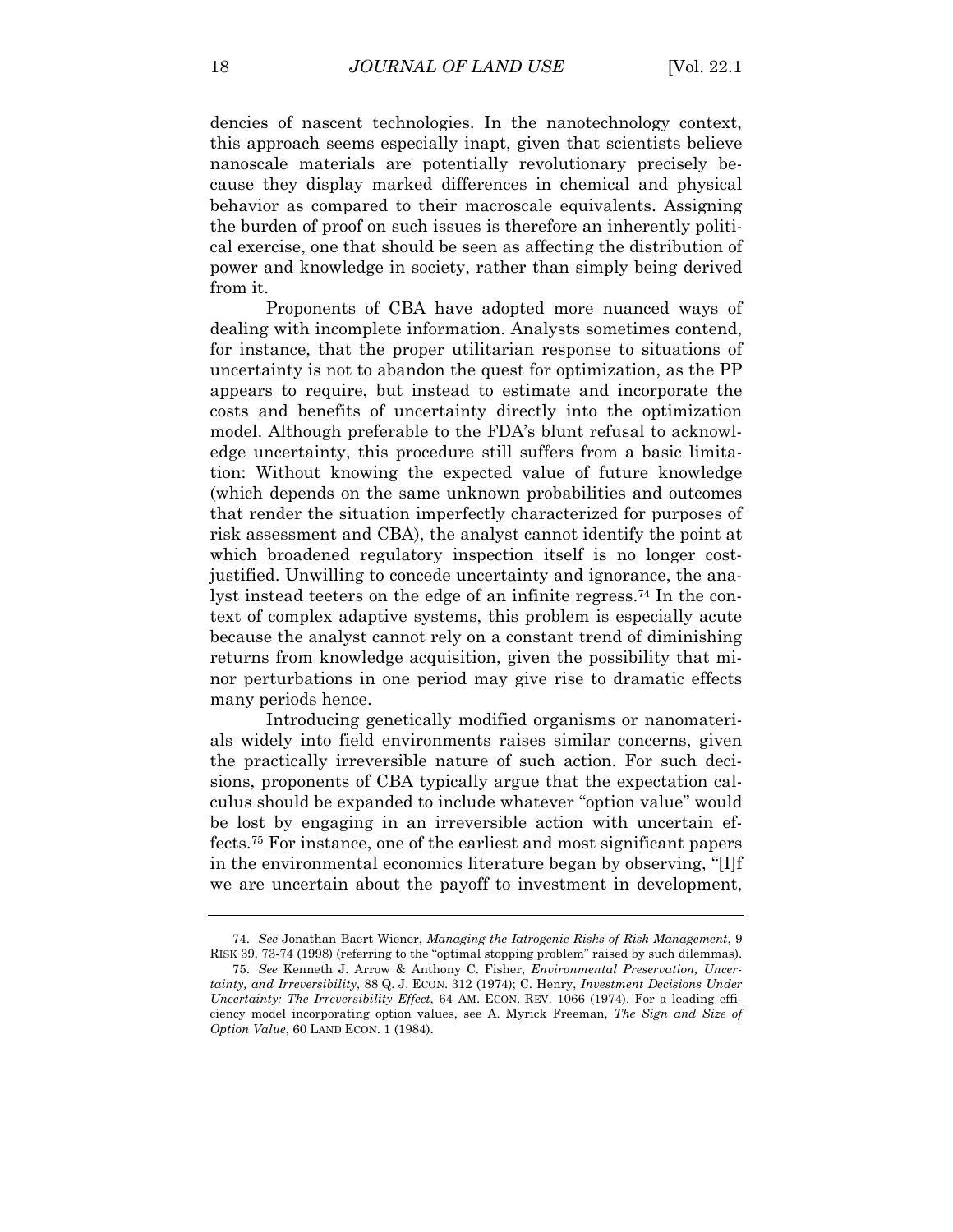we should err on the side of underinvestment, rather than overinvestment, since development is irreversible."76 Proponents of the PP would, of course, wholeheartedly agree. They would not agree, however, that the option value of this precaution should simply be priced and incorporated into the efficiency calculus so that CBA can continue in "the usual way."77 To PP adherents, such an exercise invites exclusionary, technocratic decisionmaking in the face of grave, uncertain collective choices—precisely the type of context that they believe instead requires inclusiveness, transparency, and candid acknowledgment that unavoidably moral choices are being undertaken.78

Most obviously susceptible to this critique is Delphi analysis, which is one prominent analytical method used by CBA practitioners to get the consequentialist-utilitarian ball rolling, despite the presence of true uncertainty. The Delphi technique consists essentially of gathering subjective assessments of unknown risks from a survey of experts in relevant fields. By then searching for a point of convergence among the expert responses, analysts hope to assign a Bayesian prior subjective belief that, in turn, will afford some nonarbitrary basis for taking a "first stab" at calculating expected outcomes.79 Proponents of CBA sometimes even deny that there is such a thing as uncertainty, apparently taking the view that if Bayesian rather than frequentist probability theory is adopted, *some* number always will be available to the cost-benefit optimizer.80 The question immediately raised, however, is: *Whose*  subjective probability assessments will form the basis of the Bayesian exercise? Without devoting careful attention to concerns of inclusiveness and participatory legitimacy, environmental policymakers risk obscuring essentially normative judgments through

 <sup>76.</sup> *See* Arrow & Fisher, *supra* note 75, at 317.

 <sup>77.</sup> *Id.* at 319.

 <sup>78.</sup> *See* Wynne, *supra* note 63, at 115 (arguing that "institutionalized exaggeration of the scope and power of scientific knowledge creates a vacuum in which should exist a vital social discourse about the conditions and boundaries of scientific knowledge in relation to moral and social knowledge.").

 <sup>79.</sup> For discussion of Bayesian probability theory, see David E. Adelman, *Scientific Activism and Restraint: The Interplay of Statistics, Judgment, and Procedure in Environmental Law*, 79 NOTRE DAME L. REV. 497 (2004); Matthew D. Adler, *Against "Individual Risk": A Sympathetic Critique of Risk Regulation*, 153 U. PA. L. REV. 1121 (2005); Stephen Charest, *Bayesian Approaches to the Precautionary Principle*, 12 DUKE ENVTL. L. & POL'Y F. 265 (2002). As Charest points out, the Bayesian approach may be an improvement over risk assessment techniques that incorporate subjective assumptions through less transparent means.

 <sup>80.</sup> *See* Dexter Samida & David A. Weisbach, *Paretian Intergenerational Discounting*, 74 U. CHI. L. REV. \_\_ (forthcoming 2007) (stating that the authors "are not sure that Knightian uncertainty is a meaningful category").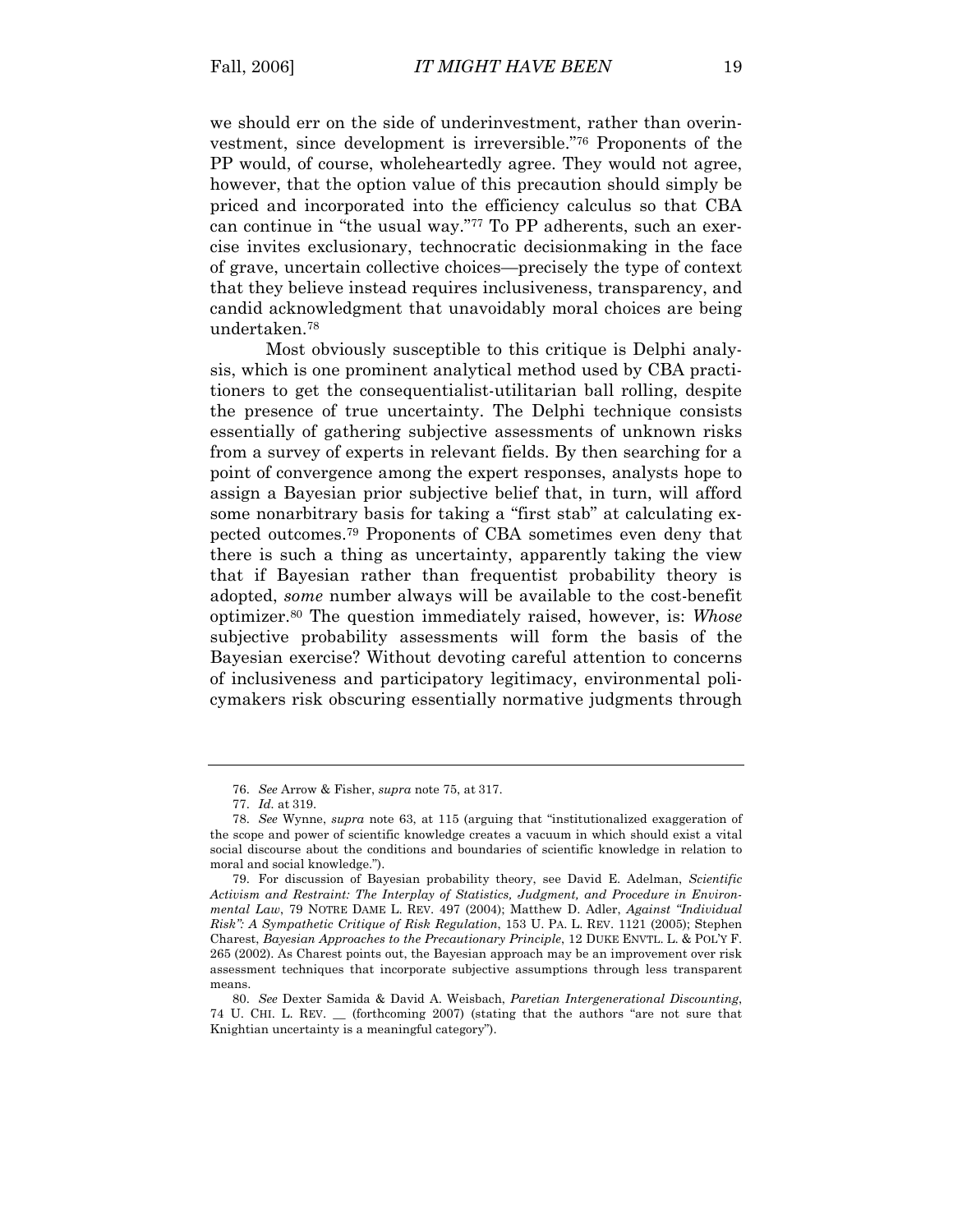an exercise that, when properly understood, often merits only a weak case for deference.<sup>81</sup>

Other approaches used by CBA practitioners when faced with true uncertainty include Monte Carlo analysis and similar statistical methods for generating hypothetical distributions of unknown probabilities. These computer techniques evaluate the effects of policy proposals under thousands of different states of the world such that, even in the face of uncertainty, analysts may be able to locate policy prescriptions that predominate over a wide range of possible conditions.82 Such techniques depend, however, on the specification of certain assumptions about the theoretical nature of unknown probabilities and, in keeping with the classical scientific tradition, analysts typically specify normal or Gaussian probability behavior.83 When applied to systems that behave, instead, according to the laws of complexity, such assumptions can lead to dramatically erroneous policy advice, despite the great technological sophistication of the Monte Carlo procedure.84

 82. *See* WILLIAM D. NORDHAUS, MANAGING THE GLOBAL COMMONS: THE ECONOMICS OF CLIMATE CHANGE 184 (1994). For a discussion of how Monte Carlo procedures are used in toxic risk assessment, see Susan R. Poulter, *Monte Carlo Procedures in Environmental Risk Assessment—Science, Policy and Legal Issues*, 9 RISK 7 (1998).

<sup>81</sup>*.* Scholars from the AEI-Brookings Joint Center for Regulatory Studies, for instance, have proposed the use of Delphi techniques to fill data gaps in regulatory analysis, yet their own use of the methodology to argue against the desirability of environmental, health, and safety regulation raises cause for skepticism. *See* Robert W. Hahn & Rohit Malik, *Is Regulation Good for You?*, 27 HARV. J. L. & PUB. POL'Y 893, 898 n.21 (2005). In what amounts to an ad hoc opinion poll, "leading regulatory economists" were asked to estimate the percentage of major environmental, health, and safety regulations implemented between 1993 and 2002 that would have passed a cost-benefit test if the economists themselves were performing the analysis. *See id.* at 902. Researchers from the Center implicitly concede the deeply subjective nature of this exercise when they note that survey respondents were chosen to be "fairly evenly distributed in terms of their political affiliation"—a control measure that should not have been necessary if CBA really offered the objective policy advice that its more zealous adherents proclaim. *Id.* In the end, it is unclear what the researchers intended to contribute with the survey, except perhaps confirmation that many economists distrust federal agencies and the democratic process. *Cf. id.* at 907 (describing "one of [the authors'] wilder dreams" in which CBA is used to "mak[e] each agency really sing for its supper").

 <sup>83.</sup> *See* JUDSON JAFFE & ROBERT N. STAVINS, AEI-BROOKINGS JOINT CENTER FOR REGULATORY STUDIES, THE VALUE OF FORMAL QUANTITATIVE ASSESSMENT OF UNCERTAINTY IN REGULATORY ANALYSIS (2004), http://www.aei.brookings.org/admin/authorpdfs/page.php? id=1045.

 <sup>84.</sup> A salient example from finance theory helps to elucidate this point. Reflecting their classical assumptions, conventional models of financial markets tend to deny the likelihood that stock market crashes will occur with the magnitude that we have, nonetheless, experienced on multiple occasions in the previous century. *See* BENOIT MANDELBROT & RICHARD L. HUDSON, THE (MIS)BEHAVIOR OF MARKETS 4-5 (2004). This denial could be explained in one of two ways. On the one hand, we could be experiencing inconceivably bad luck during this period in our history such that later, when averaged over subsequent crash-free millennia, the infinitesimal risk predicted by Gaussian financial models will turn out to be vindicated. On the other hand, it could be that our models are wrong and that, as Daniel Farber puts it, "it is reasonably foreseeable that non-reasonably foreseeable events will occur from time to time." Farber, *supra* note 66, at 146.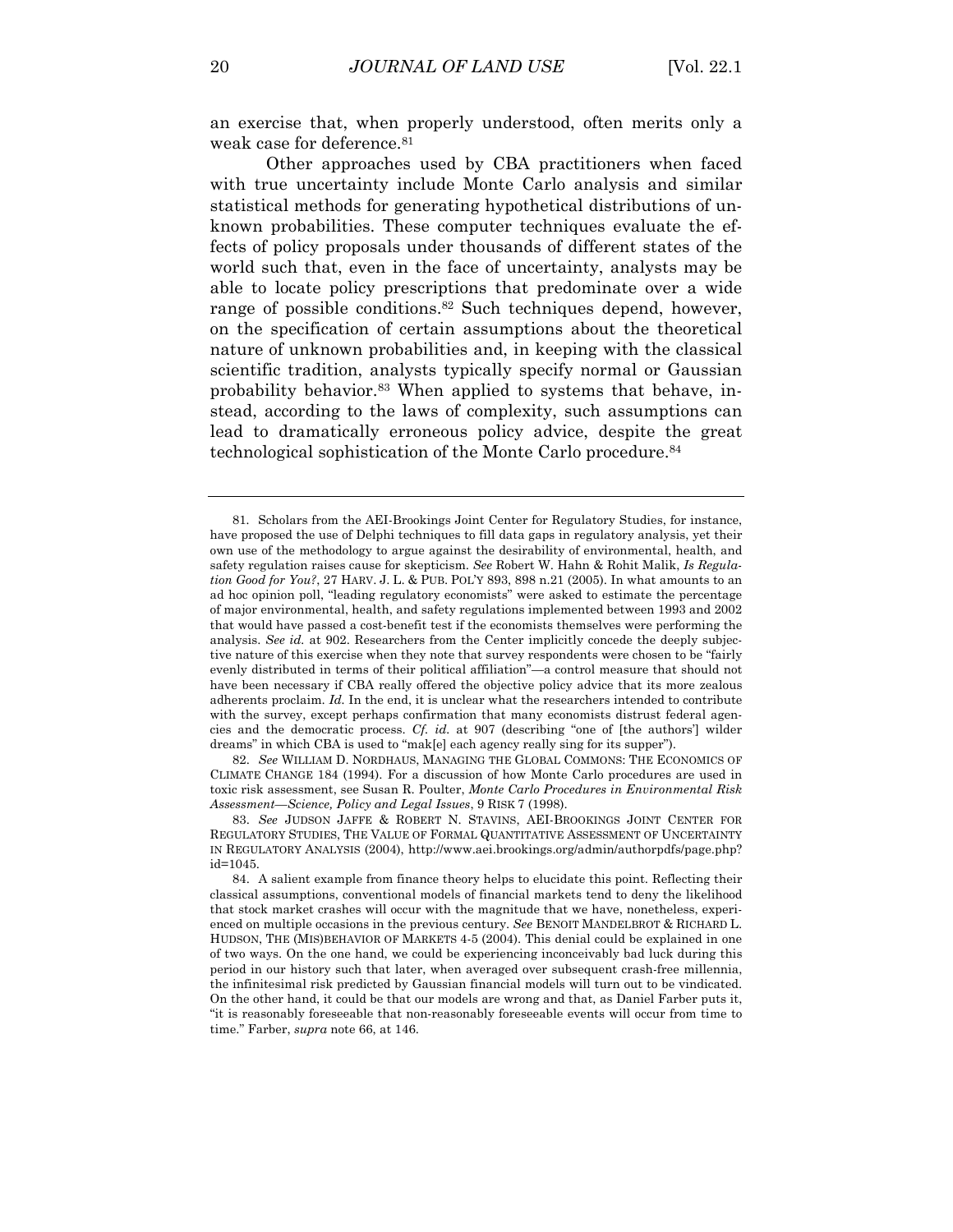### *B. Catastrophe*

Criticisms of CBA's efforts to grapple with complexity and uncertainty have particular purchase in the case of potentially catastrophic risks. As Judge Richard Posner's recent book notes, humanity faces a number of threats of uncertain, but possibly monumental consequence, including some threats that might entail the erasure of all life on the planet.<sup>85</sup> In the face of such complete catastrophic threats, conventional approaches to CBA would, first, sum up the total monetary-equivalent worth of the expected human population at the time of potential destruction and, second, discount that number, both for time and for likelihood.86 The resulting number would, of course, be finite. It might also be quite small, particularly if the anticipated disaster looms far in the future or with minute probability. One could increase the number to reflect a degree of risk aversion, but the result still would be finite and, if cost-benefit analyses of climate change are an indication,<sup>87</sup> not alarmingly large.

The question then arises whether the expectation calculus of CBA is appropriately textured for the type of decision actually being confronted. We have ruled out infinite values by assumption<sup>88</sup> and our methodology devotes only indirect attention to vari-

 <sup>85.</sup> *See* POSNER, CATASTROPHE, *supra* note 18, at 21 ("The number of extreme catastrophes that have a more than negligible probability of occurring in this century is alarmingly great, and their variety startling.").

 <sup>86.</sup> Initially, one might expect that CBA would value an outcome of complete destruction at precisely zero, given that CBA tends to measure all welfare consequences from the perspective of individual preferences and, by assumption, no individuals would remain to express such preferences following an apocalyptic event. *Cf. infra* text accompanying notes 152-153 (observing that some CBA proponents argue present generations have no moral obligations at all with regard to future generations). As Matthew Adler has argued, however, death can be thought of as a welfare setback, even for the person who expires. *See*  Adler, *supra* note 79, at 1200. The thought project forces the analyst to determine whether utility is better assessed ex ante or ex post. In this case, given the hypothesized annihilation of all potential evaluators, only ex ante figures could be used. As Adler notes, economists in general tend to use ex ante preference assessments. *See id.* Psychologists, on the other hand, find large and systematic deviations between the two assessment frames, raising in the process important questions about the nature of utility and well-being. *See generally*  DANIEL KAHNEMAN ET AL., WELL-BEING: THE FOUNDATIONS OF HEDONIC PSYCHOLOGY (1999).

 <sup>87.</sup> *See* Kysar, *Climate Change*, *supra* note 52, at 570.

 <sup>88.</sup> The tenets of rational choice theory break down when applied to gambles involving infinite value stakes. Most notably, the standard rationality assumption of continuity, which ensures that individuals can make tradeoffs between all relevant outcomes, is violated by the introduction of infinite utility outcomes. Scholars tend to respond to this complication either by developing entirely new formulations of decision theory that are capable of grappling with infinite utilities, or simply by ruling such utilities inadmissible in order to maintain the theoretical consistency of their framework. The former approach requires abandoning much of the conventional statistical approach to decisionmaking, including the laws of large numbers and, correspondingly, confidence that the concepts of expectation and risk aversion together provide a satisfactory guide for decisionmaking. The latter approach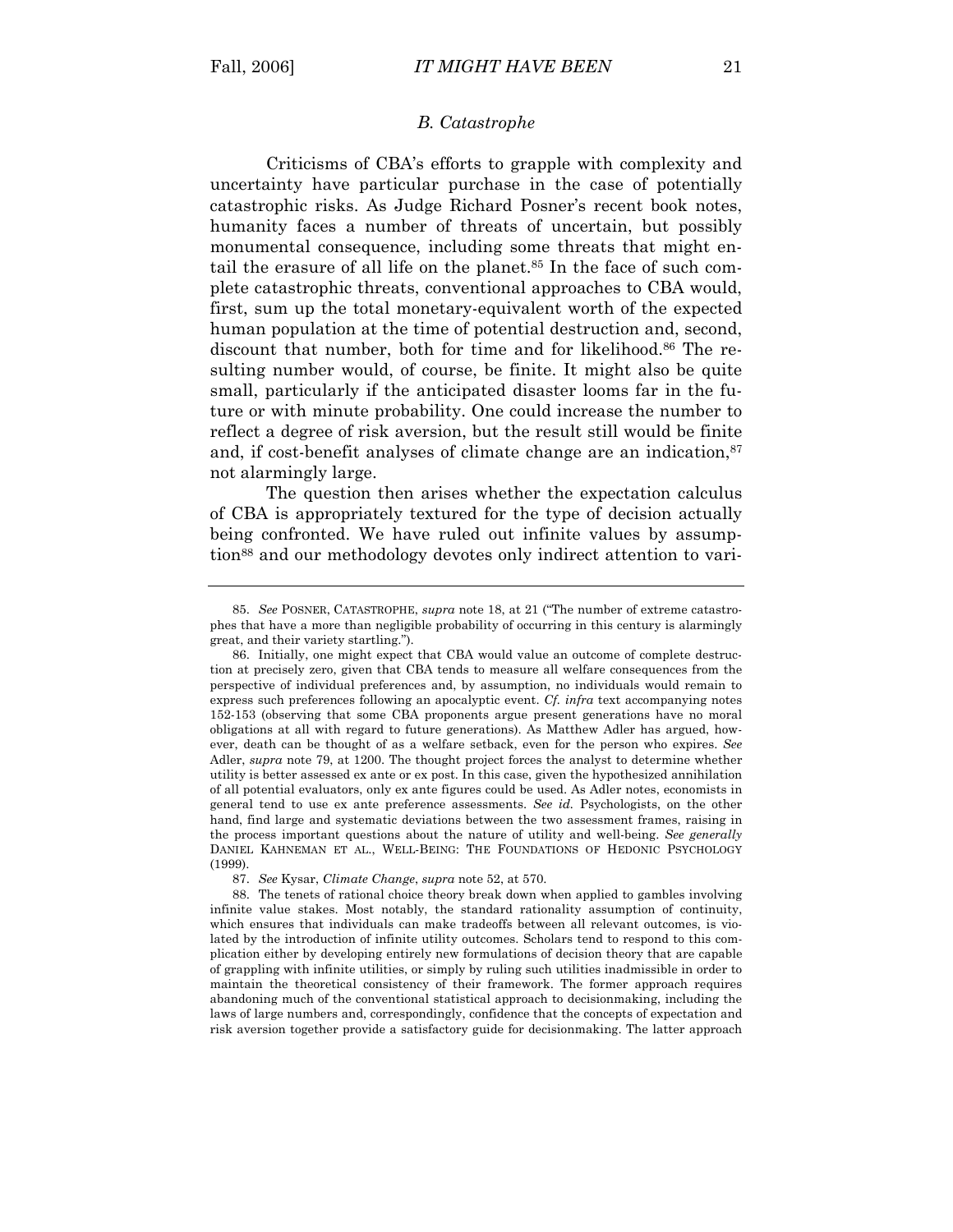ance, through the risk aversion adjustment. As a result, we have come to contemplate the "end of life as we know it" with a soberness that might appear, to many, irrational. Unlike repeat-play monetary gambles, for which probabilistically-determined outcomes provide an invaluable source of information, expectation seems to provide a poor decision guide for irreversible or catastrophic events. Put bluntly, either nanotechnology will transform the planet into "gray goo" or it will not. We do not know what the precise probabilities involved are, but given the nature of discontinuity, we do know that the expected utility outcome—the weighted average of these extremes—will *not* occur.89 Thus, by displacing context-sensitive discussion of precisely what outcomes are being gambled in favor of what gains and for which winners and losers, the CBA approach tends to understate the challenge posed by longterm catastrophic risks.

In light of such concerns, one might be tempted to carve out irreversible or catastrophic risks for special treatment, leaving CBA to serve as the predominant method for evaluating more routine environmental, health, and safety decisionmaking.90 The teachings of complexity theory, however, suggest that much of our understanding of "routine" risk regulation is misguided. The problem of irreversibility, for instance, should not be seen as restricted to one-shot disaster scenarios. Rather, given the presence of sensitivity, feedback loops, and other features of path dependence, some degree of irreversibility should be expected to characterize all decision nodes within complex adaptive systems.91 Indeed, if the teachings of complexity theory are

is obviously more theoretically tidy, but seems unacceptable so long as the idea of infinite values appears both meaningful and practically relevant to some actual decisions.

 <sup>89.</sup> As Posner notes, "*by definition*, all but the last doomsday prediction is false." POS-NER, CATASTROPHE, *supra* note 18, at 13. The standard view of CBA defenders instead seems to be that, "[w]e live in a continuous world." Robert H. Frank, *Why is Cost-Benefit Analysis So Controversial?*, 29 J. LEGAL STUD. 77, 78 (2000).

 <sup>90.</sup> *See* Cass R. Sunstein, *Cost-Benefit Analysis and the Environment, supra* note 35; Cass R. Sunstein, *Irreversible and Catastrophic* (Univ. Chicago John M. Olin Law & Econ. Working Paper No. 242, 2d Series 2005) *available at* http://papers.ssrn.com/sol3/papers. cfm?abstract\_id=705323.

 <sup>91.</sup> Sunstein argues further that irreversibilities should be seen to lie "on all sides" of the risk regulation equation, given that precautionary regulations may create their own irreversible effects, such as "increased dependence on nuclear energy" in the case of greenhouse gas mitigation policies. Sunstein, *Irreversible and Catastrophic*, *supra* note 90, at 20. This argument appears to embrace the teachings of complexity theory, in the sense that systems such as the atmosphere or the regulated market are seen as likely to exhibit path dependency, feedback effects, and other tendencies toward irreversibility. Sunstein does not, however, engage the broader challenge posed by complexity theory to synoptic decisionmaking approaches such as CBA. Like the radical commensurability implications of the "riskrisk," "health-health," and "environment-environment" arguments, *see supra* text accompanying notes 57-58, Sunstein's "irreversibility-irreversibility" argument challenges far more than simply the conceptual underpinnings of the PP. It also problematizes the very basis on which moral decision making gains traction, since it serves to erode the conceptions of dis-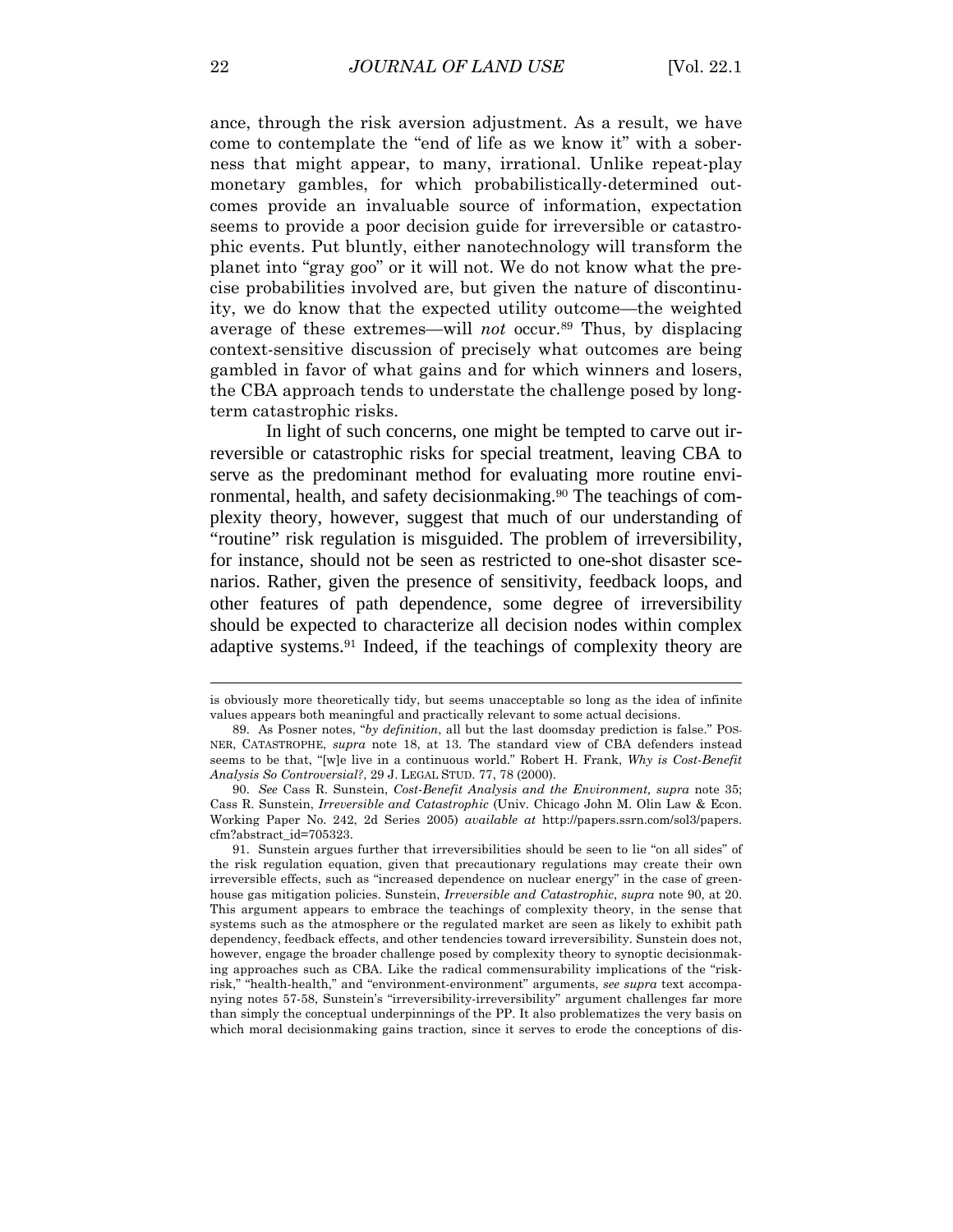sound, then environmental, health, and safety dilemmas will, almost by definition, present ill-posed problems that contain "nasty surprises"92 and other computationally intractable features. As the next Section explains, such features of complex, adaptive systems raise the possibility that pragmatic decisionmaking procedures such as the PP may prove more "ecologically rational" than formal analytical devices such as CBA.

# *C. Procedural Rationality*

In the context of complex, adaptive systems, the deliberate attempt to optimize may not represent simply an imperfect, but useful aid to decisionmaking, as CBA defenders often assert.<sup>93</sup> Rather, it may represent a solution concept that is poorly matched for the problem tasks at hand. In the face of ill-posed problems, we cannot confidently expect that the errors of CBA will cluster around an "optimal" result—indeed, for such problems the very notion of an optimum eludes meaningful description. The errors of CBA therefore are capable of deviating substantially and unpredictably from decision paths that are easily identified as desirable—if not necessarily optimal—through less formalistic decision procedures. In light of such concerns, proponents of the PP consciously part ways with the technocratic paradigm underlying risk assessment and CBA. Rather than insist on quantification as a predicate to decision making,  $94$  they instead argue that environ-

tinctive human agency that underwrite a great deal of our moral reasoning and may even provide the fulcrum on which it ultimately depends. *See infra* text accompanying notes 211- 225.

 <sup>92.</sup> Farber, *supra* note 66, at 167.

 <sup>93.</sup> *See, e.g.,* CASS R. SUNSTEIN, THE COST-BENEFIT STATE: THE FUTURE OF REGULA-TORY PROTECTION 25-26 (2002) ("The strongest arguments for CBA seem to rest not with neoclassical economics but with common sense, informed by behavioral economics and cognitive psychology."); SUNSTEIN, LAWS OF FEAR, *supra* note 19, at 149 (defending CBA for its ability to "produce useful information" and "increase the coherence of programs that would otherwise be a product of some combination of fear, neglect and interest-group power"); SUNSTEIN, RISK AND REASON, *supra* note 19, at ix ("[C]ost-benefit analysis should be seen as a simple pragmatic tool, designed to promote a better appreciation of the consequences of regulation.").

 <sup>94.</sup> Hahn and Malik are particularly insistent on this point. After noting that many federal regulations offer benefits that have been left unquantified by adopting agencies, the authors first skeptically observe that "[t]he question naturally arises as to whether there are really benefits to those regulations." Hahn & Malik, *supra* note 81, at 895. Then, as part of their effort to assess the costs and benefits of major regulations, the authors simply assign "zero benefits" to those regulations for which benefits were left unquantified by the relevant agency. *See id.* at 898. To defend this procedure, Hahn and Malik state that "any other assumption seems totally arbitrary." *Id.* But assigning zero is no more or less arbitrary than assigning any other number would be in this situation. Instead, what is truly arbitrary is insisting on a quantified value under circumstances in which quantification cannot reliably proceed. *See* Woodward & Bishop, *supra* note 68, at 506 (arguing that "if the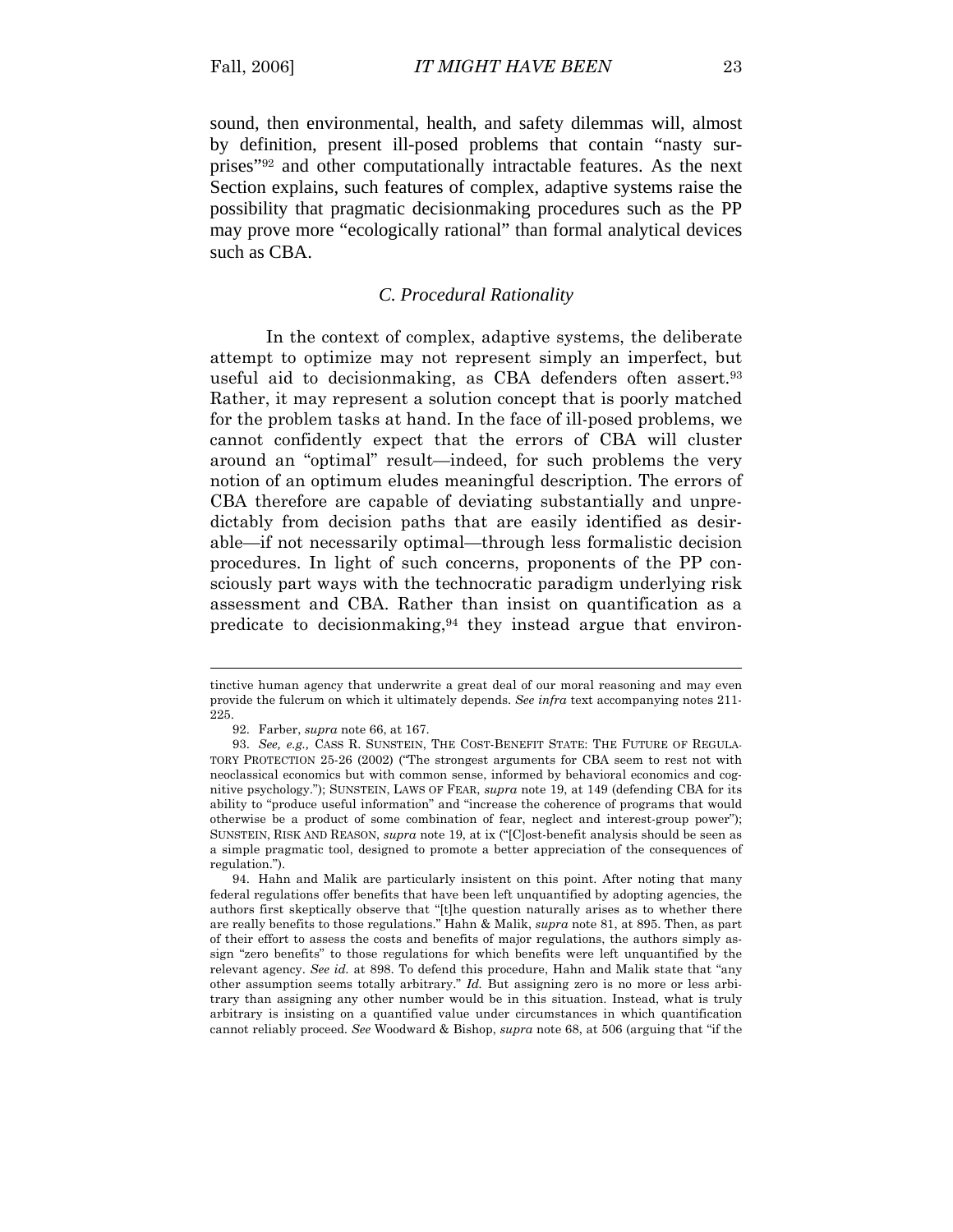mental, health, and safety regulation should become infused with a "culture of humility about the sufficiency and accuracy of existing knowledge."95

As it turns out, the United States has enjoyed a long and successful experience with precisely this approach. Despite the current prominence of CBA among U.S. policymakers and academics, much of U.S. environmental law and regulation continues to be based instead on policies and procedures that reflect a precautionary approach. In several key pollution control areas, for instance, the United States has forsaken optimization in favor of a precautionary practice of requiring installation of the best available pollution abatement technology,<sup>96</sup> often with opt-out procedures extended to firms that are able to demonstrate achievement of equal abatement levels using alternative technologies.97 This simple heuristic—in essence, "do the best you can"<sup>98</sup>—implies great collective commitment to the preservation of human life and the environment without requiring satisfaction of Herculean informational demands by regulators.99

 97. *See* Daniel Bodansky, *The Precautionary Principle in US Environmental Law, in* INTERPRETING THE PRECAUTIONARY PRINCIPLE (Timothy O'Riordan & James Cameron eds., 1994). *See also* Adam Babich, *Too Much Science in Environmental Law*, 28 COLUM. J. ENVTL. L. 119, 125 (2003) ("The requirement of best available technology embodies a policy judgment as attractive as apple pie."); Howard Latin, *Ideal Versus Real Regulatory Efficiency: Implementation of Uniform Standards and "Fine-Tuning" Regulatory Reforms*, 37 STAN. L. REV. 1267, 1283-84 (1985) (noting Congress repeatedly "chose to emphasize the need for prompt injury prevention over the need for an optimal balance between regulatory benefits and costs" in its landmark 1970s legislation); Thomas O. McGarity, *The Goals of Environmental Legislation*, 31 B.C. ENVTL. AFF. L. REV. 529, 538-545 (2004) (reviewing examples); Wendy E. Wagner, *The Triumph of Technology-Based Standards*, 2000 U. ILL. L. REV. 83 (attributing much of the success of pollution reduction in the modern environmental era to technology-based standards). Significant early environmental court decisions also emphasized the precautionary basis of U.S. risk regulation. *See* Reserve Mining Co. v. E.P.A., 514 F.2d 492 (8th Cir. 1975); Ethyl Corp. v. E.P.A., 541 F.2d 1, 28 (D.C. Cir. 1976).

98. *See* Wagner, *supra* note 97, at 92.

 99. Moreover, in practice, the approach tends to produce results similar to those of a "knee of the cost curve" decisionmaking heuristic, in which pollution abatement is required at least to the point at which marginal returns from further abatement begin to steeply decline. *See* Thomas O. McGarity, *The Internal Structure of EPA Rulemaking*, 54 LAW & CONT. PROB. 57, 62 (1991). In this manner, the "best available control technology" requirement demonstrates some cost-sensitivity (or proportionality) without depending on unrealistic and controversial assumptions regarding the ability of regulators to equalize the marginal costs and benefits of abatement. The policy standard instead assumes that the hazards of pollution are sufficiently severe and unpredictable that only the "best" effort at pre-

decision maker does not possess well-defined probabilities, then the use of ad hoc probabilities is not rational").

 <sup>95.</sup> Stirling, *supra* note 59, at 66. *See also* Donald T. Hornstein, *Reclaiming Environmental Law: A Normative Critique of Comparative Risk Analysis*, 92 COLUM. L. REV. 562 (1992).

 <sup>96.</sup> As Richard Stewart has noted, one frequently offered interpretation of the PP is that the best available pollution control technology should be required of all proponents of activities with uncertain environmental, health, or safety threats. *See* Richard B. Stewart, *Environmental Regulatory Decisionmaking Under Uncertainty*, *in* 20 RES. IN L. AND ECON. 71, 78 (Timothy Swanson ed., 2002).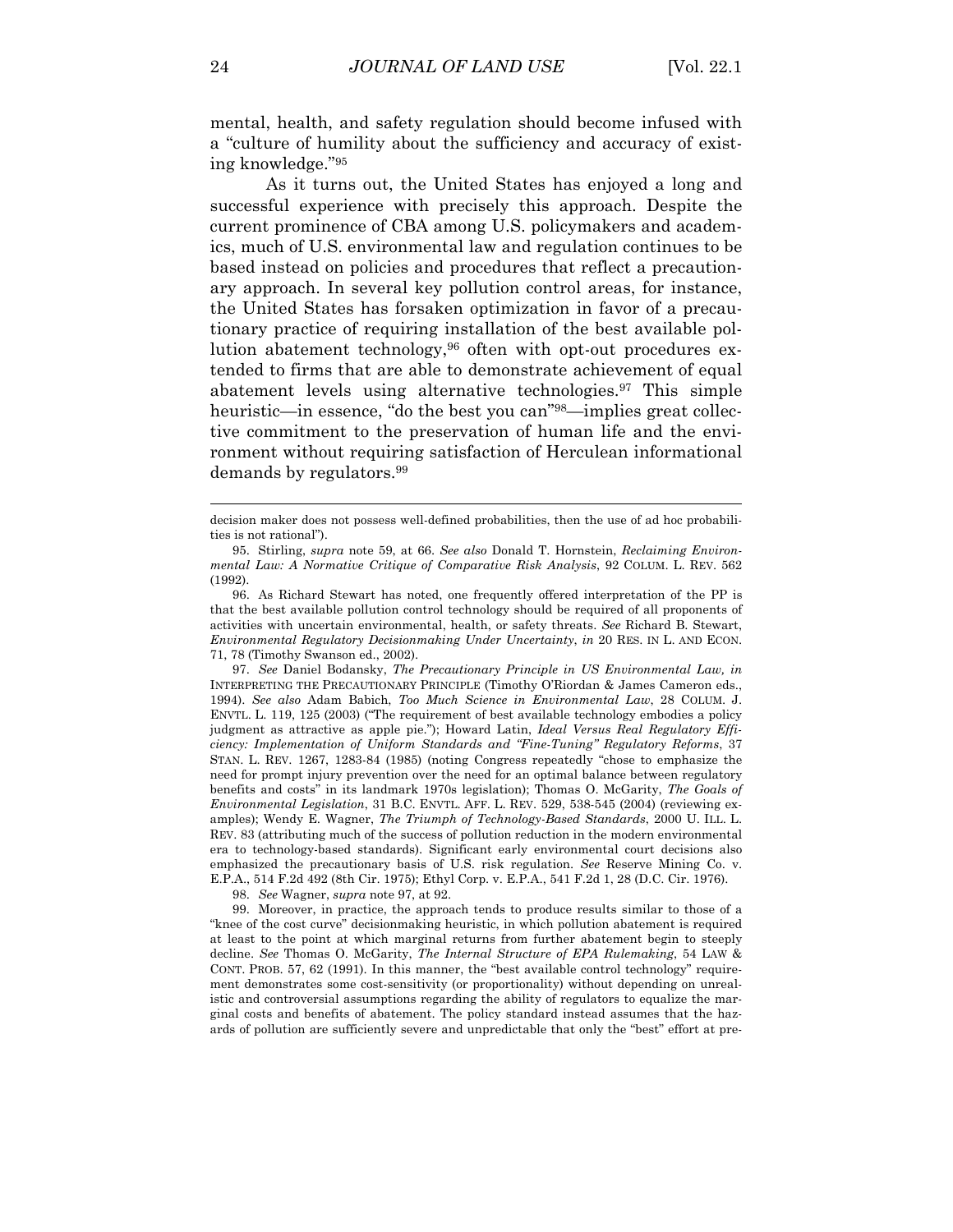Realistic but unquantifiable threats of catastrophic loss present an additional case in which heuristic decisionmaking procedures may prove more pragmatically sensible than deliberate cost-benefit optimization. With regard to climate change, for instance, future generations may reflect with marvel on our present day attempts to meticulously calculate the costs and benefits of greenhouse policies. Such studies typically lead to a conclusion that the economic benefits of continued fossil fuel consumption more than outweigh the physical, agricultural, and ecological costs that would be averted by restricting emissions, at least for the next few decades. Accordingly, the optimal carbon reduction policy under CBA is a rather limited one that should not begin any time soon.<sup>100</sup> The important lesson from complexity theory, again, is that the apparent CBA consensus on climate change may not merely be wrong; it may be wildly wrong. Especially in light of the relatively minor cost associated with implementing most proposed carbon emissions abatement policies, uncertain but potentially catastrophic consequences of anthropogenic greenhouse gas emissions should not simply be reduced to an expectation value and included within cost-benefit calculation.101

Along these lines, a growing number of scientists and policymakers have begun to focus attention on the stabilization of greenhouse gas concentrations at a level that is hoped to be sufficiently low to eliminate the possibility of truly disastrous climate change scenarios.102 By advocating the limitation of human emissions to a point that will avoid exceeding this critical level *whatever the cost*, proponents eschew optimization and instead adopt something more closely resembling the "safe minimum standards" approach that is familiar from the economic literature on endangered species regulation.103 Recognizing that climate change, like

- 101. *See* Kysar, *Climate Change*, *supra* note 52, at 563-64.
- 102. *See id.* at 565-66.

vention will suffice. Such an aspirational standard should not be seen as reflecting a naïve belief in the possibility of a "zero risk" society. *See* W. Kip Viscusi, *Equivalent Frames of Reference for Judging Risk Regulation Policies*, 3 N.Y.U. ENVTL. L. J. 431, 465 (1995). Instead it reflects a sensitive appreciation both of the practical difficulties of crafting, defending, and enforcing pollution control standards, and of the deeply moral connotations that our legal pronouncements entail. *See infra* text accompanying notes 169-170 (discussing the "moral remainder" that accompanies the tragic choices entailed by risk regulation and that cannot be subsumed by the cost-benefit procedure).

 <sup>100.</sup> *See* LOMBORG, *supra* note 55, at 318 (noting that "economic analyses clearly show that it will be far more expensive to cut CO2 emissions radically than to pay the costs of adaptation to the increased temperatures.").

 <sup>103.</sup> Richard C. Bishop, *Endangered Species And Uncertainty: The Economics Of A Safe Minimum Standard*, AM. J. AGRIC. ECON. 10 (Feb., 1978); S.V. CIRIACY-WANTRUP, RE-SOURCE CONSERVATION: ECONOMICS AND POLICIES (1st ed., 1952). *See also* Barton H. Thompson, Jr., *People or Prairie Chickens: The Uncertain Case for Optimal Biodiversity*, 51 STAN. L. REV. 1127, 1159-63 (1999) (reviewing and critiquing the "safe minimum standards" literature).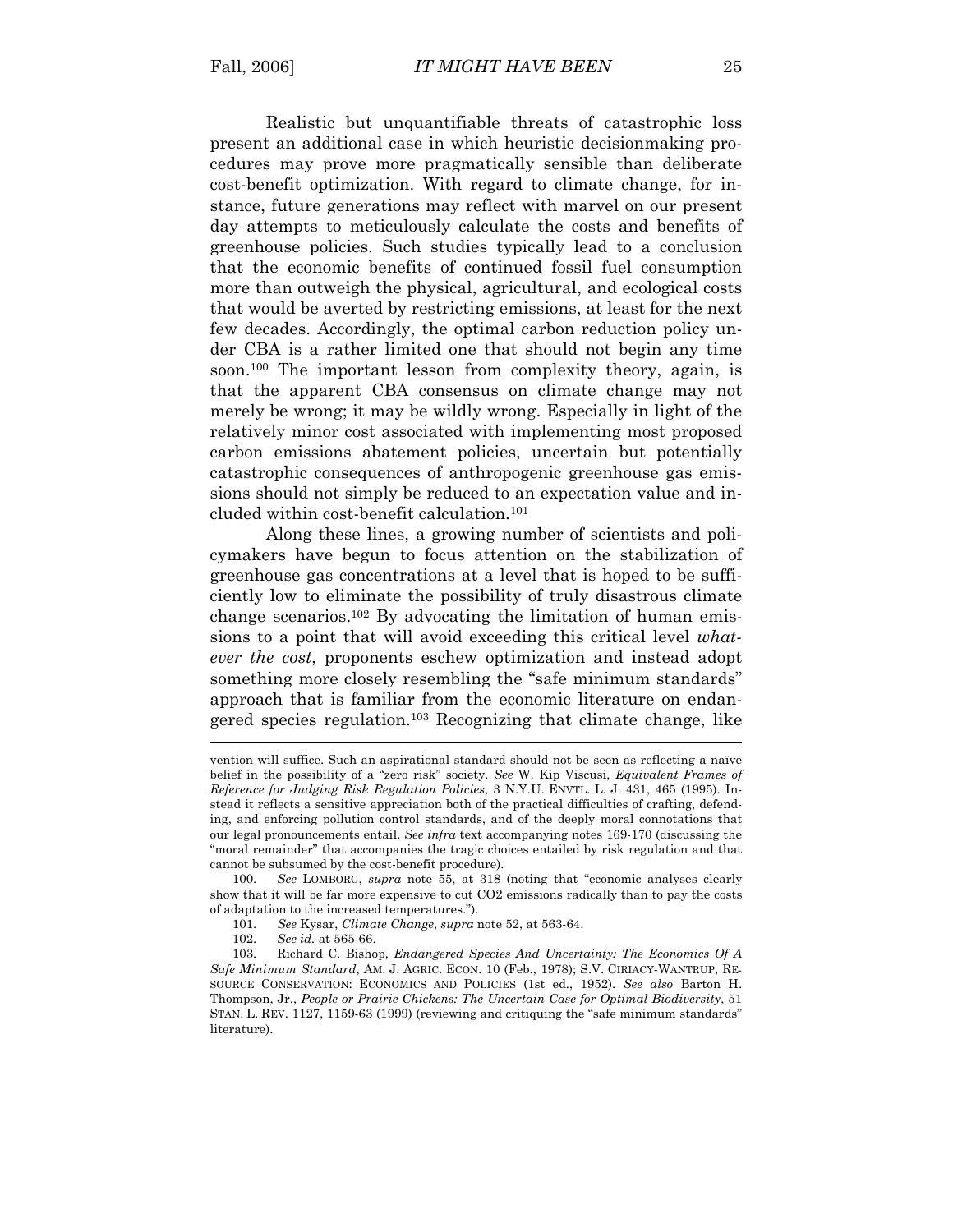species preservation, is characterized by uncertainty, irreversibilities, critical thresholds, and other hallmark features of complexity, proponents argue that society should establish "safe minimum standards . . . for protecting Earth's life-support systems in the face of virtually inevitable unpleasant surprises."104

This "safe minimum standards" approach has long been associated with the PP.105 One also may think of the "safe minimum standards" approach as resembling the maximin principle from decision theory, which counsels minimization of the maximum possible loss when decisionmakers are faced with policy choices that are characterized by true uncertainty.106 Most famously discussed by John Rawls in the context of elaborating an egalitarian theory of justice,107 the maximin principle reflects what would be termed an extreme degree of risk aversion if probabilistic information on outcomes were actually available, given that the principle focuses attention exclusively on the worst case outcome from each possible course of action under inspection. For this reason, the principle has attracted a substantial share of criticism.108 Nevertheless, at least as a preliminary stance, proponents of the PP believe that an extreme level of risk aversion is appropriate for policymaking that concerns unknown but potentially devastating threats to the global climate, the ozone layer, biodiversity, and other natural systems that are thought to be of fundamental and irreplaceable importance to humanity.

Whether characterized as the PP, the best available technology requirement, the safe minimum standard, or the maximin principle, each of these related decisionmaking techniques reflects an awareness that truly rational risk regulation sometimes re-

 <sup>104.</sup> Paul R. Ehrlich, *Ecological Economics and the Carrying Capacity of the Earth*, *in* NATURAL CAPITAL: THE ECOLOGICAL APPROACH TO SUSTAINABILITY 38, 49 (A. Jansson et al, eds., 1994).

 <sup>105.</sup> *See* T.M. Crowards, *Combining Economics, Ecology and Philosophy: Safe Minimum Standards of Environmental Protection*, *in* VALUATION AND ENVIRONMENT: PRINCI-PLES AND PRACTICES (M. O'Connor & C. Spash eds., 1997); O'Riordan et al, *The Evolution of the Precautionary Principle*, *supra* note 41, at 23.

 <sup>106.</sup> Indeed, as Sunstein notes, the maximin principle shares much conceptual space with the PP, given that both principles direct "officials to identify the worst case among the various options, and to select that option whose worst case is least bad." Sunstein, *Beyond the Precautionary Principle, supra* note 13, at 1033.

 <sup>107.</sup> *But see* Derek Parfit & John Broome, *Rawlsian Principles*, *in* DEREK PARFIT, REASONS AND PERSONS, appendix H (1984) (observing an important, but subtle conceptual distinction between Rawls's difference principle and maximin).

 <sup>108.</sup> *See* John C. Harsanyi, *Can the Maximin Principle Serve as a Basis for Morality? A Critique of John Rawls's Theory*, 69 AM. POL. SCI. REV. 594 (1975). Much of this criticism, however, overlooks the conditions that Rawls presupposed for appropriate use of the maximin principle: settings of true uncertainty involving a worst-case outcome of "grave risks" which could be avoided by sacrificing a potential gain that is of comparatively insubstantial moment. PP proponents believe that current environmental policy issues such as climate change fit these conditions well. *See supra* text accompanying notes 101-104.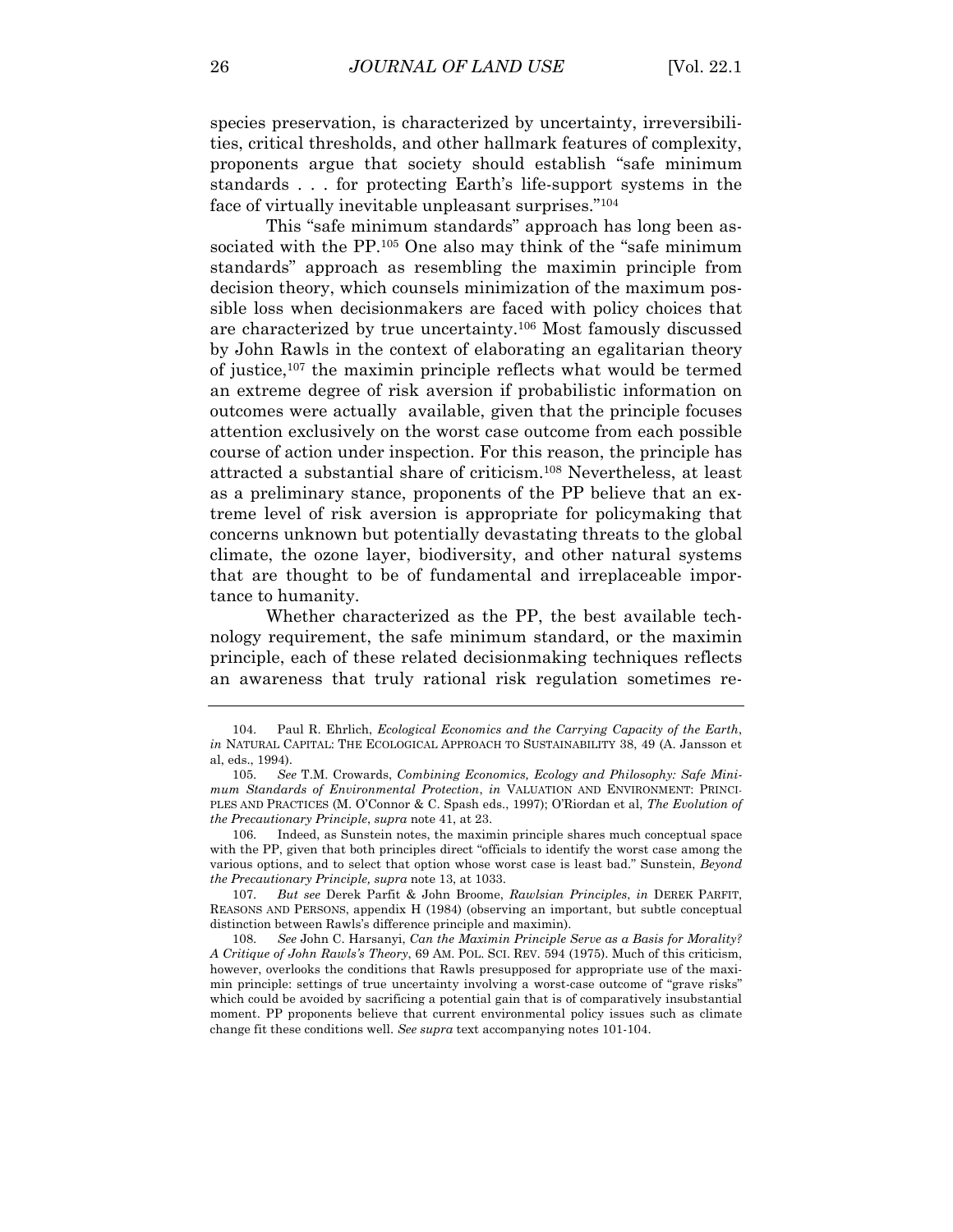quires officials to abandon the quest for optimization in favor of less ambitious, more pragmatically sensible approaches. Of course, the extreme conservatism of these approaches begs the questions of when and how to relax their dictates in favor of more permissive standards. According to many PP supporters, however, fostering such an adaptive approach to risk regulation is precisely the point of the PP—something that the principle's critics seem reluctant to acknowledge. Unlike the optimization framework of CBA, which must resort to awkward analytical devices in the presence of imperfectly characterized risks, the PP's incremental approach reflects great sensitivity to the fact that effective decisionmaking in the face of many problems demands *procedural rationality*.109

The policymaking paradigm of "adaptive management" often is seen as a natural candidate to provide the kind of incremental, dynamic decisionmaking procedure envisioned by PP proponents.110 Pioneered by biologist C.S. Holling,111 adaptive management is an application of "the concept of experimentation to the design and implementation of natural-resource and environmental policies."112 Because uncertainty and evolutionary change are presumed to be foundational characteristics of both biophysical and sociolegal systems, the adaptive management approach does not seek to identify static "optimal" equilibria. Instead, it aims to utilize constant feedback and experimentation in order to ensure the long-run sustainability of vital ecological processes. The concept of sustainability, in turn, entails judgments that cross not only the boundaries between scientific disciplines, but also the real and imagined boundaries that exist between science and politics.113 The

 <sup>109.</sup> *See* BRIAN J. LOASBY, CHOICE, COMPLEXITY AND IGNORANCE: AN ENQUIRY INTO ECONOMIC THEORY AND THE PRACTICE OF DECISION-MAKING 220 (1976) ("A theory which takes serious account of time and ignorance must be a theory of processes, not of states—not even of dynamic states."); Schrader-Frechette, *supra* note 33, at 27 ("Decision-theoretic rules under uncertainty require scientists to take account of the fairness of the allocation *process*, not merely the *outcomes*.").

 <sup>110.</sup> *See* A. Dan Tarlock, *Is There A There There In Environmental Law?*, 19 FLA ST. U. J. LAND USE & ENVTL. L. 213, 252 (2004) ("The precautionary principle needs to be linked to the idea of adaptive management. The existence of monitoring and adaptive feed-back mechanisms should be a major factor in validating the decision to limit an activity when the adverse impacts are uncertain.").

 <sup>111.</sup> *See* ADAPTIVE ENVIRONMENTAL ASSESSMENT AND MANAGEMENT (C.S. Holling ed., 1978).

 <sup>112.</sup> *See* KAI N. LEE, COMPASS AND GYROSCOPE 53 (1993). *See also* JOHN COPELAND NAGLE & J.B. RUHL, THE LAW OF BIODIVERSITY AND ECOSYSTEM MANAGEMENT (2002); Norman L. Christensen, *The Report of the Ecological Society of America Committee on the Scientific Basis for Ecosystem Management*, 6 ECOLOGICAL APPLICATIONS 665 (1996) (describing ecosystem management as "driven by explicit goals, executed by policies, protocols, and practices, and made adaptable by monitoring and research based on our best understanding of the ecological interactions and processes necessary to sustain ecosystem composition, structure, and function").

 <sup>113.</sup> *See* Kysar, *Sustainable Development*, *supra* note 46, at 2114.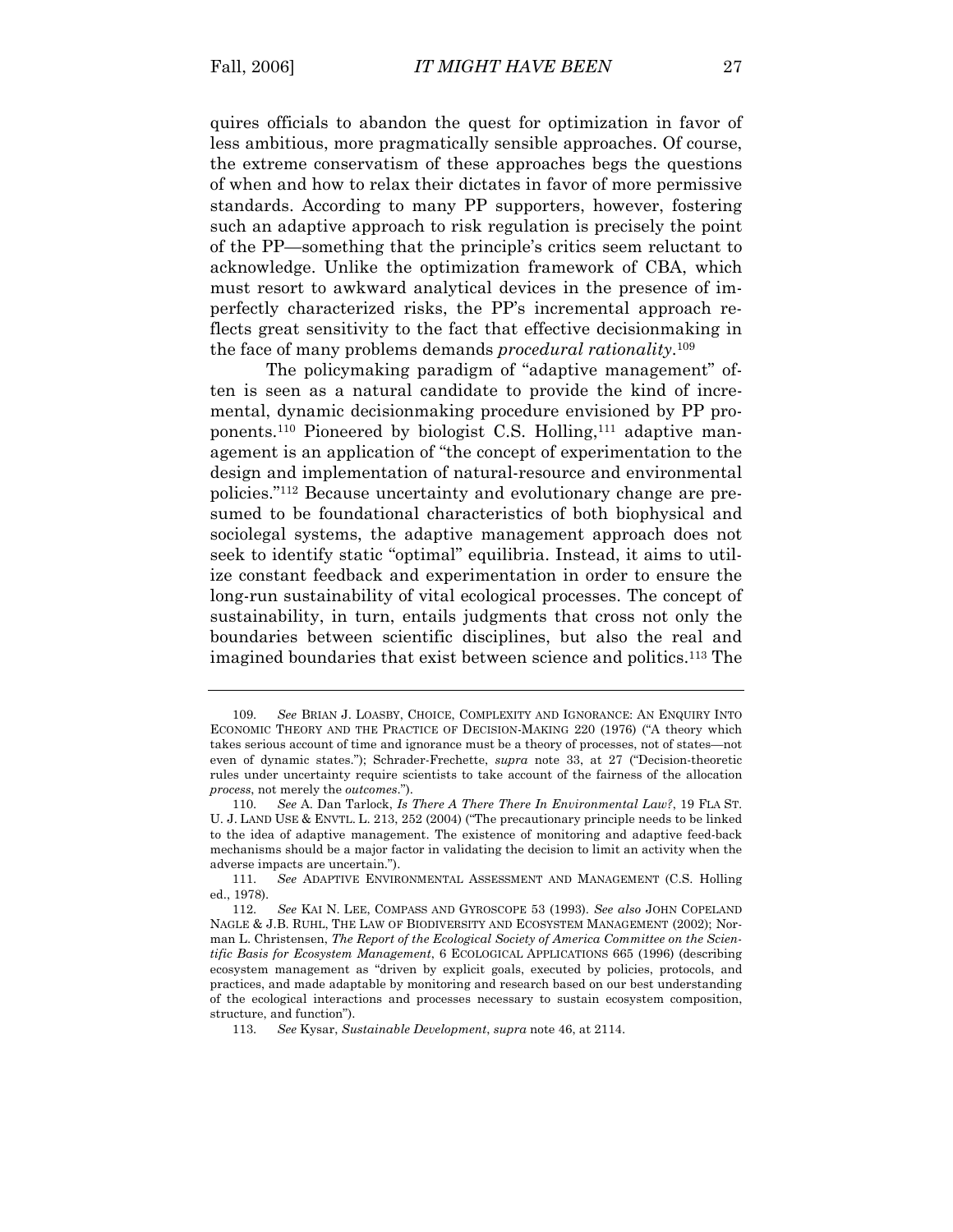ultimate aim of adaptive management, therefore, is the rather grandiose one of "integrat[ing] scientific knowledge of ecological relationships within a complex sociopolitical and values framework toward the general goal of protecting native ecosystem integrity over the long term" 114

As part of this "complex sociopolitical and values framework," proponents believe that the PP can play a central information-forcing role. Unlike their CBA counterparts, proponents of the PP recognize that uncertainty itself is a subject of power, influence, and control within economically advanced societies. Thus, the content of scientific knowledge and the manner of its production are not treated exogenously by the PP, but instead are made a central focus of the regulatory program. Shifting the burden of proof onto the promoters of new technologies and activities, as many proponents of the PP urge, serves the practical purpose of providing incentives for research and understanding by those parties who are thought to be best able to develop knowledge of imperfectly characterized threats.115 The CBA/risk assessment paradigm, in contrast, seems to assume that scientific uncertainty—the single most salient feature of environmental, health, and safety regulation—is simply addressed "out there."116 Such epistemic bravado entails great opportunity costs, for the regulatory approval process itself can offer a powerful institutional mechanism for reducing the scientific uncertainties that riddle environmental, health, and safety law.<sup>117</sup>

# III. THE PROBLEM OF VALUATION

One of CBA's most vaunted virtues is its ability to synthesize vast amounts of empirical information regarding policy conse-

 <sup>114.</sup> R. Edward Grumbine, *What is Ecosystem Management?*, 8 CONSERVATION BIOL-OGY 27, 31 (1994).

 <sup>115.</sup> *See* Amy Sinden, *Cass Sunstein's Cost-Benefit Lite: Economics for Liberals*, 29 COLUM. J. ENVTL. L. 191, 194 (2004) (observing that precautionary regulatory approaches such as absolute standards "perform a crucial power-shifting function, leveling the political playing field between diffuse and powerless public interests and concentrated monied corporate interests").

 <sup>116.</sup> *Cf.* Wendy E. Wagner, *Commons Ignorance: The Failure of Environmental Law to Produce Needed Information on Health and the Environment*, 53 DUKE L. J. 1619, 1624 (2004) (criticizing "the failure of the environmental laws to require production of basic information about the harms caused by polluting activities and hazardous products").

 <sup>117.</sup> No doubt, proponents of optimization would protest that uncertainties exist on both the risk and the benefit side of such dilemmas. Market actors, however, already have strong incentives to demonstrate (and to capture) the benefits of their activities and technologies. *See* Jon D. Hanson & Douglas A. Kysar, *Taking Behavioralism Seriously: A Response to Market Manipulation*, 6 ROGER WILLIAMS U. L. REV. 259, 271-72 (2000). In that sense, the PP's asymmetry of regulatory concern can be seen as responding to an underlying asymmetry of knowledge incentives within the unregulated market.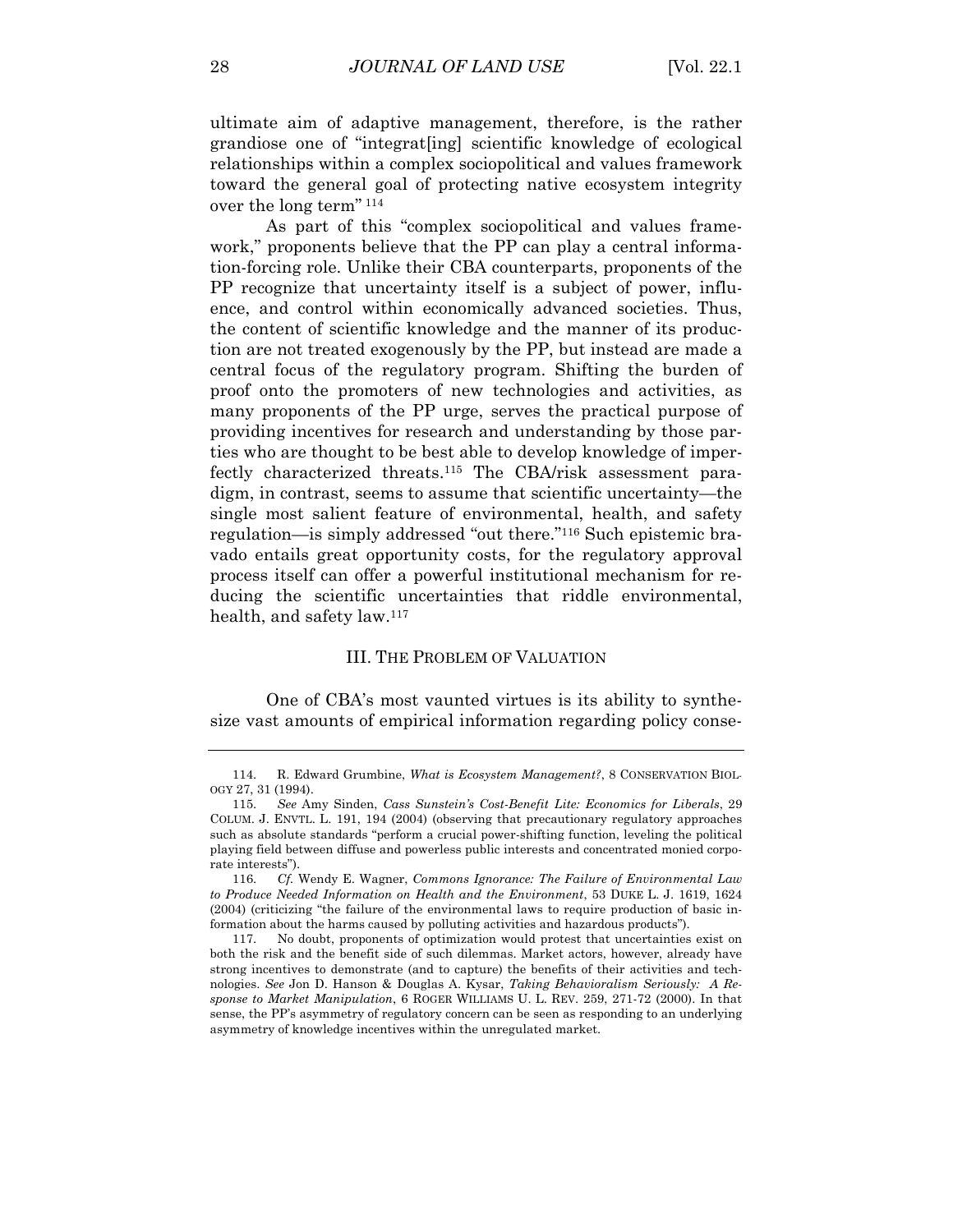quences into a single analytical framework. As Gödel famously demonstrated, however, no formal system of minimal complexity can be both consistent and complete.118 Because consistency generally is taken to capture the essence of rationality, practitioners of CBA typically respond to Gödel's challenge by sacrificing completeness; that is, they treat certain decision criteria as externally given in order to maintain the consistency of their CBA outputs.119 Thus, despite the widespread view that CBA encompasses a broader range of concerns than the PP, it is only the CBA procedure that *must—*by its very nature—ignore at least some parameters of a given decisionmaking context. Practitioners of CBA generally attempt to minimize this complication by exogenizing elements that are thought to be of little practical import or that are believed to be adequately addressed by other institutional mechanisms, such as the tax and transfer system. The problem with this otherwise sensible strategy is that, increasingly, CBA is being offered for use in choice settings, first, where the variables exogenized are of deep and unmistakable significance to the very decision under inspection and, second, where the potential role of alternative governance mechanisms is being displaced by the CBA exercise itself.

As described in the previous Part, questions concerning how the relevant political community should behave in the face of uncertainty regarding potentially irreversible or catastrophic consequences of human action are often subsumed by technical assumptions in risk-assessment and CBA procedures. Also missing or obscured are questions concerning, first, how the political community should respond to the fact that not only private values, but also social meanings, sometimes are affected by new technologies, shared experiences, or collective decisionmaking processes; and, second, how the community should regard non-nationals, future generations, and other interest-holders who are not already granted full membership in the community of individuals comprising the interest-optimization substrate. Both of these sets of questions require mechanisms for fostering democratic dialogue and

 <sup>118.</sup> *See* Kurt Gödel, *On Formally Undecidable Propositions of* Principia Mathematica *and Related Systems*, *in* JEAN VAN HEIJENOORT, FROM FREGE TO GODEL: A SOURCE BOOK ON MATHEMATICAL LOGIC 178 (Harvard Univ. Press 1967). *See also* JOHN D. BARROW, IMPOSSIBILITY: THE LIMITS OF SCIENCE AND THE SCIENCE OF LIMITS 218-247 (1998); PAUL W. GLIMCHER, DECISIONS, UNCERTAINTY, AND THE BRAIN: THE SCIENCE OF NEUROECONOMICS 72 (2003); Guiseppe Dari Mattiacci, *Gödel, Kaplow, Shavell: Consistency and Completeness in Social Decisionmaking* (George Mason Sch. of Law & Econ. Working Paper Series, Paper No. 03-55, 2004) *available at* http://ssrn.com/abstract=470122.

 <sup>119.</sup> *Cf.* CLIVE L. SPASH, GREENHOUSE ECONOMICS: VALUES AND ETHICS 267 (2002) ("Optimality . . . is in fact consistency analysis and the best outcome is not guaranteed by the model, but only the choice that is consistent with the assumptions.").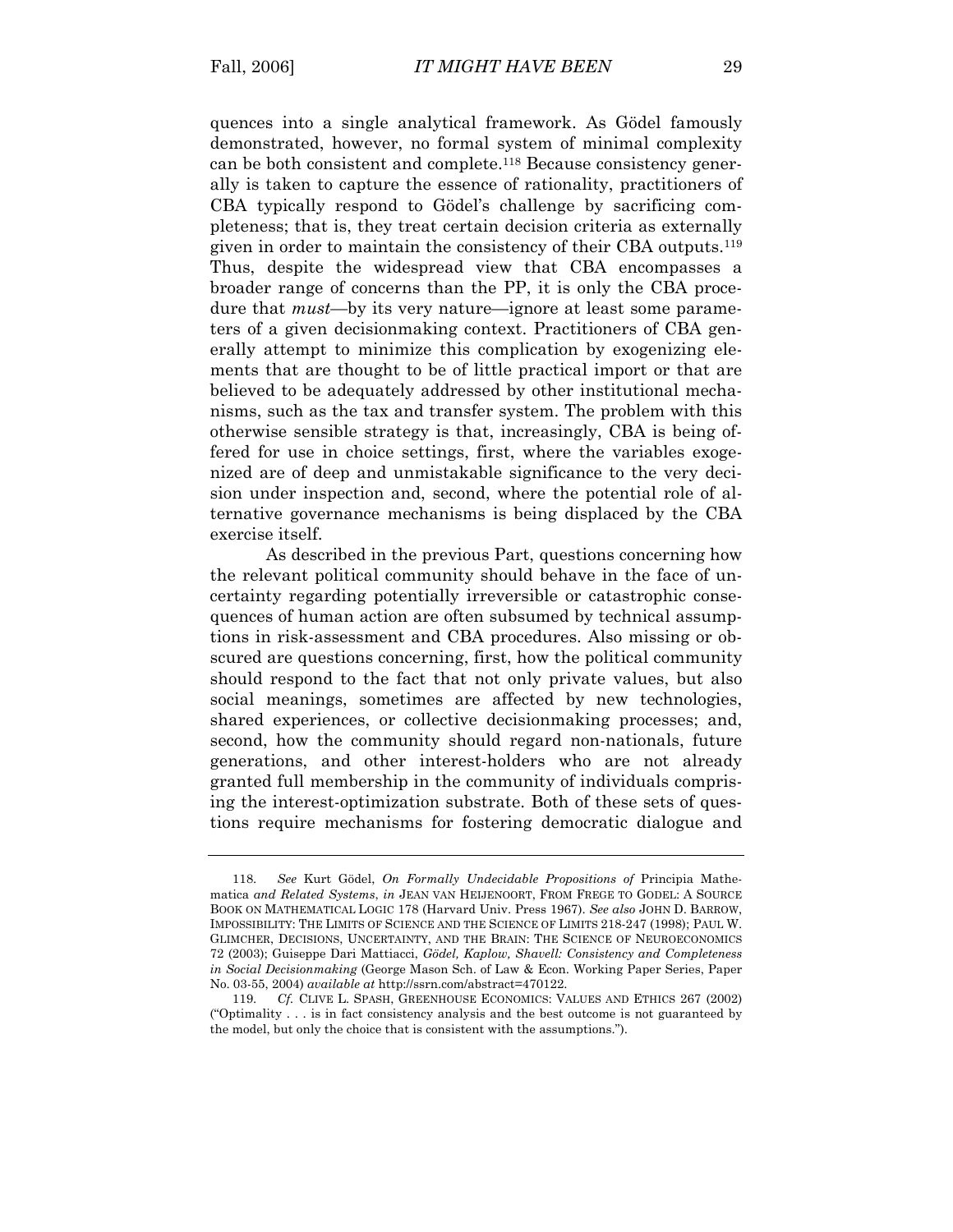developing new collective norms of responsibility. Yet, as this Part demonstrates, the questions are taken by CBA as having already been essentially answered.

### *A. Emergence*

CBA practitioners generally adopt a preferentialist account of welfare in which individuals' expressed, revealed, or hypothesized preferences are taken to supply the exclusive criterion for valuing the expected consequences of social choice. Yet, as Mark Sagoff has argued, CBA practitioners have no non-normative procedure for deriving individual preference functions.120 That is, despite the oft-heard claim that revealed preference studies represent "*in fact* reflections of individual preferences, and hence utility,"121 the interpretation of observed behavior is actually a slippery exercise in which the analyst must adopt a series of assumptions about the available opportunities and choice criteria that confront observed individuals. At times, these assumptions appear to rest more on personal introspection and professional custom than on sustained engagement with the actual circumstances of observed individuals. As Sagoff puts it, "[c]hoice is at best a conceptual construct inferred from ad hoc descriptions of behavior descriptions that themselves presuppose beliefs about available options and therefore about preferences."122

To give one pertinent example, many of the data interpretation challenges found in employment market value-of-life studies which provide empirical estimates for use in policymaking of individuals' willingness-to-pay to avoid risks of death or injury to themselves—arise from the fact that the United States has managed to drastically reduce its occupational hazard levels over the course of the past century. For this reason, the remaining segments of the economy that exhibit an occupational mortality rate high enough to support the wage-risk premium methodology tend to be segments populated by those with the least social, economic, and political capital—variables that themselves can be expected to influence the opportunity set and the resulting preference orderings of observed individuals.123 Thus, what the CBA analyst re-

 <sup>120.</sup> *See* MARK SAGOFF, PRICE, PRINCIPLE, AND THE ENVIRONMENT 57-79 (2004).

 <sup>121.</sup> W. Kip Viscusi, *Risk Equity*, 29 J. LEGAL STUD. 843, 849 (2000) (emphasis added). *Compare* Amartya Sen, *Rational Fools*, *in* CHOICE, WELFARE, AND MEASUREMENT 84-106 (1982).

 <sup>122.</sup> SAGOFF, *supra* note 120, at 77.

 <sup>123.</sup> According to one study, for instance, the implicit value-of-life revealed by wagerisk interactions appears to be several million dollars higher for union workers than for non-union workers, holding constant other significant variables. *See* Peter Dorman & Paul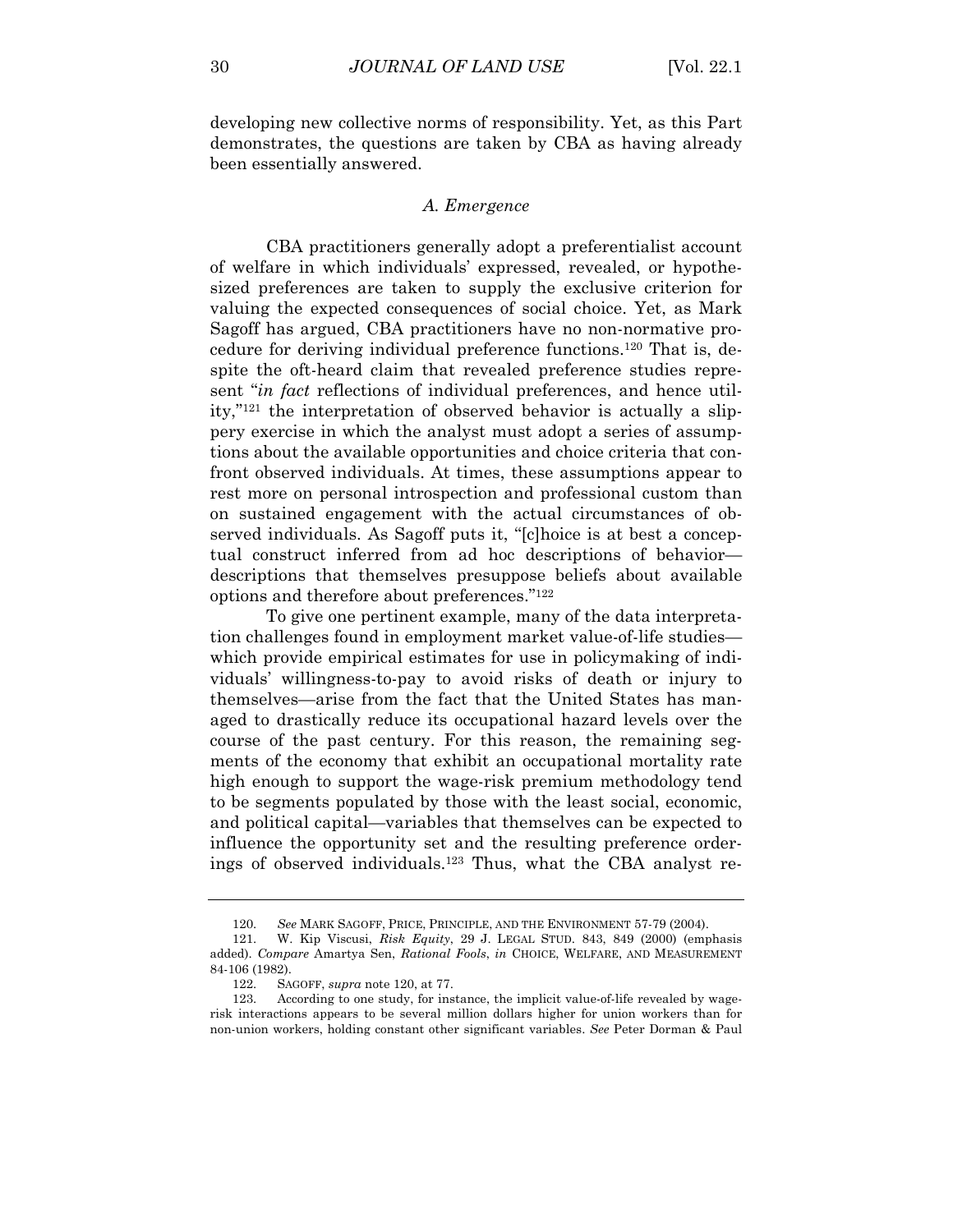$\overline{a}$ 

gards as choice (and hence preference (and hence utility)), may actually capture in part the analyst's inclination to treat pre-existing power relations in employment markets as normatively privileged.124

Further room for confusion under CBA arises from the counterfactual nature of opportunity cost assessment.125 In one prominent study of climate change, for instance, the analyst's decision to add a variable representing enhanced recreation opportunities in a warmer world resulted in monetized benefits that tended to swamp the impact of estimated morbidity and mortality.126 Apart from being unduly wooden—why assume, after all, that individuals will continue to value mountain biking at the same amount if they know that their extra days of recreation have been funded through an increase in malaria among the equatorial poor?127—this exercise also is open to considerable selection bias. In a real sense, climate change has the potential to affect every biophysical and sociolegal system on the planet, systems about which our present understanding is highly incomplete and imperfect. To choose among such effects and offer the resulting calculation as comprehensive is convincing, one suspects, only because the ritual comports with our deeply ingrained desire to imagine our most difficult policy choices as purely scientific or technical in nature.

This is not to suggest that the analyst *could*, even in theory, conduct a thoroughgoing preferentialist account of climate change. The degrees of uncertainty in the relevant parameters—and the degrees of freedom available to the cost-benefit analyst in choosing which aspects of which systems to hold constant—render the pro-

Hagstron, *Wage Compenation for Dangerous Work Revisited*, 52 INDUSTRY & LABOR RELA-TIONS REV. 116, 133 (1998). *See also* Viscusi, *supra* note 121; ACKERMAN & HEINZERLING, PRICELESS, *supra* note 23, at 79; SIDNEY A. SHAPIRO & ROBERT L. GLICKSMAN, RISK REGU-LATION AT RISK: RESTORING A PRAGMATIC APPROACH 99-100 (2003).

<sup>124</sup>*.* Indeed, whether or not preferentialist in form, the reference case for defining and measuring welfare consequences of social choice tends to remain unequivocally focused on the status quo under CBA. *See, e.g.,* U.S. FISH & WILDLIFE SERV., DRAFT ECONOMIC ANALYSIS OF CRITICAL HABITAT DESIGNATION FOR THE RIO GRANDE SILVERY MINNOW, FINAL DRAFT (May 2002), cited in Amy Sinden, *The Economics of Endangered Species: Why Less is More in the Economic Analysis of Critical Habitat Designations,* 28 HARV. ENVTL. L. REV. 129, 169-170 ("The standard best practice in economic analysis is applying an approach that measures costs, benefits, and other impacts arising from a regulatory action against a baseline scenario of the world without the regulation.").

<sup>125</sup>*. Cf.* James M. Buchanan, *Introduction: L.S.E. Cost Theory in Retrospect*, *in* L.S.E. ESSAYS ON COST 1, 15 (James M. Buchanan & G.F. Thirlby eds., 1981) ("[T]he opportunity cost involved in choice cannot be observed and objectified and, more importantly, it cannot be measured in such a way as to allow comparisons over wholly different choice settings.").<br> $126.$ 

 <sup>126.</sup> *See* SPASH, *supra* note 119, at 170-171 (describing WILLIAM D. NORDHAUS, NEW ESTIMATES OF THE ECONOMICS IMPACTS OF CLIMATE CHANGE (1998)).

<sup>127</sup>*. See infra* text accompanying note 179.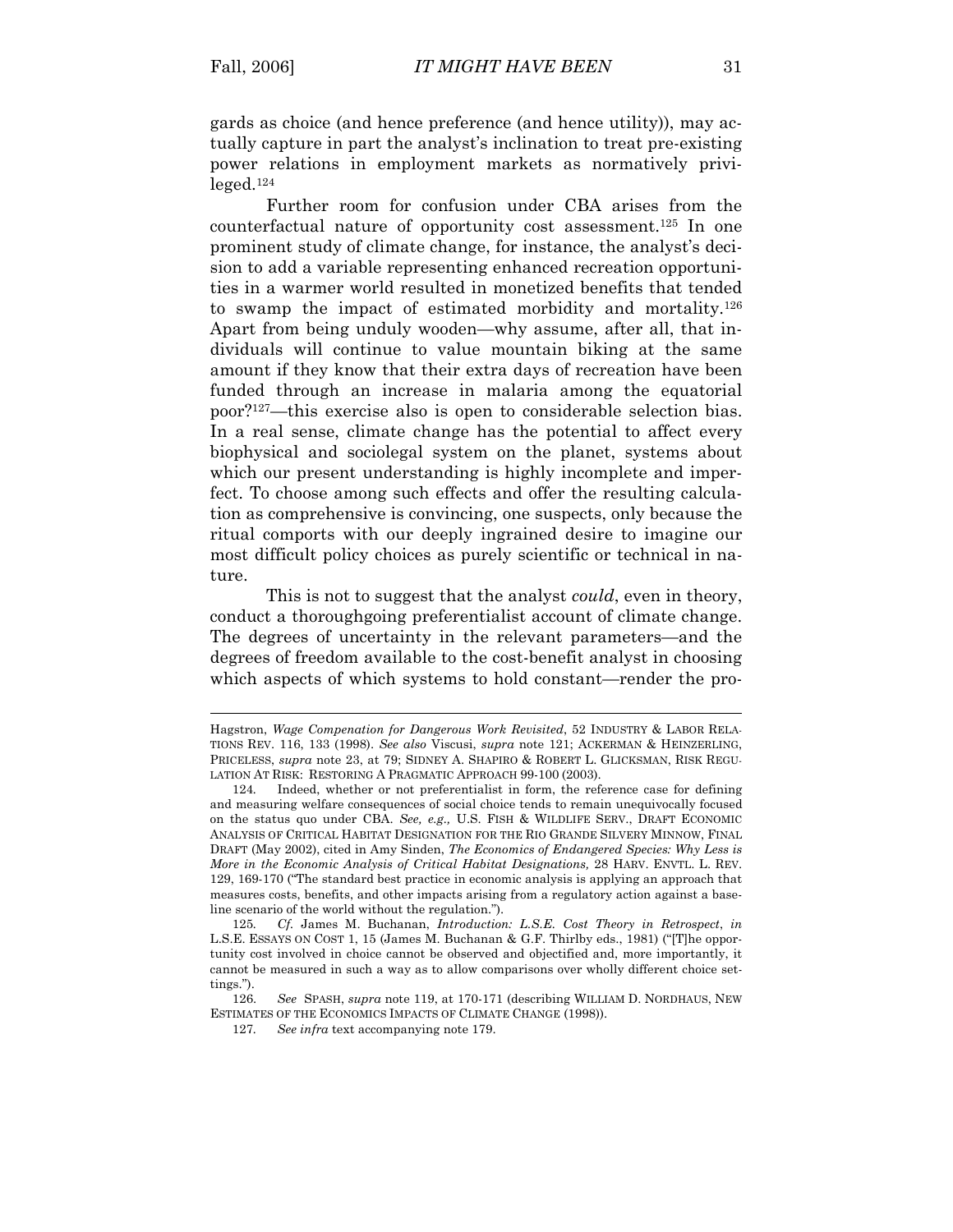ject all but impossible. Moreover, it may well be that public policy choices of a certain scale or normative significance simply exceed the capabilities of CBA's methodological individualism. That is, just as certain attributes and behaviors of complex, adaptive biophysical systems cannot be predicted by examining individual system components alone, certain values and aims of the "social organism"128 might not be capable of being identified or predicted through the simple aggregation of atomized preferences or interests.129 Instead, those values and aims might in part *emerge* through the operation of social institutions and procedures themselves. As Laurence Tribe observes, "the whole point of personal or social choice in many situations is not to implement a given system of values in light of the perceived facts, but rather to define, and sometimes deliberately to reshape, the values—and hence the identity—of the individual or community that is engaged in the process of choosing."130

Collective procedures of this nature tend to be seen as illiberal or paternalistic. It is true, of course, that "[i]f regulators reject people's *actual* judgments, then they are insulting their dignity."131 Yet there is also insult in attributing meaning and significance to behavior that individuals themselves may not desire or intend. For many pressing environmental and risk regulation issues, individual preferences are likely to be non-existent or ill-formed in the absence of an appropriate forum for discussing and determining social goals. For instance, simply toting up the "revealed" preferences of individuals regarding the myriad potential consequences of cloning livestock for human consumption132 seems, at least at present, to be a contrived exercise. We will not know our preferences with respect to cloned livestock unless and until we have a body of relevant experience from which to draw upon in our evaluations. Such experience will only occur with the *prior* consent

<sup>128</sup>*. Id*.

 <sup>129.</sup> Consider, for instance, the finding that individuals are willing to trade off the absolute number of lives saved by a program in favor of the proportion of lives saved from some identified reference group. *See* Karen E. Jenni & Geoge F. Loewenstein, *Explaining the Identifiable Victim Effect*, 14 J. OF RISK AND UNCERTAINTY 235, 254 (1997) [hereinafter Jenni & Loewenstein, *Explaining*]. Researchers typically describe such findings as evidence of cognitive "bias" or error on the part of subjects. A more sympathetic interpretation, however, is that the introduction of reference groups into the experimental design provides subjects with an avenue—however thinly specified—for expressing the variety of sociallyinflected concerns that pervade risk regulation and that render simple body-counting exercises hopelessly artificial.

 <sup>130.</sup> Laurence H. Tribe, *Policy Science: Analysis or Ideology?,* 2 PHIL. & PUB. AFF. 66, 99 (1972).

 <sup>131.</sup> Sunstein, *Cost-Benefit Analysis and the Environment*, *supra* note 35, at 24 (emphasis added).

 <sup>132.</sup> *See supra* text accompanying note 71.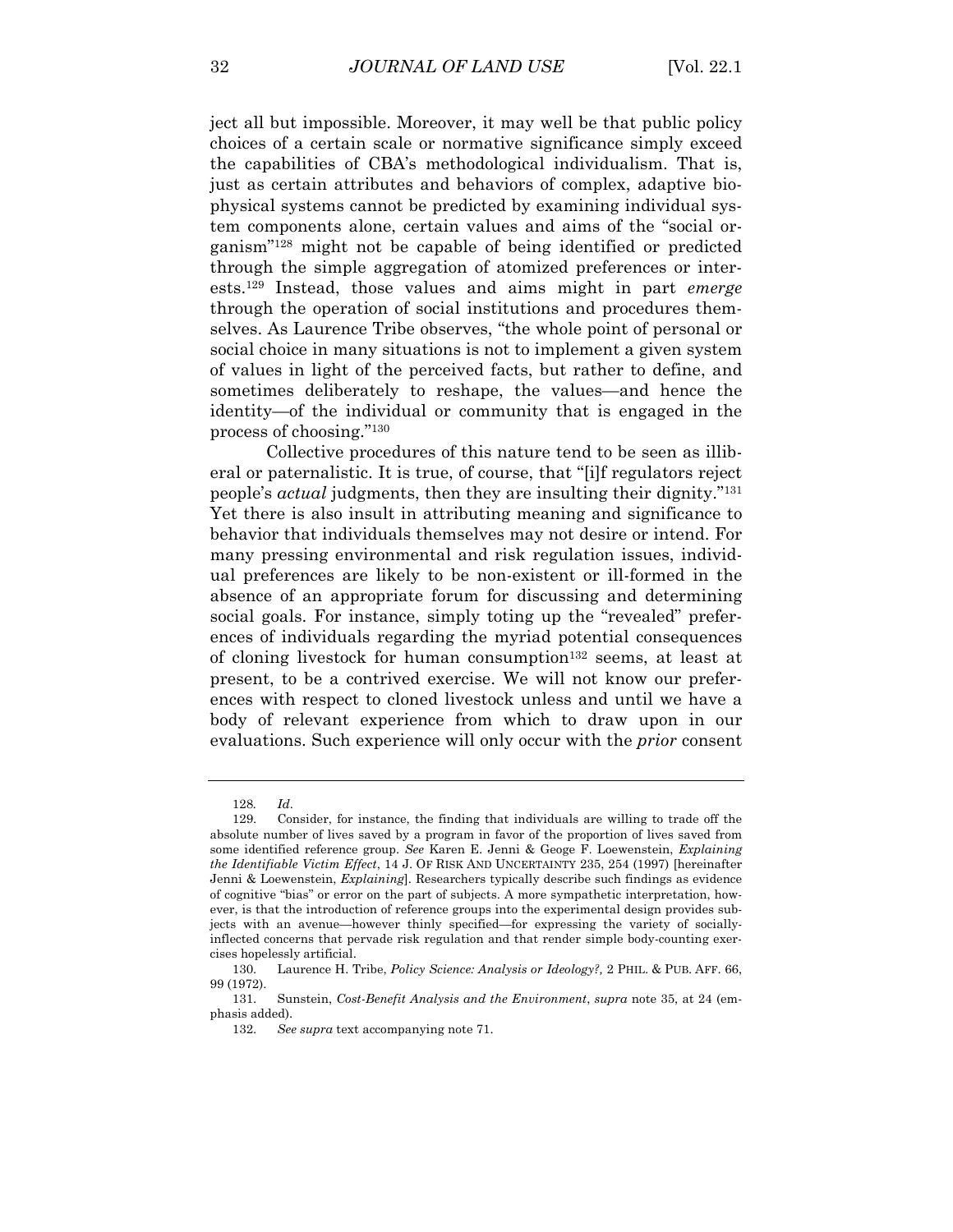of our political community, whether actively or passively granted. Thus, except perhaps as a method of curtailing collective debate, it makes little sense at present to hinge policies regarding cloned livestock on our assumed preferences.

This potential deliberative deficit of preferentialism is also evident in Judge Posner's recent use of CBA to suggest that the optimal post-Katrina reconstruction plan for New Orleans is one in which "the historic portions of the city (the French Quarter and the Garden District) might be rebuilt and preserved as a tourist site, much like Colonial Williamsburg, without having to be part of a city."133 Posner may well be right that the United States should not spend billions of dollars reconstructing New Orleans to its former scale, especially in light of projected sea level rises over the next century from climate change that would transform the city into an island. But the reason for this conclusion is not to be found in a CBA premised on the decontextualized preferences of individuals. Whatever pre-Katrina tourist behavior might suggest (for it is their disposable dollars that presumably are driving the conclusion that only the French Quarter and the Garden District are worth rebuilding), it is an open question whether individuals post-Katrina agree that they have little use for a revival of the Ninth Ward and other poor, racially-segregated areas of the city. To say nothing of the deeper issues of environmental justice raised by the Katrina tragedy, we understate the role of citizenship when we assume that shared experiences do not affect the preferences that we hold and the meanings that we attribute to our social world.

### *B. Membership*

In addition to embracing a view of social choice as merely the aggregation of existing individual interests, CBA also begins with the assumption that all relevant interest-holders have been identified for purposes of aggregation. In many instances, however, environmental policymaking will be concerned precisely with determining which interest-holders are entitled to membership in the political community, and on what basis their interests are to be considered.134 One long-recognized example concerns the selection of an appropriate stance toward animals and other non-human life

 <sup>133.</sup> Richard A. Posner, *Katrina, Cost-Benefit Analysis, and Terrorism*, The Becker-Posner Blog, Sept. 4, 2005, *available at* http://www.becker-posner-blog.com/archives/ 2005/ 09/katrina\_cost-be.html.

 <sup>134.</sup> *See* MICHAEL WALZER, SPHERES OF JUSTICE: A DEFENSE OF PLURALISM AND EQUALITY (1983).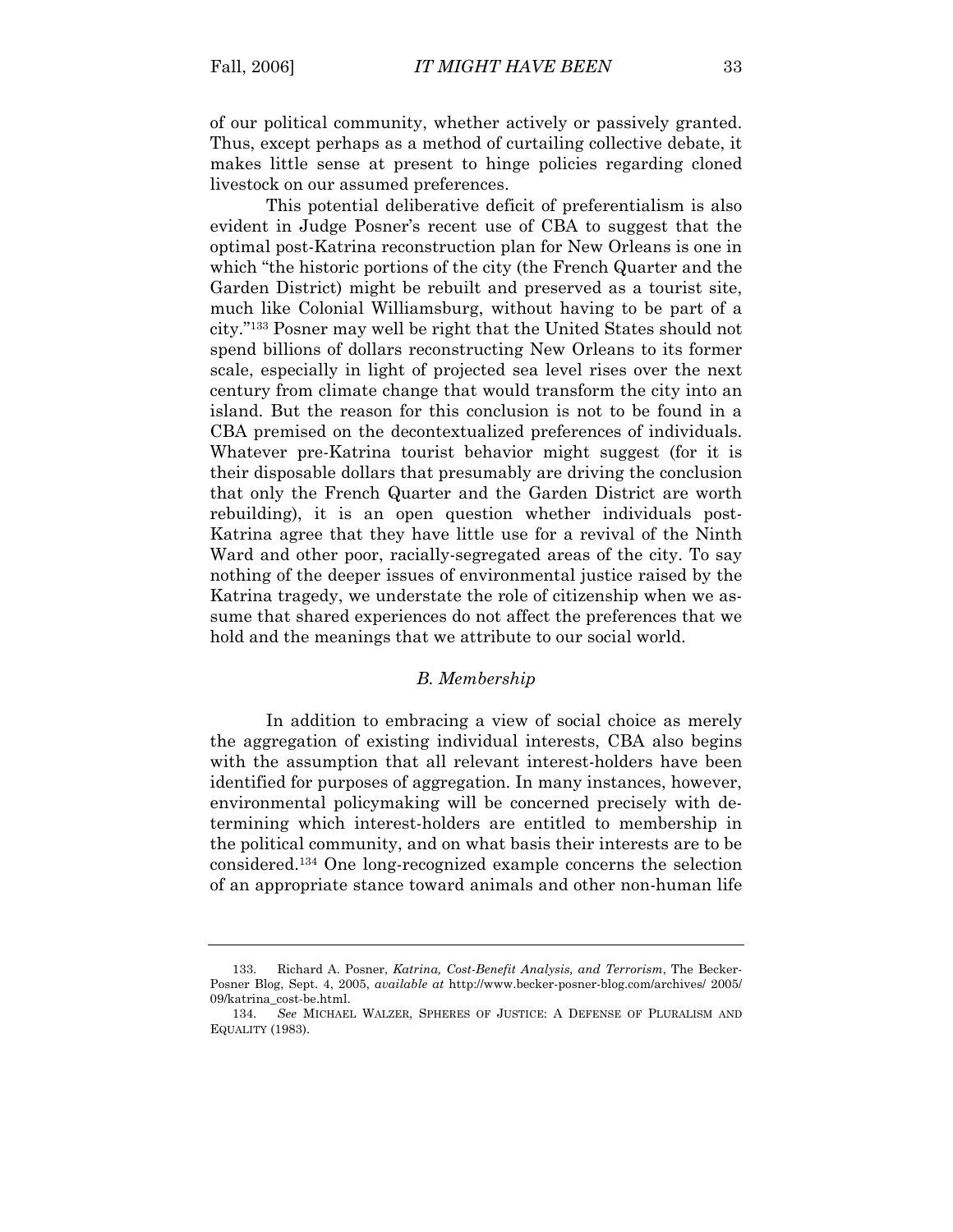forms.135 As this Section explains, certain other categories of interest-holders that are of special concern to environmental policymaking—including statistical victims, non-nationals, and members of future generations—find themselves ignored or devalued by the CBA procedure. To be clear, this is *not* to say that the precautionary approach provides more clear or appropriate guidance as to how to resolve the ethical and political issues raised by these missing interest-holders. The PP approach does, however, explicitly recognize the need for development of new norms of national, global, and intergenerational environmental responsibility. In contrast, CBA seems to offer the implicit message that our intellectual needs consist only of better data and more rigorous techniques of valuation.136

CBA's deficits in this regards are well demonstrated by the procedure's treatment of consent to environmental risks. As noted above, CBA proponents often view labor market revealed preference studies as a sufficient basis for assuming individualized consent to the imposition of all manner of health and safety risks, a belief that in turn leads them to argue that CBA does not involve human life or health at all, but instead only the "monetary equivalents" of such values.137 To the extent that they recognize the analytical leap implicit in this argument, proponents of CBA defend the leap by noting that most human health risks from environmental hazards are quite small and, thus, officials can assume that individuals hypothetically would consent to the risks for a price comparable to the implicit value of life that is derived from the wage-risk premium literature.138 Not only does this defense fail to grapple with the fact that individual responses to even actuarially identical risks vary dramatically based on the risks' qualitative characteristics,139 but it also ignores the fact that a variety of adverse health risks associated with pollution and other hazards are *not* trivially small.140 To abstract away from such qualitative

 <sup>135.</sup> *See generally* ANIMAL RIGHTS: CURRENT DEBATES AND NEW DIRECTIONS (Cass R. Sunstein & Martha C. Nussbaum eds., 2004).

 <sup>136.</sup> *See* Lisa Heinzerling, *Knowing Killing and Environmental Law*, 14 N.Y.U. ENVTL. L. J. 521 (2006).

 <sup>137.</sup> *See* Eric A. Posner & Cass R. Sunstein, *Dollars and Death*, 72 U. CHI. L. REV. 537, 538 (2005).

 <sup>138.</sup> *See* Sunstein, *Cost-Benefit Analysis and the Environment*, *supra* note 35, at 25 ("In many cases of environmental regulation . . . rights violations are not involved; we are speaking here of statistically small risks.").

 <sup>139.</sup> For a recent and probing survey of issues related to the project of better "individuating" monetary values of statistical lives, see Cass R. Sunstein, *Valuing Life: A Plea for Disaggregation*, 54 DUKE L. J. 385 (2004).

 <sup>140.</sup> *See, e.g.,* Anne Rajotte, *Asthma and Pesticides in Public Schools: Does the ADA Provide a Remedy Where FIFRA Fails to Protect?*, 31 B.C. ENVTL. AFF. L. REV. 149, 153 (2004) (noting that childhood asthma rates have doubled over the past century, with 4.8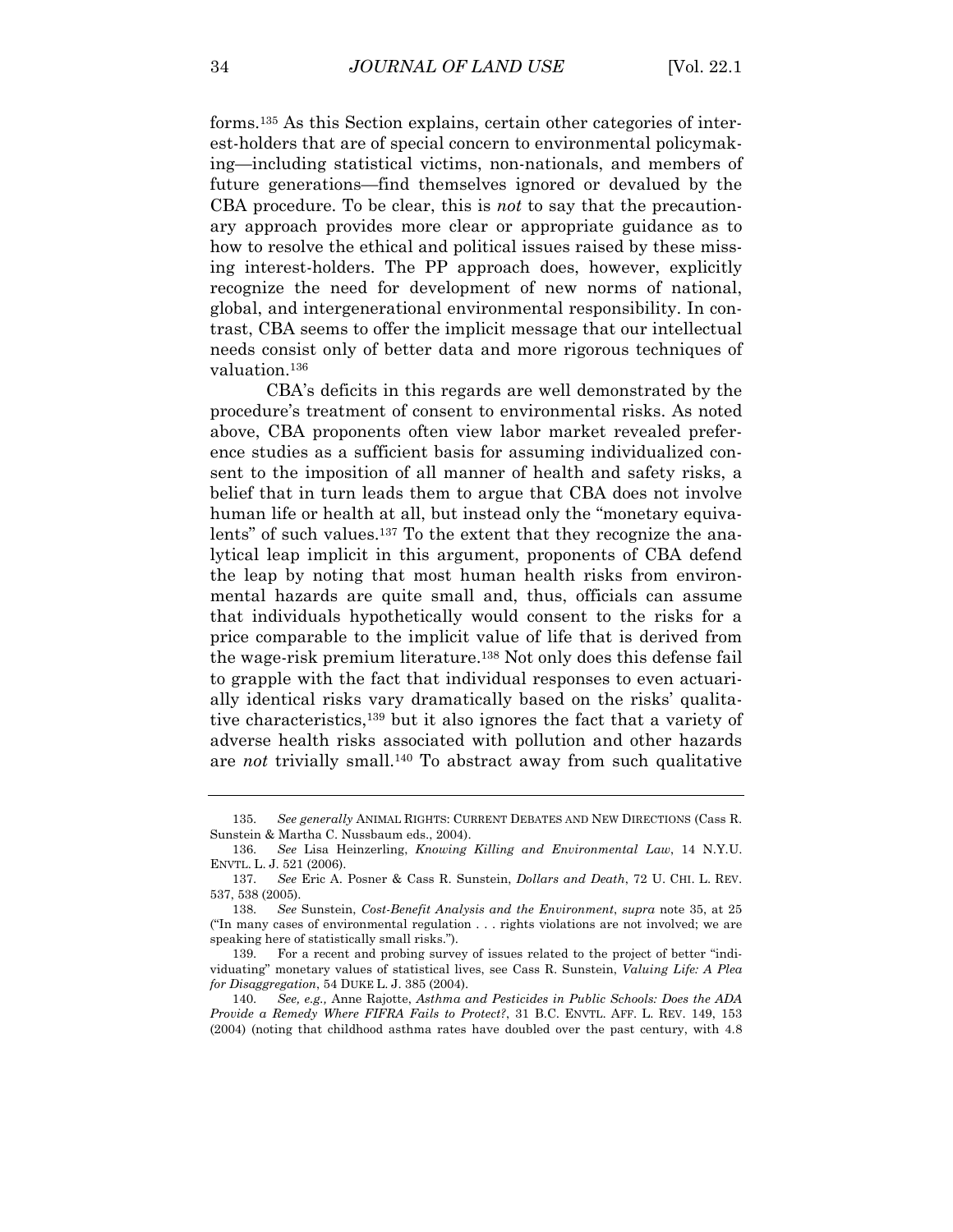$\overline{a}$ 

and quantitative features of risk in search of a uniform clearing price for life risks understating the profundity of collective decisionmaking regarding institutionalized harm.

CBA's limitations in this regard again seem to be driven by the procedure's purely individualistic conception of value. Without an identity—and therefore without a willingness or even an ability to pay for protection—those lives that are threatened by statistical risks seem not to represent human lives at all. Statistical risks, however, represent "none of us" and "all of us" at once.<sup>141</sup> Because CBA refuses to see "all of us" as an interest-holder, it is incapable of treating environmental, health, and safety regulation with the moral richness that the subject deserves. As Lisa Heinzerling notes, by pricing human life and sanctioning actions that place it in jeopardy in advance of their occurrence, "the most basic kind of right—the right to be protected from physical harm caused by other people, on equal terms with other people—is denied to those whose lives are framed in statistical terms."142 Rather than begin with a wholesale level of presumed consent to the imposition of risk, the PP instead begins with a strong entitlement to bodily integrity and ecological support, and a corresponding duty on the part of others to avoid causing serious or irreparable harm to those interests. Difficult questions of implementation and exception are immediately raised, but the baseline normative condition under the PP remains one of sanctity for human life, not vulnerability.

A similar tenuousness characterizes the position of nonnationals and other currently living individuals who stand outside of the particular political community that engages in a CBA policymaking exercise. After all, one cannot readily conduct a CBA to determine whether and how the interests of such individuals

million children presently affected, and that "[e]nvironmentally-related exacerbation is estimated to account for one third of childhood asthma cases").

 <sup>141.</sup> *See* Mari Matsuda, *On Causation*, 100 COLUM. L. REV. 2195 (2000); Keating, *Pricelessness*, *supra* note 23, at 174-75.

 <sup>142.</sup> Lisa Heinzerling, *The Rights of Statistical People*, 24 HARV. ENVTL. L. REV. 189, 189-90 (2000). *See also* Frank I. Michelman, *Pollution as a Tort: A Non-Accidental Perspective on Calabresi's* Costs, 80 YALE L. J. 547 (1971). Psychologists uncover a similar disparity in the intuitive reactions of subjects to manipulations of the perceived "identifiability" of victims aided by policy proposals, *see* Deborah A. Small & George Loewenstein, *Helping "a" Victim or Helping "the" Victim: Altruism and Identifiability*, 26 J. OF RISK AND UNCER-TAINTY 5 (2003), a finding related to the "reference group" effect describe above. *See* Jenni & Loewenstein, *Explaining*, *supra* note 129. Shi-Ling Hsu argues that this effect may be countered by the optimizing procedure of CBA, which specifically avoids hinging policy decisions on features of identity and agency. *See* Shi-Ling Hsu, *The Identifiability Bias in Environmental Law* (2005) (unpublished manuscript, on file with the author). As noted *infra* text accompanying notes 211-225, however, complete erasure of human identity and agency introduces its own undesirable distortions, the long-term cost of which may be literally incalculable, in the sense that it involves an impairment of our ability to coherently reason about—and to calculate—the moral implications of human behavior.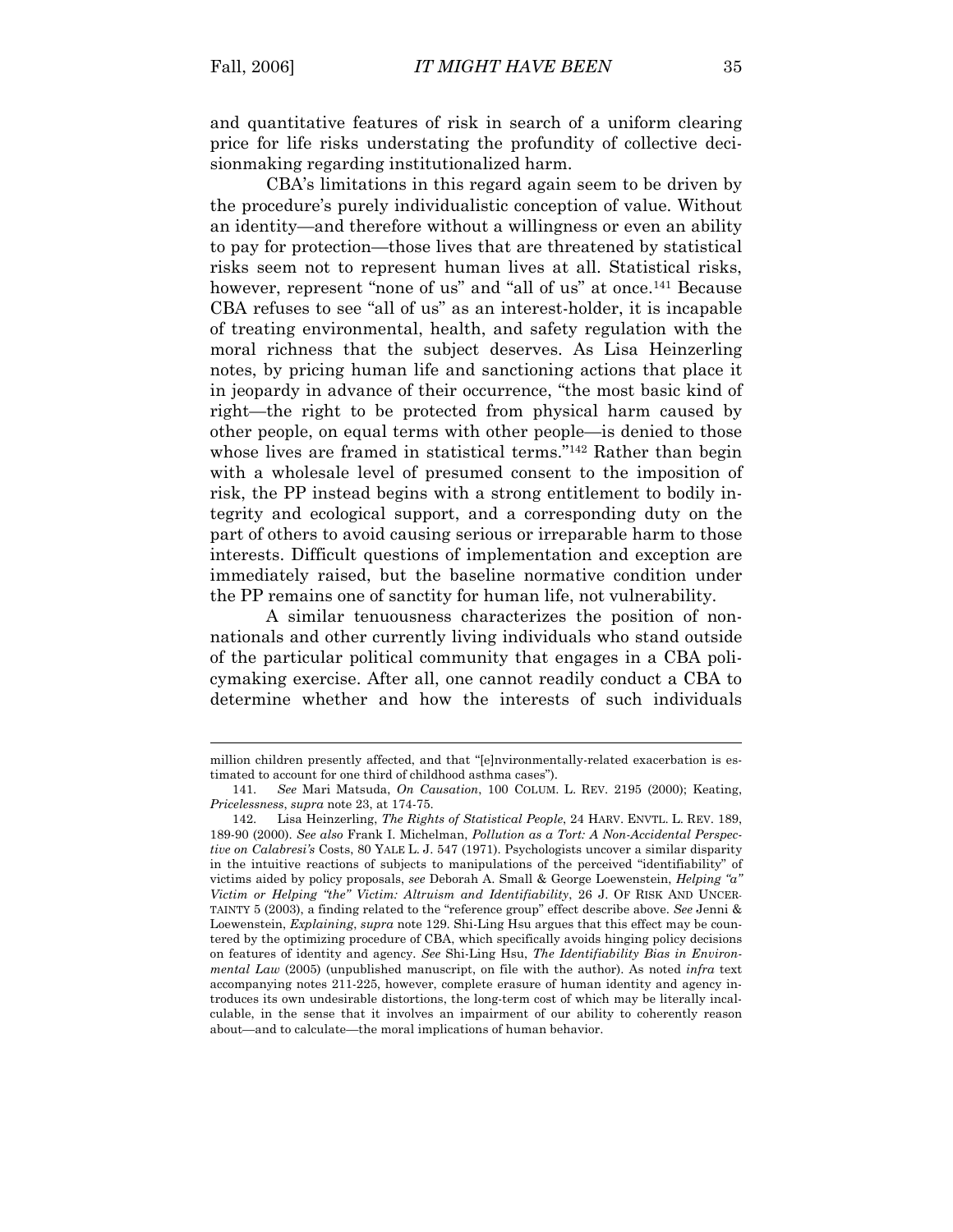should be counted for purposes of conducting CBA.143 Yet a great deal of environmental policymaking and the pursuit of sustainable development is bound up precisely with the challenge of perceiving and respecting the interests of globally dispersed populations populations that, despite their political dispersion, nonetheless share elaborate networks of ecological and economic interdependence.144 Increasingly, individuals are being asked by international environmental norm entrepreneurs to express regard and concern for the social and environmental conditions of other nations in their purchasing and other private decisionmaking.145 The nationstate, however, remains the critical geopolitical actor for most of environmental law and regulation and, thus, any policy framework such as CBA that does not resolve how to address extrajurisdictional effects cannot be regarded as a comprehensive solution to environmental policymaking.146

Finally, and most importantly, CBA's framework struggles to acknowledge future generations as interest-holders in themselves, rather than merely as objects of valuation by the presently living. Scholars have long acknowledged the theoretical difficulties presented by the topic of intergenerational justice, $147$  many of which arise again from the fact that our bedrock normative theories tend to be liberal-individualistic in form. Like children, future generations are part of the "Achilles' heel" of liberalism148—that vulnerable location for interest holders who are imperfectly situ-

 147. *See, e.g.,* BRUCE A. ACKERMAN, SOCIAL JUSTICE IN THE LIBERAL STATE 202 (1980) (observing that the "problem of inheritance is of such great theoretical importance that we must confront it head-on if we hope to grasp the shape of liberal ideals"); DEREK PARFIT, REASONS AND PERSONS 351 (1984) (developing norms of intergenerational responsibility "is the most important part of our moral theory, since the next few centuries will be the most important in human history"); JOHN RAWLS, A THEORY OF JUSTICE 284 (1971) (observing that "the question of justice between generations . . . subjects any ethical theory to severe if not impossible tests"); Amartya K. Sen, *On Optimising the Rate of Savings*, 71 ECON. J. 479, 486 (1961) (observing that there can be no democratic solution to intergenerational problems); Lawrence B. Solum, *To Our Children's Children's Children: The Problems of Intergenerational Ethics*, 35 LOY. L.A. L. REV. 163, 164 (2001) ("The problems of interegenerational ethics are notoriously some of the most difficult in moral and political philosophy.").

148. Steven Shiffrin, *Government Speech*, 27 UCLA L. REV. 565, 647 (1980).

 <sup>143.</sup> *See* Eric A. Posner & Alan O. Sykes, *An Economic Analysis of State and Individual Responsibility Under International Law* (Univ. Chicago Law & Econ., Olin Working Paper No. 279, Stanford Law and Economics Olin Working Paper No. 318, 2006), *available at* http://papers.ssrn.com/sol3/papers.cfm?abstract\_id=885197.

 <sup>144.</sup> *See, e.g.,* THOMAS POGGE, REALIZING RAWLS 8-9 (1989) ("The effects of my conduct reverberate throughout the world, intermingling with the effects of the conduct of billions of other human beings . . . . We as individuals have no hope of coping with such complexity and interdependence if we take the existing ground rules for granted and merely ask 'How should I act?'").

 <sup>145.</sup> *See* Kysar, *Preferences for Processes*, *supra* note 51.

 <sup>146.</sup> *Compare* Exec. Order No. 12114, Environmental Effects Abroad of Major Federal Actions, Jan. 4, 1979 (requiring federal agencies to develop procedures for evaluating major federal actions that have significant extraterritorial environmental effects).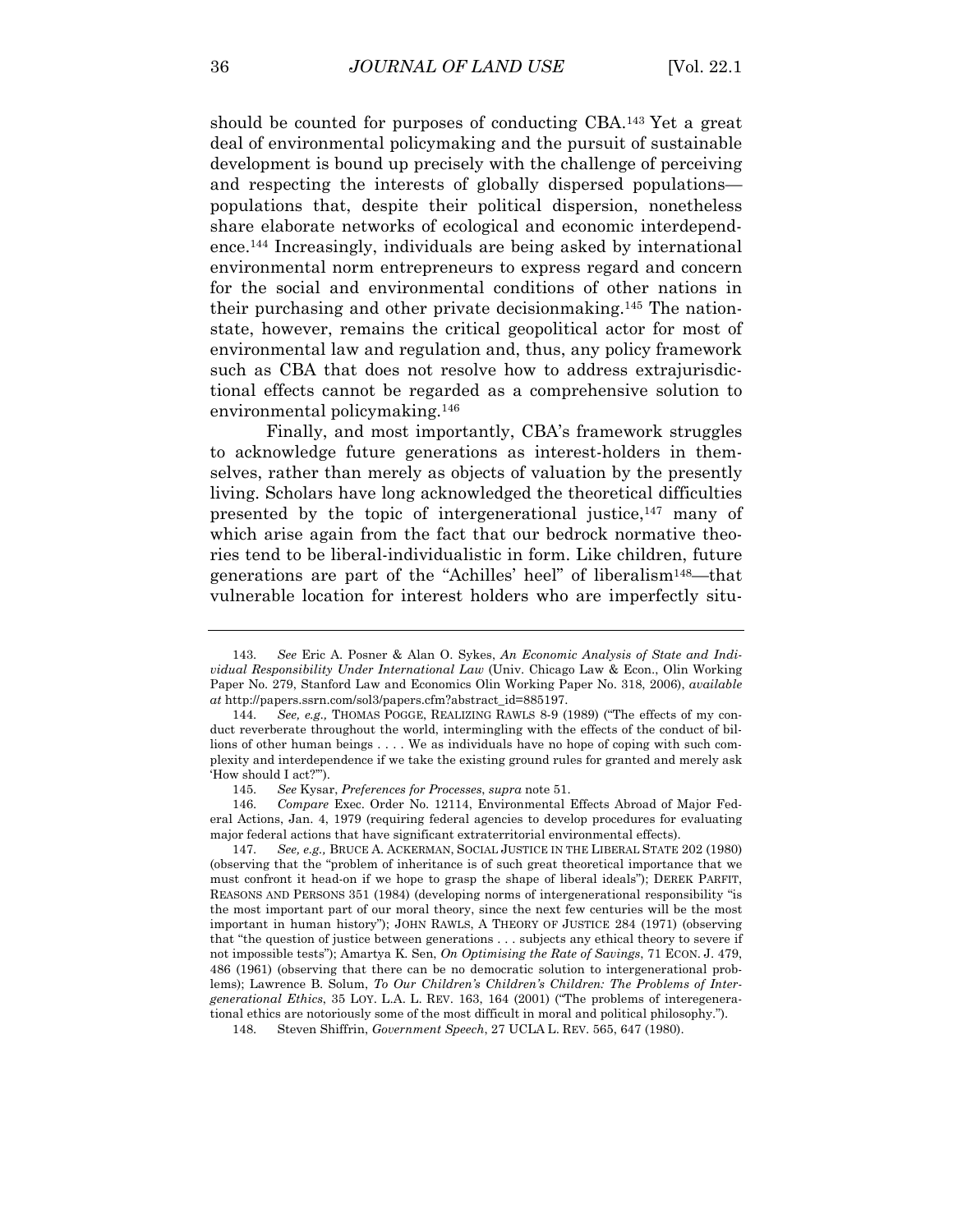ated to identify and assert their rights or interests in the manner that liberalism demands of them. Future generations are especially burdened in this regard, for not only are they non-existent, but they also are cognitively obscured even to those presently living, given liberalism's tendency to adopt one or another form of methodological individualism.

These limitations are well-demonstrated by what Derek Parfit has termed the *non-identity problem*: the fact that whatever policy is selected for a given issue may affect the very identity of future individuals.149 The non-identity problem is related to, but distinct from, the problem of endogenous preferences, in which environmental policy is recognized to have profound effects on the preferences of individuals (including even those previously identified preferences that may have been used to determine the content of environmental policy).150 In the intergenerational context, the problem is not merely that individuals' preferences shift as a result of policy choices, but that their very existence is made contingent on our choices. In such circumstances, we cannot say that future individuals will be made better or worse off by a policy choice, only that they will be made.

To the student of complexity theory, this problem of contingent identity is quickly recognized as a manifestation of the profound endogeneity and interconnectedness of complex adaptive systems; to the cost-benefit analyst, on the other hand, the problem appears fundamentally disruptive. Indeed, as Parfit notes, the non-identity problem poses deep conceptual challenges to any theory of normative ethics that is framed in terms of the rights, preferences, or interests of *particular* individuals.<sup>151</sup> Such "personaffecting" normative theories provide little analytical traction in decisionmaking contexts where the relevant consequences will be felt by entirely different persons depending on how the decision is resolved. As a result, our moral thinking regarding such dilemmas is at present highly immature. It has, for instance, led to the con-

 <sup>149.</sup> *See* PARFIT, REASONS AND PERSONS, *supra* note 147. *See also* Anthony D'Amato, *Do We Owe a Duty to Future Generations to Preserve the Global Environment?*, 84 AM. J. INT'L L. 190 (1990); Edith Brown Weiss, *Our Rights and Obligations to Future Generations for the Environment*, 84 AM. J. INT'L L. 198 (1990).

 <sup>150.</sup> *See* MARK SAGOFF, THE ECONOMY OF THE EARTH: PHILOPOSHY, LAW AND THE ENVIRONMENT 63 (1988) (observing that "[o]ur decisions concerning the environment will . . . determine, to a large extent, what future people are like and what their preferences and tastes will be"); Talbot Page, *On the Problem of Achieving Efficiency and Equity, Intergenerationally*, 73 LAND ECON. 580, 591 (1997) ("How well the resource base is kept intact how diminished it will be in biological diversity, how depleted in its soils, forests, groundwater, how crowded in population—will shape our grandchildren's prospects and values and in doing so will shape intergenerational society.").

 <sup>151.</sup> *See* PARFIT, REASONS AND PERSONS, *supra* note 147, at 370-71.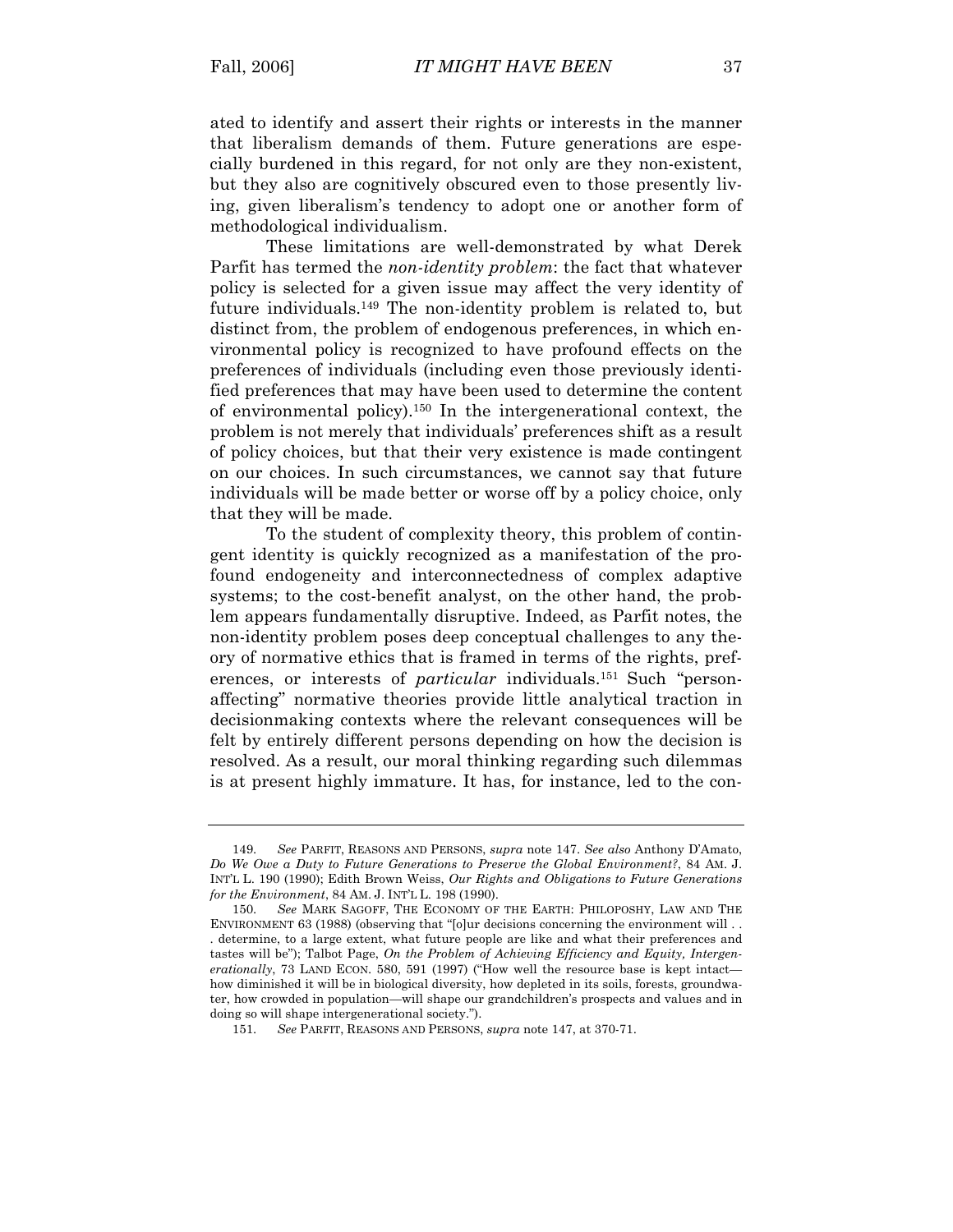clusions that we have no obligations to future generations whatsoever,152 or that we have only an obligation to ensure that our choices leave future generations with lives that are minimally worth living.153

In order to avoid such unattractive conclusions, Parfit argues that we need to move beyond simple "appeal to what is good or bad for those people whom our acts affect," and instead to begin developing methods of evaluating "different sets of possible lives."154 In the intergenerational environmental context, one promising mechanism for doing so is to conceive of the "communities which future people belong to [as] deserving of concern and respect in their own right."155 As discussed in Part III, the PP promotes just such a conception by establishing a standard of agentrelative environmental responsibility, in which human societies and generations are seen as distinct moral agents that stand in relations of responsibility and indebtedness to each other. Through such a partial concession to communitarianism, we can begin to harmonize our liberal individualistic ideals with the reality that some measure of paternalism and coercion is simply inescapable vis a vis future generations and other members of liberalism's Achilles' Heal.

CBA proponents instead try to address this dilemma through the use of an elaborate mathematical tool—the discount rate. Although a full discussion of the use of discounting in the intergenerational policy context is beyond the scope of this Article,156 the practice does deserve brief mention because the effect of discounting future costs and benefits to a present value tends to swamp all other variables within long-term CBA.157 Of the various normative justifications that have been offered for the use of discounting, the most substantively significant is based on the idea that, unless future costs and benefits are discounted according to a rate that reflects the return on investment offered by alternative uses of public funds, society will fail to maximize its welfare over

 <sup>152.</sup> *See* S.A. Marglin, *The Social Rate of Discount and the Optimal Return of Investment*, 77 Q. J. ECON. 97 (1963).

 <sup>153.</sup> *See* T. Schwartz, *Obligations to Posterity*, *in* OBLIGATION TO FUTURE GENERA-TIONS (R.I. Sikora & Brian Barry eds., 1978).

 <sup>154.</sup> *See* PARFIT, REASONS AND PERSONS, *supra* note 147, at 377-78.

 <sup>155.</sup> E. Page, *Global Warming and the Non-Identity Problem*, *in* SELF AND FUTURE GENERATIONS: AN INTERCULTURAL CONVERSATION 107, 123 (T.C. Kim & R. Harrison eds., 1999) (emphasis omitted).

 <sup>156.</sup> For an overview of the discounting debate and an argument that discounting in the intergenerational policy context lacks a coherent normative justification, see Douglas A. Kysar, *Discounting, On Stilts*, 74 U. CHI. L. REV. \_\_ (forthcoming 2007) [hereinafter Kysar, *Discounting*].

 <sup>157.</sup> *See* SPASH, *supra* note 119.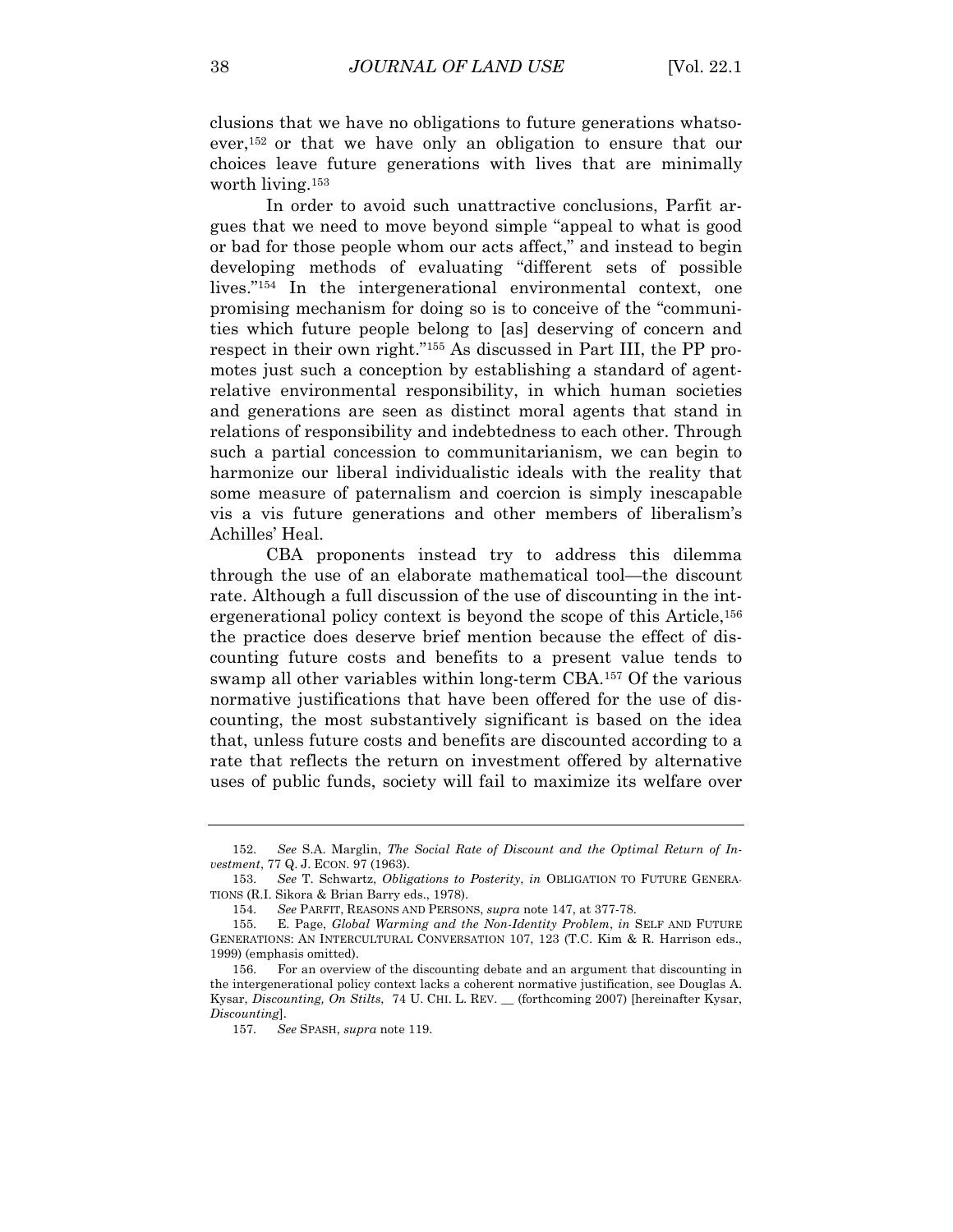time. Thus, the reduction of future consequences to a present value is thought to ensure that policymakers will remain mindful of the opportunity costs of regulation, a practice that is said to be temporally neutral because it leads to the overall maximization of social welfare, regardless of how that welfare happens to be distributed across time.

This conventional justification for the use of discounting within CBA falters when policymaking includes significant intergenerational effects, for the very values that are to be discounted depend on the specification of a background distribution of rights and responsibilities across generations. Much of environmental law and policy can be thought of as concerned directly with the establishment of that background distribution.158 Thus, we should be skeptical of the contention that "the debate over [intergenerational equity] should be separated from the debate over discounting,"159 given that the latter so heavily depends on the former. Through discounting, the fundamental issue of intergenerational equity—which risks and resources, as an ethical matter, should be imposed or bestowed on future generations?—is conflated with the issue of intergenerational efficiency—which generation, as a technical matter based on a given rate of discount and distribution of resource entitlements, does or will derive more utility from the use of a given resource? Future generations, in essence, are forced to "outbid" present owners by an amount reflecting not only the strength of their needs, but also the alternative uses to which all resources—including the "monetary equivalents" of their own lives could be put during the intervening time periods.

# *C. Discursive Rationality*

As noted above,<sup>160</sup> the contention of PP proponents that environmental, health, and safety decisionmaking is characterized by abiding uncertainty does not commit them to the extreme conservatism of the maximin approach as a general or permanent response. Rather, the PP is intended to commence a program of risk regulation that is both proportionate to the scope of the perceived threat and capable of being updated and adjusted over time. Proponents of the safe minimum standards approach within environmental economics also tend to qualify their position, arguing that

 <sup>158.</sup> *See* Kysar, *Discounting*, *supra* note 156.

 <sup>159.</sup> Cass R. Sunstein & Arden Rowell, *On Discounting Regulatory Benefits: Risk, Money, and Intergenerational Equity*, 74 UNIV. CHI. L. REV. (forthcoming 2007) (manuscript at 22, on file with author).

 <sup>160.</sup> *See supra* text accompanying notes 37-38.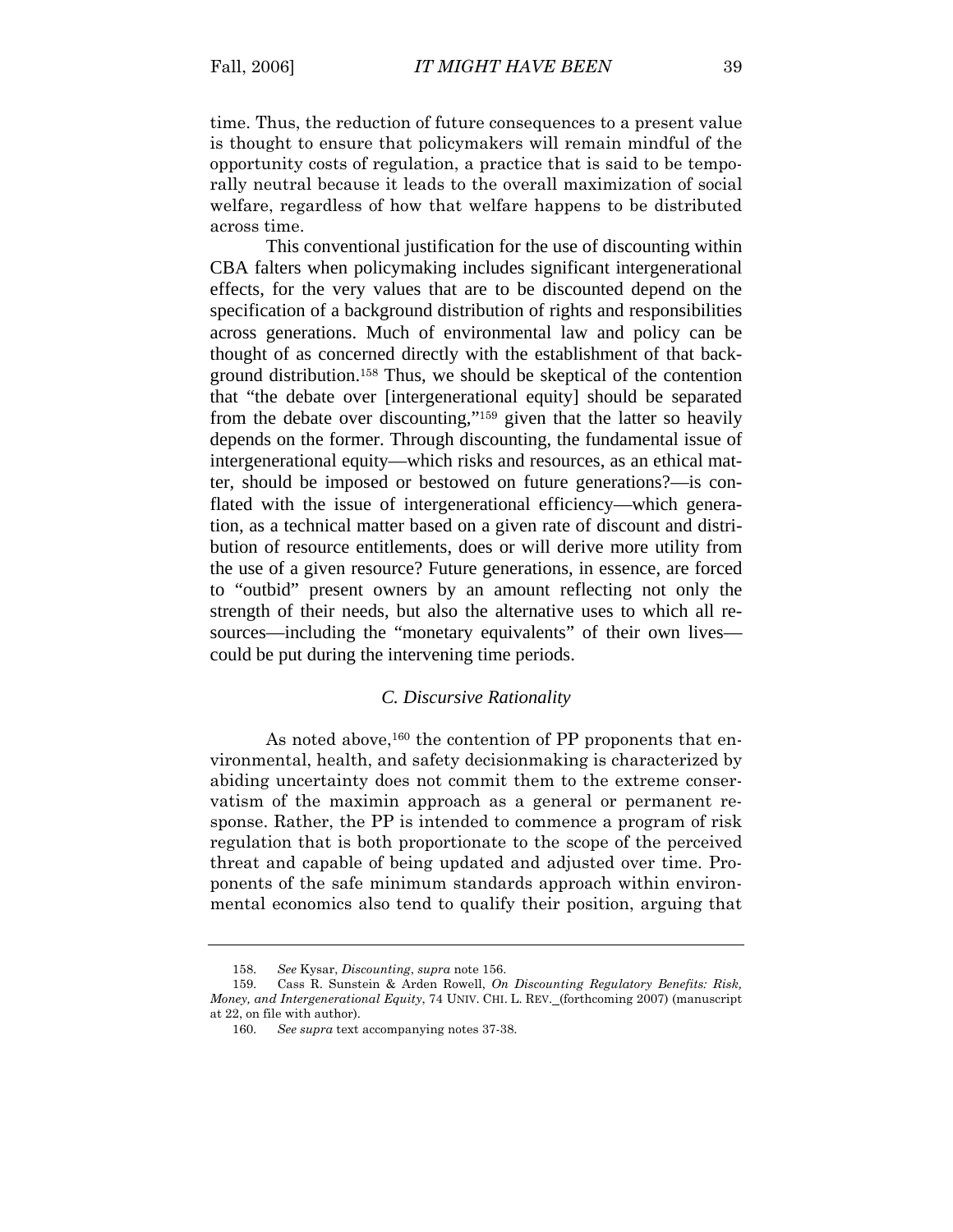fidelity to safe minimum standards should yield when the costs of precaution become "immoderate"161 or "unacceptably large."162 Within the legal literature, Dan Farber similarly allows for departure from his strong "environmental baseline" approach to policymaking "when costs would clearly overwhelm any potential benefits" from precautionary regulation.<sup>163</sup>

Although critics sometimes argue that these various safety valves suggest a latent efficiency criterion within the precautionary approach,164 there are important distinctions that prevent the PP from collapsing into CBA, even granting the addition of some form of cost sensitivity. To begin with, the PP's understanding of cost is much broader than the notion presupposed by CBA.165 As Bishop wrote in a seminal article on the safe minimum standards approach to endangered species protection, the determination of "[h]ow much [cost] is 'unacceptably large' must necessarily involve more than economic analysis, because endangered species involve issues of intergenerational equity."166 Similarly, advocates of the PP typically contemplate an inclusive process for making determinations about how to apply the principle, suggesting that the decision to relax its dictates can and should be premised on a range of appropriate reasons beyond simply welfare-maximization.167 Given the ethical implications of such determinations, PP proponents are simply unwilling to replace considered, democratic judgments with mechanical devices such as risk aversion or option value premiums. Instead, such judgments are seen as unavoidably contingent and case-specific.168

 <sup>161.</sup> Ciriacy-Wantrup, *supra* note 103, at 252.

 <sup>162.</sup> R.C. Bishop, *Endangered Species and Uncertainty: The Economics of a Safe Minimum Standard*, 60 J. AM. AG. ECON. 10, 13 (1978). Bishop clearly incorporates sensitivity to opportunity costs in his temperance of the safe minimum standards approach: "To get at total social costs [of implementing the safe minimum standard], any measurable benefits of conservation efforts must be subtracted from out-of-pocket and opportunity costs." R.C. Bishop, *Endangered Species: An Economic Perspective*, quoted in Tom W. Crowards, *Safe Minimum Standards: Costs and Opportunities*, 25 ECOL. ECON. 303, 304 (1998).

 <sup>163.</sup> *See* DANIEL A. FARBER, ECOPRAGMATISM: MAKING SENSIBLE ENVIRONMENTAL DECISIONS IN AN UNCERTAIN WORLD 201 (1999).

 <sup>164.</sup> *See, e.g.,* J. Rolfe, *Ulysses Revisited—A Closer Look at the Safe Minimum Standard*, 39 AUSTRALIAN J. AG. ECON. 55 (1995).

 <sup>165.</sup> *See* Communication from the Commission, *supra* note 37, at 19 ("Examination of the pros and cons cannot be reduced to an economic cost-benefit analysis. It is wider in scope and includes non-economics considerations.").

 <sup>166.</sup> Bishop, *supra* note 162, at 10.

 <sup>167.</sup> *See, e.g.,* Nicholas Ashford et al., Wingspread Statement on the Precautionary Principle (1998), *available at* http://www.gdrc.org/u-gov/precaution-3.html ("The process of applying the Precautionary Principle must be open, informed and democratic and must include potentially affected parties.").

 <sup>168.</sup> *Cf.* Case T-13/99, Pfizer Animal Health S.A. v. Council, 2002 E.C.R. II-3305, ¶¶ 160-61 (describing application of the PP as a "balancing exercise" that depends on "the particular circumstances of each individual case").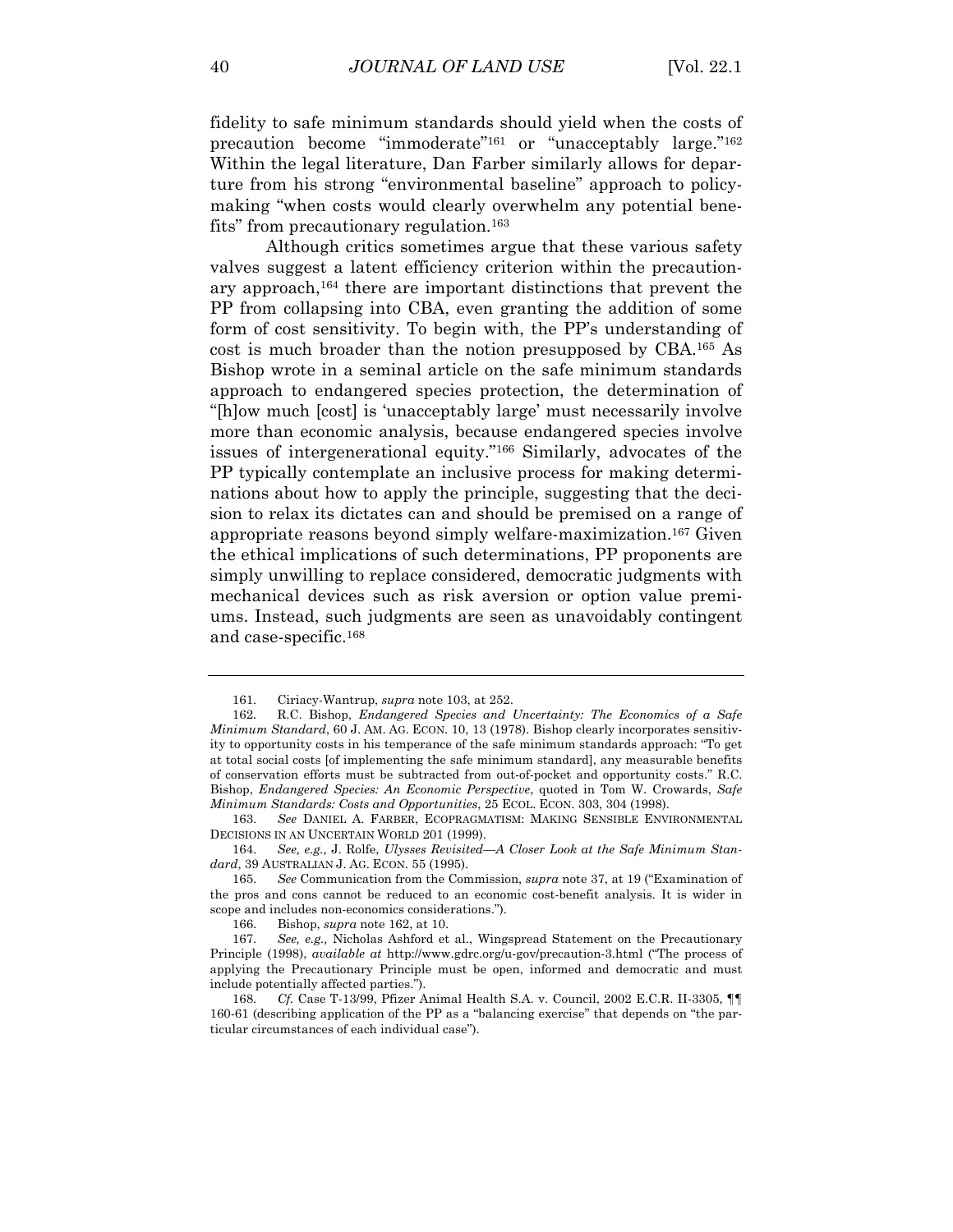Even if mechanical devices of the kind sought by CBA proponents could be identified, the cost-benefit procedure still would fail to register the sense of regret that accompanies risk regulation's tragic choices and that compels more searching inspection of how to design a society in which such choices are not as starkly and pervasively posed.169 Lives lost under the "do the best you can" heuristic and other precautionary approaches are not viewed as efficient "tradeoffs," accepted in exchange for whatever utility has been gained. Instead, they are viewed as tragic, regrettable consequences of human fallibility and finitude—a "moral remainder"170 that provides enduring motivation for surviving members of society to seek ways of doing better in the future. In contrast, because it aspires to comprehensive rationality, CBA must invariably round this moral remainder to zero. In the process, it must also fail to encourage an appropriate degree of collective self-awareness regarding the deep normativity of risk regulation.

A key benefit of the PP, therefore, is that it contains a builtin sensitivity to the need for collective deliberation. Even if we know that the PP's more severe implications will need to be relaxed, the principle nevertheless forces societal discussion regarding the normative status of statistical victims, other societies, and future generations.171 In that regard, the PP's insistence that human health and the environment deserve constant, anticipatory attention serves as a procedural lever for furthering still-nascent attempts to reason through important questions that lie at the "frontiers of justice"—questions about our responsibilities to members of other nations, other generations, and other species.172 Such an approach therefore aspires not only to be procedurally rational (e.g., in the sense that dynamic, incremental management approaches are demanded in the face of complexity and uncertainty in biophysical and sociolegal systems173), but also to be *discursively rational* (e.g., in the sense that the PP helps to structure and promote collective deliberation regarding decisions for which our ex-

 <sup>169.</sup> *See* Martha C. Nussbaum, *The Costs of Tragedy: Some Moral Limits of Cost-Benefit Analysis*, 29 J. LEGAL STUD. 169 (2000).

 <sup>170.</sup> Daniel Markovits, *Legal Ethics and the Lawyer's Point of View,* 15 YALE J.L. & HUMAN. 209, 231. *See also* GUIDO CALABRESI & PHILIP BOBBIT, TRAGIC CHOICES 32 (1978) (referring to "the costs of costing" as "the external costs . . . of market determinations that say or imply that the value of a life or of some precious activity integral to life is reducible to a money figure").

 <sup>171.</sup> Cameron, *supra* note 41, at 292 (arguing that the PP, "by explicitly noting the limits of scientific determination, . . . legitimates public political determination [of risk regulation issues]").

 <sup>172.</sup> *Cf.* MARTHA C. NUSSBAUM, FRONTIERS OF JUSTICE: DISABILITY, NATIONALITY, SPECIES MEMBERSHIP (2006).

 <sup>173.</sup> *See supra* text accompanying notes 109-117.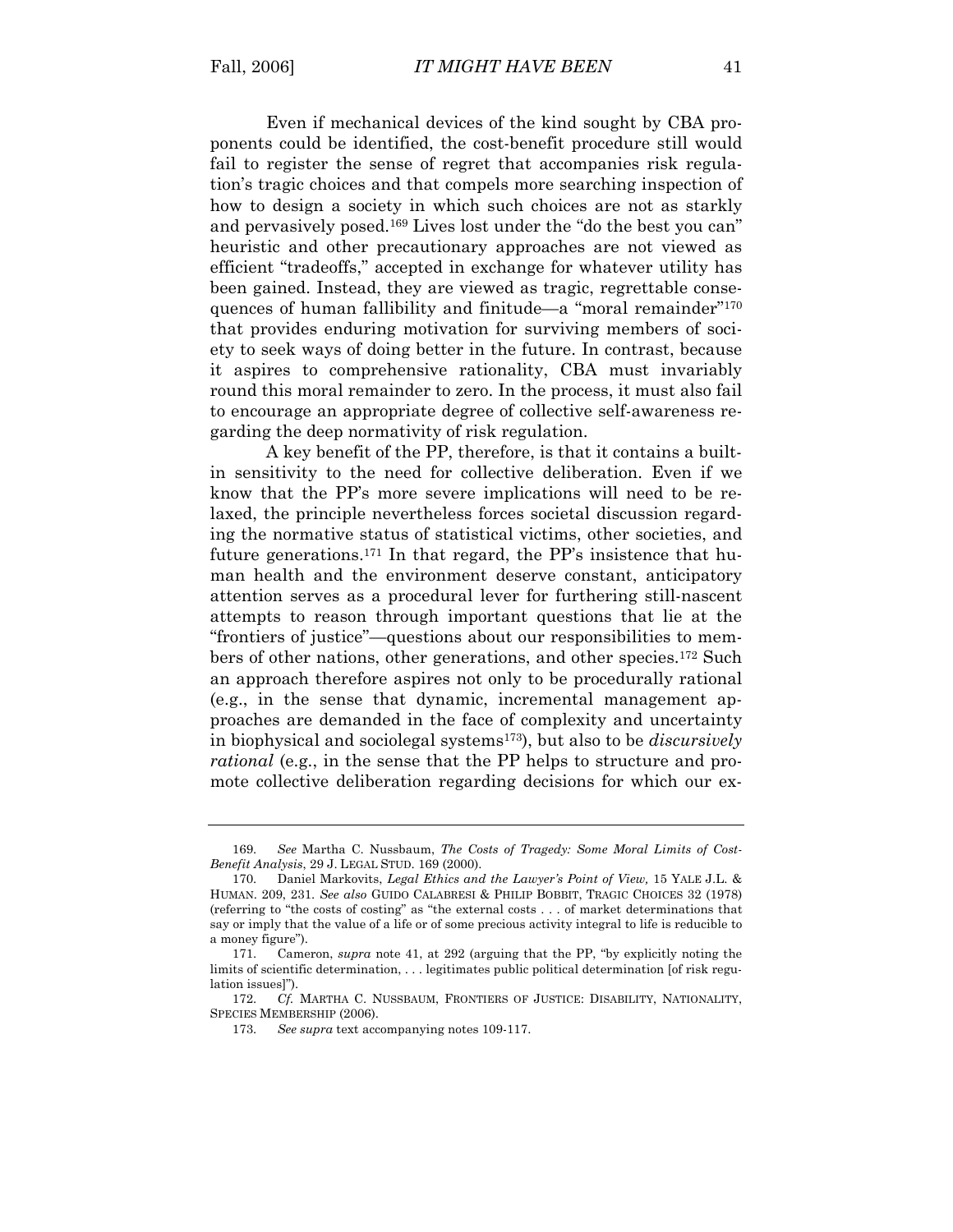isting, individualized preferences are either ill-formed or ill-suited for the decision under inspection).

Of course, the PP's desire to encourage inclusive and robust deliberation may not easily comport with its desire to allow flexible, dynamic regulatory processes. As J.B. Ruhl has observed, adaptive management may well be inconsistent with traditional administrative law mechanisms for ensuring robust public participation in regulatory decisionmaking.174 Moreover, some proponents of adaptive management appear to envision an expansive *normative* role for the experts who are placed in charge of ecosystem management.<sup>175</sup> Thus, whether by dint of a mismatch between adaptive management and the cumbersome processes of public participation, or by dint of an increasing willingness among experts to inject their normative views into the management process itself, the goals of procedural and discursive rationality may well be in tension with each other, even on the more populistoriented precautionary approach. A critical task for environmental law going forward, therefore, will be to identify an appropriate division of labor between expert adaptive managers and the broader political community that enlists their aid in the pursuit of sustainable development.

## IV. THE PROBLEM OF AGENCY

At bottom, the distinction between CBA and the PP reflects a distinction between agent-neutral and agent-relative conceptions of risk regulation. CBA aspires to achieve complete agentneutrality at the level of the political community by disclaiming

 <sup>174.</sup> *See* J.B. Ruhl, *Regulation By Adaptive Management: Is It Possible?*, 7 MINN. J. L. SCI. & TECH. 21 (2005).

 <sup>175.</sup> That is, recognizing that human values, choices, and activities inevitably impact the objects of their study, they contend that "the notion of a pristine objective scientific observer, is not applicable to the study of self-organising systems." James Kay & Eric Schneider, *Embracing Complexity, The Challenge of the Ecosystem Approach*, *in* PERSPECTIVES ON ECOLOGICAL INTEGRITY 49 (L. Westra & J. Lemons, eds. 1994). Instead, they argue that scientists should take deliberately normative positions with respect to those human values, choices, and activities that impact ecosystem integrity. *See, e.g.,* G.K. Meffe & S. Viederman, *Combining Science and Policy in Conservation Biology*, 23 WILDLIFE SOCIETY BULLETIN 327 (1995) ("Scientists can take a clear stand that biodiversity is good, that functioning and intact ecosystems are good, that continued evolutionary change and adaptation are good, and that diversity and variation in general is good. Scientists cannot and should not remove themselves from these usually unstated value judgments."). Others argue that the fact-value distinction, however philosophically troubled, must remain nominally intact in order to safekeep the professional authority and deference traditionally accorded to scientists. *See* R.T. Lackey, *Seven Pillars of Ecosystem Management*, 40 LANDSCAPE & URBAN PLANNING 21, 25 (1998) ("Ecosystem management should maintain ecosystems in the appropriate condition to achieve desired social benefits; the desired social benefits are defined by society, not scientists.").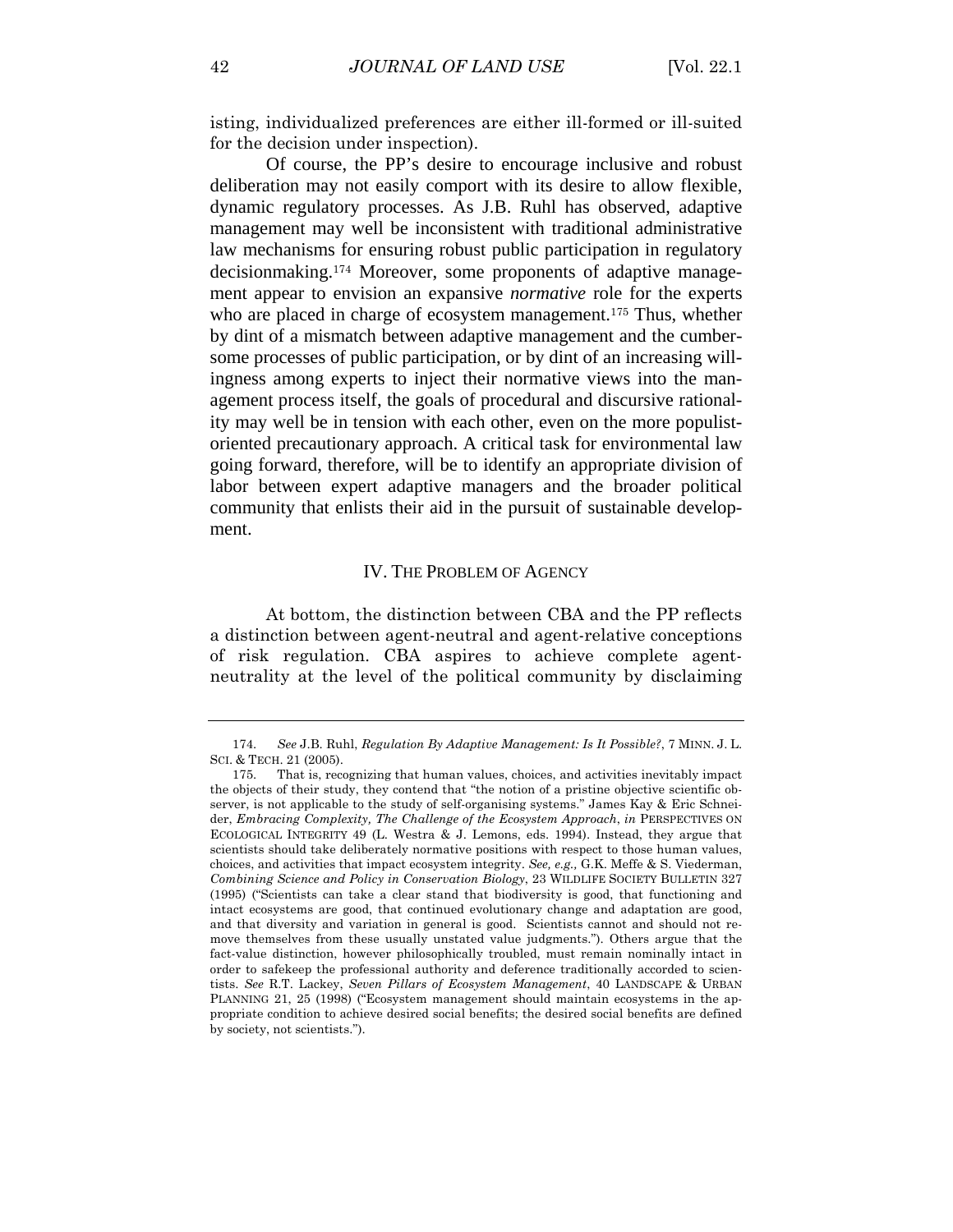the relevance of any normative considerations beyond the welfare impacts of regulatory decisions on individual members of the community. Collective values or aims, in other words, play no role in the CBA exercise, apart from the foundational choice to fix collective decisionmaking upon the aggregation of individual welfare consequences. As Parts I and II demonstrate, however, CBA must resort to controversial assumptions and exclusions in order to maintain the perception that discretionary choices are not being made within its framework.

As an indication of the degree of confusion in this area, some CBA proponents attempt to deny that individual welfare maximization is a moral choice at all. They state, for instance, that their analysis of "risk equity will not be from the standpoint of moral criteria but rather social welfare maximization."176 Similarly, they express a belief that "the moral debates" over discounting in the intergenerational policy context can be bracketed by "investigating people's actual preferences in this domain."177 The analyst wants to reassure observers that CBA consists of a "technical" and "objective" task of identifying and tabulating welfare consequences of policymaking, but any effort to actually define, construct, and implement a social welfare function entails extraordinarily difficult normative—and political—judgments. After all, the dichotomy of fairness versus welfare only arises after the analyst has *first* defined welfare using criteria of justice . . . and fairness.178

These are familiar debates. As this Part observes, however, there is an even more fundamental problem with CBA's attempt to disclaim its own normativity. By analogizing from the metaethical construction of individual moral agency, this Part suggests that CBA's project may ultimately be self-undermining in that it serves to erase the kinds of conceptual distinctions that are necessary in order to preserve the sense that a political community should engage in decisionmaking of any sort. That is, because an essential premise of CBA is that collective choice should passively and impartially trace the results of an individualized welfare calculus, government policies on the CBA account are not attached to any identifiable agent who bears responsibility for their content or effect. Ultimately, this attempt to "regulate from nowhere" may be just as tenuous and self-defeating as moral philosophers have deemed the attempt to fix individual decisionmaking solely on an

 <sup>176.</sup> Viscusi, *Risk Equity, supra* note 121, at 844.

 <sup>177.</sup> Sunstein & Rowell, *supra* note 159, manuscript at 5.

 <sup>178.</sup> *Compare* LOUIS KAPLOW & STEVEN SHAVELL, FAIRNESS VERSUS WELFARE (2002).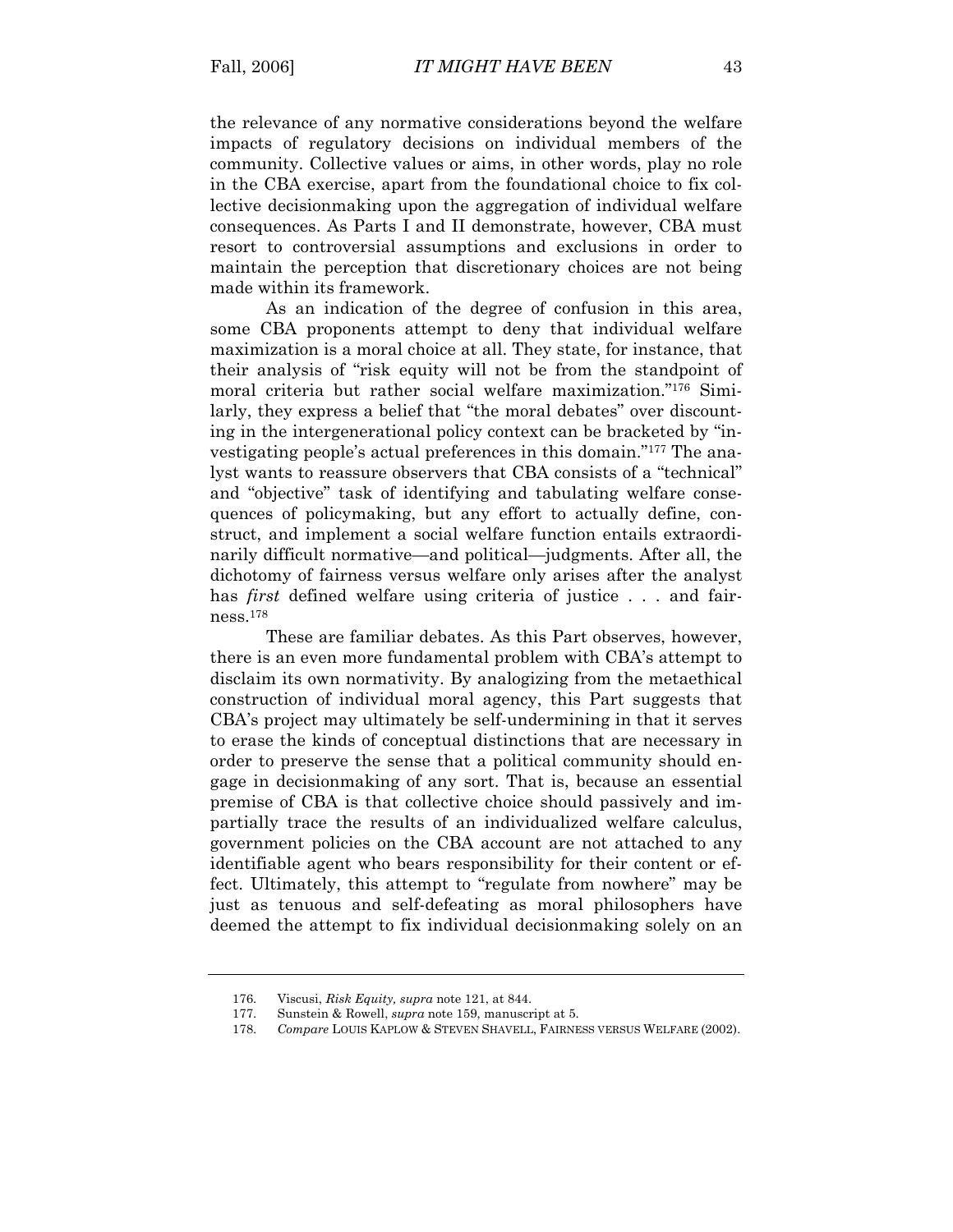impartial assessment of consequences.179 In both contexts, the attempt to eliminate discretion through a formalized choice calculus inadvertently risks eliminating the basis on which the deciding agent has come to view the choice-making context as significant, as somehow worthy of governing criteria of any sort.

The PP, in contrast, offers a simple but meaningful acknowledgment both of the distinctiveness of political communities and of the overwhelming challenge of guiding their collective choices within a world of complexity, uncertainty, and interdependency between human individuals, societies, and generations. As will be argued, the PP's apparent qualitative distinction between risks imposed and benefits foregone does not represent an inexcusable ignorance of opportunity costs, as critics claim, but rather a subtle reminder that public policymaking is at bottom an act of collective responsibility. As argued in Parts I and II, the CBA paradigm struggles to address many of the central questions raised by the sustainable development challenge, including most significantly the need to further our moral thinking concerning those interest holders who do not enter smoothly into conventional liberal frameworks. Thus, the PP's deliberate attempt to "get the social organism thinking"180 may be desirable simply as a way of promoting the development of new norms of global and intergenerational environmental responsibility at a time when such development is sorely needed.

## *A. Partiality*

The impartialist command of consequentialist-utilitarianism, which prescribes utility-maximizing behavior for individuals irrespective of whether the utility flows to their benefit or to others', has long been regarded as practically unlivable, however laudable its aim. The command also has long been regarded as conceptually problematic, in that it seems difficult to square a coherent, stable conception of individual agency with a normative ethical theory that denies the distinctiveness of any such agency. In other words, by forcing the individual to regard her actions as fundamentally *mundane*, in the sense that they are qualitatively indistinguishable from her omissions and, indeed, from all other causal forces, the impartialist command also seems to force her to

 <sup>179.</sup> *See* Douglas A. Kysar & Ya-Wei Li, *Regulating from Nowhere: Domestic Environmental Law and the Nation-State Subject, in* GLOBALIZATION COMES HOME: HOW THE UNITED STATES IS BEING TRANSFORMED BY GLOBALIZATION (Beverly Crawford & Michelle Bertho, eds., forthcoming 2007).

 <sup>180.</sup> LOUIS MENAND, THE METAPHYSICAL CLUB 299 (2001) (quoting letter from John Dewey).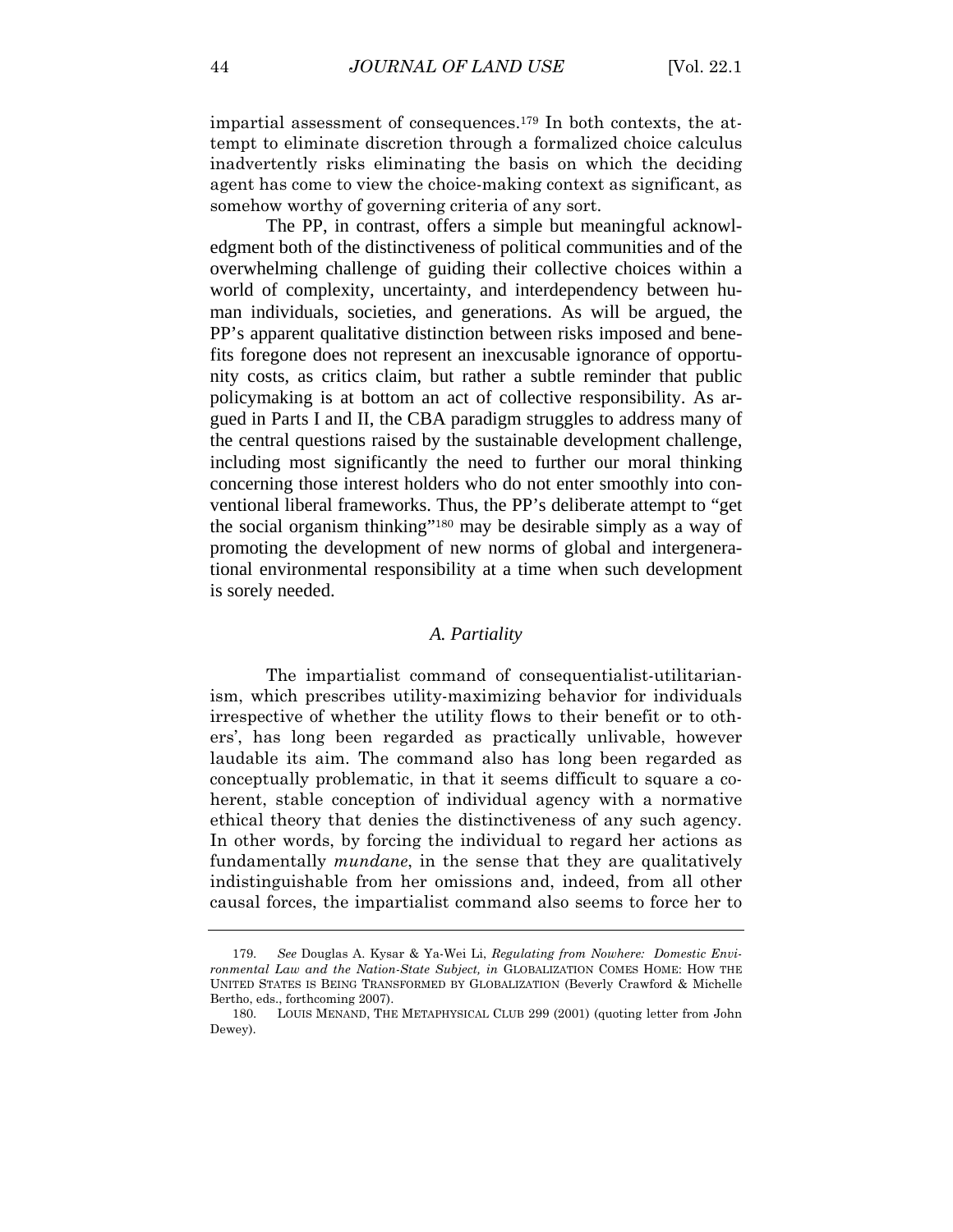abandon the notion that her actions in any sense *matter*. Part of the reason for the cognitive attractiveness of agent-relative theories of individual ethics, then, lies in their ability to prevent our lives and our identities from receding entirely into the broader causal systems within which we are undoubtedly situated. As Bernard Williams famously argued, attaching some special moral significance to the affirmative expressions of an individual's particular agency enables the person to be "identified with his actions as flowing from projects and attitudes which in some cases he takes seriously at the deepest level, as what his life is about  $\dots$ ."<sup>181</sup>

Complexity theory underscores the importance of this function by positing an expansive, yet simultaneously imperfect causal potential on the part of any single component within complex, adaptive systems. The challenge of crafting a moral identity within such a "complicated tissue of events"182 is especially profound: Not only does the individual face innumerable opportunities to act, but she also experiences her actions as deeply embedded within a causal order that belies the classical liberal belief in predictable dyadic causal relations.183 Accordingly, under a duty of impartial optimization, the poet's "saddest" category—what "might have been"— becomes much more than simply a reflective indication of the challenge of crafting an identity in a world of indefinitely many causal opportunities. Instead, it becomes a reflexive imperative to act and choose in a manner that draws no boundaries between the human actor and the complex causal system within which she is situated. For this reason, deontologists hold onto much-maligned conceptions such as the act-omission distinction. Despite being endlessly manipulable<sup>184</sup> and seemingly tolerant of unacceptable results in particular cases,185 such distinctions ultimately help to preserve a coherent, stable conception of individual moral agency.

Consequentialist-utilitarians, on the other hand, regard the act-omission distinction and other familiar manifestations of agent-relative ethics as evidence of cognitive "bias"186 that should

 <sup>181.</sup> Bernard Williams, *A Critique of Utilitarianism*, *in* ETHICS: HISTORY, THEORY, AND CONTEMPORARY ISSUES 567, 582 (Steven M. Cahn & Peter Markie eds., 1998).

 <sup>182.</sup> WERNER HEISENBERG, PHYSICS AND PHILOSOPHY 96 (1958).

 <sup>183.</sup> *Cf.* Mark Kelman, *The Necessary Myth of Objective Causation Judgments in Liberal Political Theory*, 63 CHI.-KENT L. REV. 579 (1987) (describing the inability of dominant liberal political theories to account for problems of indeterminacy in establishing causal relations).

 <sup>184.</sup> *See* Mark Kelman, *Taking Takings Seriously: An Essay for Centrists*, 74 CAL. L. REV. 1829 (1986) [hereinafter Kelman, *Taking Takings Seriously*].

 <sup>185.</sup> *See* Peter Singer, *Famine, Affluence, Morality*, 1 PHIL. & PUB. AFF. 229 (1972).

 <sup>186.</sup> *See* Robert A. Prentice & Jonathan J. Koehler, *A Normality Bias in Legal Decisionmaking*, 88 CORNELL L. REV. 583, 587 (2003) (describing the "omission bias" as "the tendency of people to find more blameworthy bad results that stem from actions than bad results that stem from otherwise equivalent omissions"); Laura Y. Niedermayer & Gretchen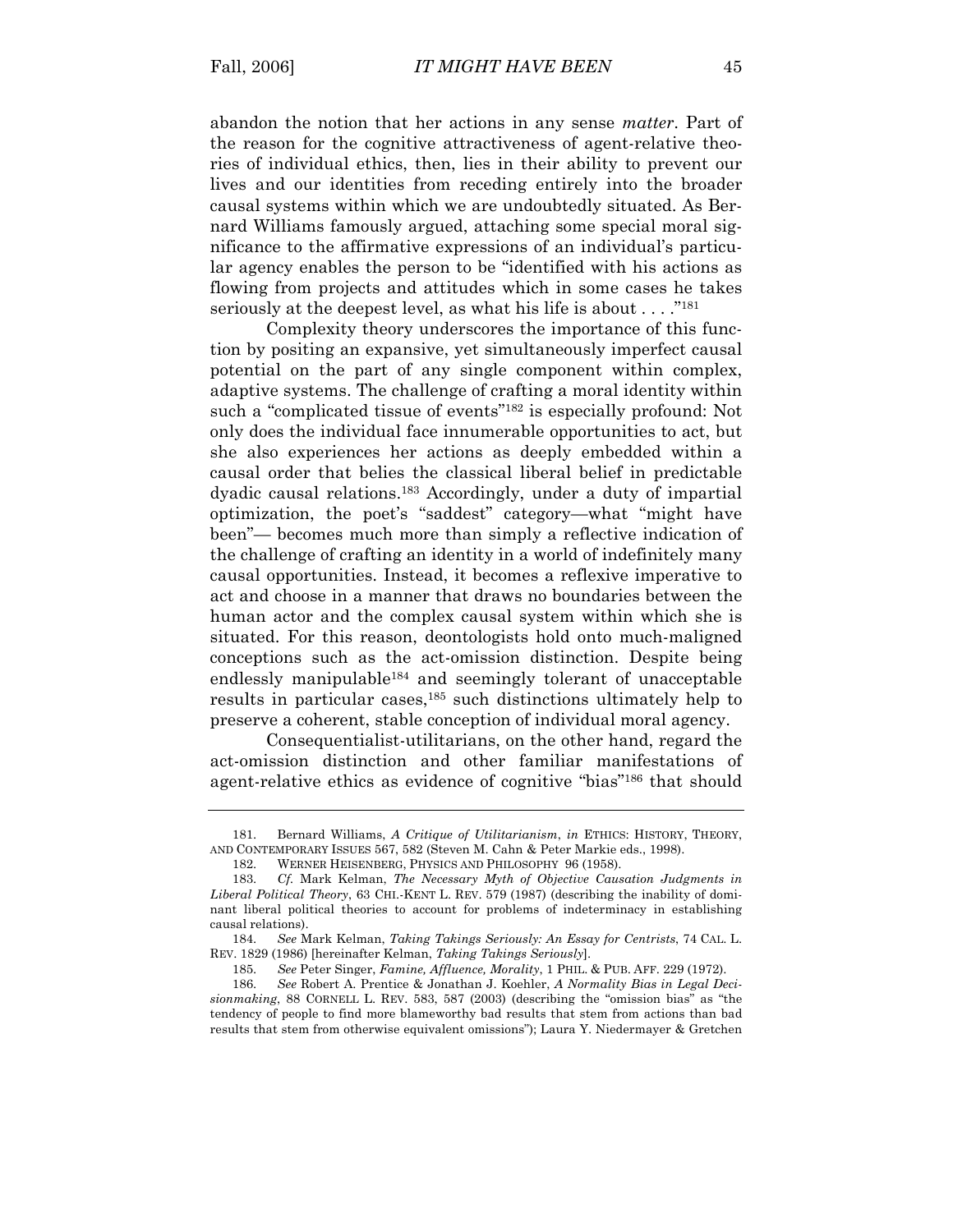be "escape[d]."187 In a recent lecture, for instance, Cass Sunstein speculates that the deontological moral tradition—particularly as it is expressed in such principles as the prohibition on affirmatively acting to cause a loss of human life*—*arises not from a fullfledged, independent philosophical framework, but from the use of "moral heuristics . . . or rules of thumb, that work well most of the time, but that also systematically misfire."188 And, indeed, Sunstein believes that the Kantian prohibition on knowingly taking innocent human life misfires, "at least [when] the deaths are relatively few and an unintended byproduct of generally desirable activity."189 Instead, he argues that the normativity of action should be determined by a full and impartial evaluation of its expected consequences on relevant interest-holders.

As Samuel Scheffler has explained, however, a normative standard of "instrumental optimality" for individuals—which attaches no special significance to the actions, interests, or other features of the agent herself—must derive its moral attraction, paradoxically, from "considerations other than instrumental optimality."190 The contrary notion that instrumental optimality has primary normative significance faces inescapable complications. For instance, as decision theorists have demonstrated, there may be circumstances in which the deliberate attempt to optimize may not be the most sure route to optimization.<sup>191</sup> Knowing when and how

B. Chapman, *Action, Inaction, and Factors Influencing Perceived Decisionmaking*, 14 J. BEHAV. DECISIONMAKING 295, 296 (2001) (defining the bias as "the tendency to judge actions as worse than omissions when they both have the same bad consequences"). Psychologists argue that the act-omission distinction reflects a cognitive bias because "[p]eople continue to distinguish acts and omissions . . . even when the feature that typically makes them different is absent." Jonathan Baron, *Nonconsequentialist Decisions*, 17 BEHAV. & BRAIN SCi. 1, 3 (1994). Researchers argue, for instance, that the act-omission distinction arises from individuals' tendency to perceive acts as more purposeful or intentional, and thus more blameworthy, than omissions. Accordingly, they regard observed behavior as biased or overgeneralized if subjects continue to exhibit an act-omission distinction even when experimenters manipulate perceived intentionality. *See* KEITH E. STANOVICH, WHO IS RATIONAL?: STUDIES OF INDIVIDUAL DIFFERENCES IN REASONING 195 (1999). As this Section argues, however, the distinction between acts and omissions for purposes of moral reasoning is far more basic than the omission bias literature appreciates, related as it is to the very notion of agency that grounds such reasoning. Experimental manipulation of intentionality or other presumed components of the distinction therefore should not be expected to lead to its complete erasure.

 <sup>187.</sup> Jonathan Baert Wiener, *Beyond the Balance of Nature*, 7 DUKE ENVTL. L. & POL'Y F. 1, 16-17 (1996).

 <sup>188.</sup> Cass R. Sunstein, *Moral Heuristics and Moral Framing*, 88 MINN. L. REV. 1556, 1558 (2004).

 <sup>189.</sup> *Id.* at 1580.

 <sup>190.</sup> Samual Scheffler, Doing and Allowing 114 ETHICS 215, 232 (2004).

 <sup>191.</sup> *See* Kysar et al., *supra* note 31 (arguing that psychologists and legal scholars have wrongly interpreted Herbert Simon's notion of bounded rationality to consist simply of optimization under informational and cognitive constraints, rather than a more nuanced notion in which heuristic, non-optimizing decisionmaking procedures are evaluated for their "ecological rationality" in light of the actual environments in which they are utilized).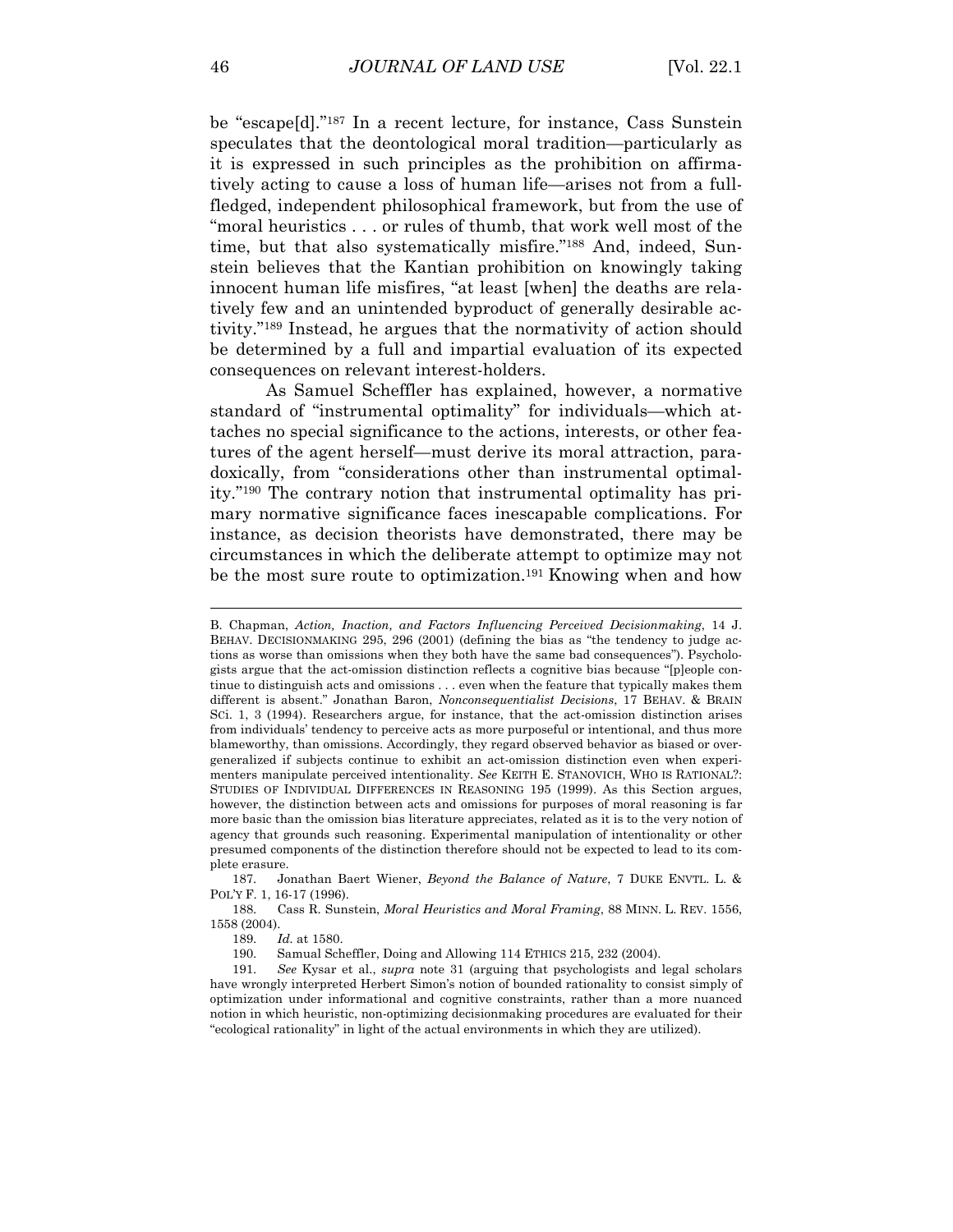to depart from the optimization calculus in favor of more pragmatically sensible approaches therefore implies the existence of some independent agent responding to at least some additional normative criteria. Similarly, the desirability of holding oneself to a norm of instrumental optimality cannot be premised on a judgment that it is the instrumentally optimal thing to do—"if it did, one would need already to have accepted the norm in order to see oneself as having reason to accept it, which means that the proposed derivation is circular."192 To avoid such circularity, one first must posit an independent human subject who views herself as peculiarly responsible for the affirmative expressions of her moral agency, in the sense that those expressions are guided by reasons that she *herself* has considered and chosen. That very brand of discretion, however, seems to be what impartial utilitarianism eliminates from our moral reasoning.

Scheffler's argument bears some relationship to Daniel Markovits's effort to construct an account of "the necessary architecture of the first person," in which Markovits argues that any meaningful conception of personal moral agency must include a recognition of oneself not only as an agent responsive to reasons for acting, but also as a *generator* of reasons, including reasons that are intimately and uniquely one's own.193 While Scheffler argues that the mere fact that individuals view themselves as subject to moral norms of any sort implies that they must accept a distinction between their agency and the larger causal order, Markovits argues that a minimal logical requirement of individuals being able to coherently view themselves as moral agents is an ability to supply reasons for acting that are not solely dictated by an external normative theory, such as the optimization rubric underlying CBA. From either perspective, the rub is that by urging a standard of agent-neutral utilitarianism, causal optimizers also implicitly ask us to deny the belief that our judgments and our actions are morally distinctive—the very belief that seems to be a minimally necessary precondition for having reason to accept *any* theory of normative ethics.

Defenders of optimization might respond that the conceptual "separateness" of moral agents is maintained in their framework by the fact that the utilitarian calculus takes account of an individual's own particular causal position and information set when calculating optimal courses of action. Optimizers, however, have no way of cabining their logic, for presumably individuals

 <sup>192.</sup> Scheffler, *supra* note 190, at 232.

 <sup>193.</sup> Markovits, *supra* note 170, at 249.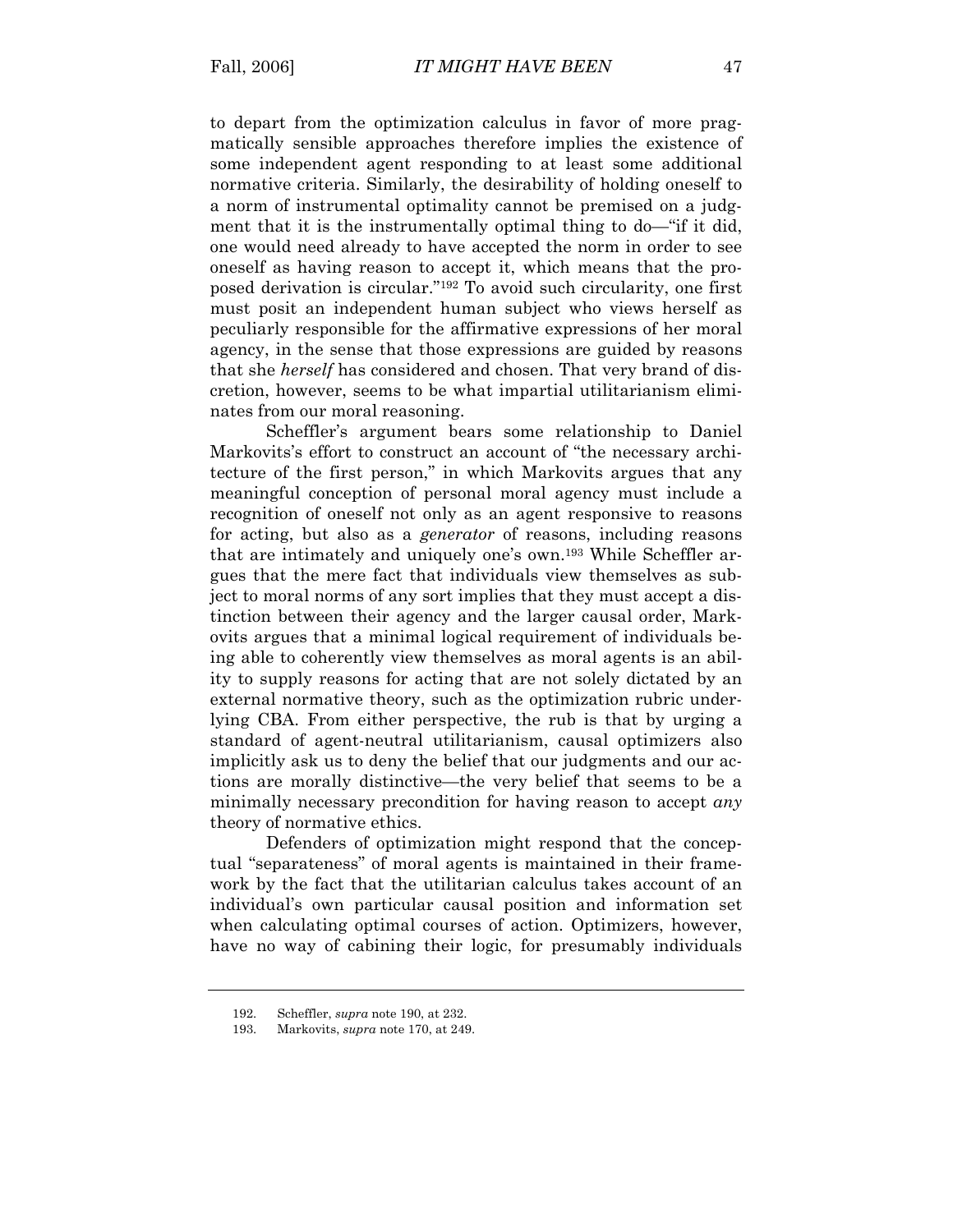also should choose to position themselves within causal settings and to invest in obtaining information in a manner that is calculated to achieve optimal outcomes.194 Soon enough, this duty of causal optimality becomes infinitely self-referential, and the individual becomes lost within a framework that achieves its goal of consistent moral treatment only by denying the very basis on which individuals have come to think of themselves as distinct moral agents.

Indeed, the optimization framework is not only unhinged—in the sense that it exogenizes the process by which its intended audience develops and maintains a sense of personal urgency concerning the framework's subject matter—but it also is expressed in a formal language that implicitly condemns the discretion and judgment of its subjects. Like any other theory of normative ethics, optimization depends for its relevance and coherence on the existence of agents who are empowered to respond to reasons for acting, including at least some reasons for acting that are entirely independent of an externally imposed normative framework.195 Unlike theories of normative ethics that do not aspire to comprehensive rationality, however, the formal language of optimization by its very nature tends to disparage any such independent reasons for acting. That is, the formalized moral world of impartial optimization offers a series of stark choices: fairness *versus* welfare, precaution *versus* maximization, subjectivity *versus* rationality. Thus, although the optimization framework depends for its persuasiveness on the continued self-awareness and cognitive independence of the agents it seeks to persuade, its axiomatic structure simultaneously and unavoidably condemns those agents' independent judgment as leading to *sub*-optimal outcomes. Under such a conception, it is hard to imagine how individuals would continue to view themselves as distinctive moral actors who should abide *any* notions of virtue and responsibility.

### *B. Collectivity*

Early domestic efforts to eliminate ozone-depleting substances in the United States were based largely on theoretical arguments as to their potential for harm, a classic example of pre-

 <sup>194.</sup> *Cf. infra* text accompanying note 74 (describing a similar "optimal stopping problem" with respect to CBA and information costs).

 <sup>195.</sup> *See* Markovits, *supra* note 170, at 227 (observing that consequentialism and other third-personal ethical theories fail to appreciate "the relation of authorship . . . that a person has to his own actions, a relation the person does not have to other people's actions, not even to those that he could have prevented").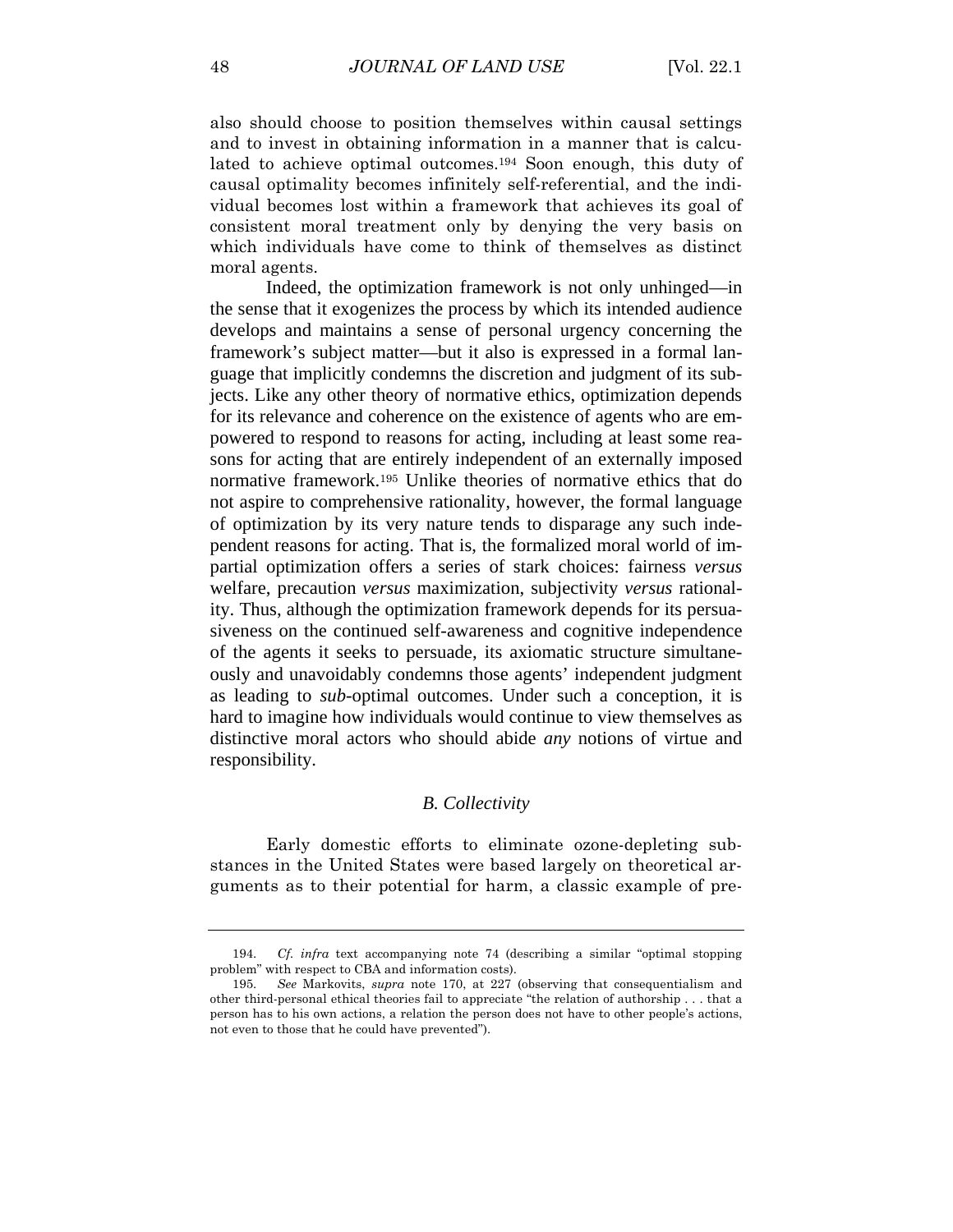cautionary regulation in the face of incomplete information regarding potentially disastrous environmental harms. Years later, empirical investigations confirm the grounds of the scientific community's earlier concerns, and cost-benefit analyses now are capable of "verifying" the wisdom of that earlier precautionary action. Significantly, precautionary wisdom emerged at the time of that earlier action from a political body that saw itself as standing outside of, and being critically disposed toward, its tools of risk assessment and welfare maximization.196 Indeed, at the time that the United States led the global effort to reduce the use of ozone-depleting substances, computer programs were rejecting satellite data on the extent of loss in the ozone layer as being too far from the range of expected results to be valid.197

Today, the precautionary approach is derided by U.S. policy elites as a "mythical concept . . . like a unicorn."198 Yet if the analysis of the previous Section translates at all smoothly from the individual to the collective context, then the precautionary approach makes a great deal more concrete sense than PP critics appreciate: Even granting the causal optimizer's claim that "risks are on all sides of social situations,"199 that fact alone does not compel the adoption of an optimization standard, such as CBA, in which risks imposed and opportunities foregone are treated as analytically indistinguishable. Such a homogenized conception of the causal order threatens to undermine the basis on which moral agents have come to think of their actions as especially deserving of deliberation, choice, and responsibility. Put differently, no coherent conception of moral agency—even a collective one—can fully deny the distinctiveness of the agent's choices and actions in the manner compelled by impartial utilitarianism. Instead, something like the "first, do no harm" admonition of Hippocrates may be necessary at the collective level simply for the implicit reminder contained within it, that a political community's actions and decisions carry *distinctive* moral weight.

Of course, the desirable degree of agent-relativity for individual human actors does not necessarily supply the desirable de-

 <sup>196.</sup> *Cf.* Frank Ackerman et al.,, *Applying Cost-Benefit Analysis to Past Decisions: Was Protecting the Environment Ever a Good Idea?,* 57 ADMIN. L.R. 155, 156 (2005).

 <sup>197.</sup> *Cf.* SPASH, *supra* note 105, at 132.

 <sup>198.</sup> McGarity, *MTBE*, *supra* note 23, at n. 323. John Graham, former head of the Office of Information and Regulatory Affairs for President George W. Bush's Office of Management and Budget, made the unicorn remark at a conference, organized in part by the European Commission, entitled "The US, Europe, Precaution and Risk Management: A Comparative Case Study Analysis of the Management of Risk in a Complex World." *See*  http://www.whitehouse.gov/omb/inforeg/eu\_speech.html (lasted visited Nov. 27, 2006).

 <sup>199.</sup> Sunstein, *Beyond the Precautionary Principle*, *supra* note 13, at 1008.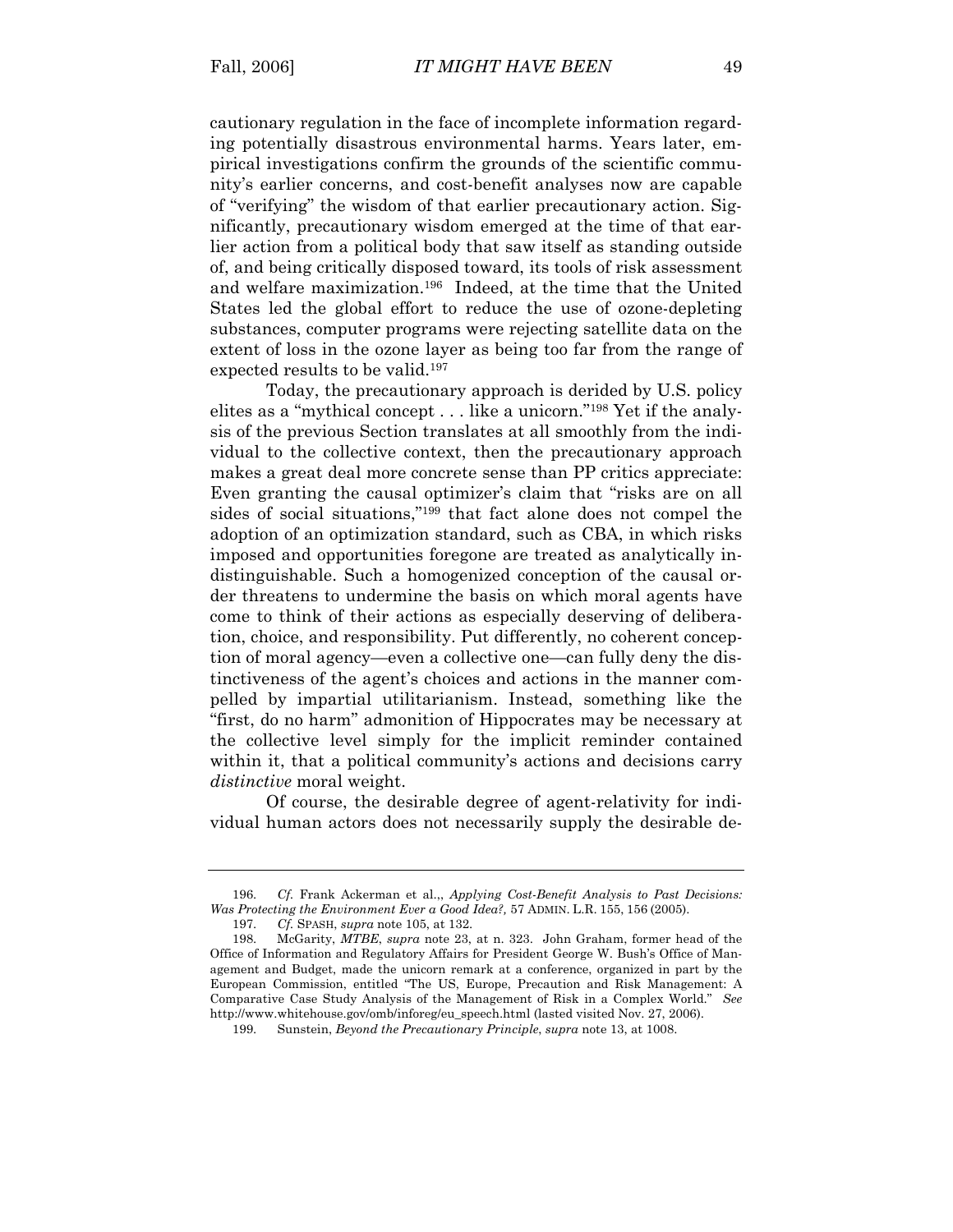gree for collective actors.200 Most basically, the classic objections to fully impartial utilitarianism—that it disrupts a life filled with projects and meaning,201 or that it precludes special affiliations to family, friends, and colleagues  $202$ —seem inapplicable to an institution that is charged, not with crafting an individual identity, but with serving the collective good of society. Indeed, one might argue that such institutions should be conceived and operated without *any* distinction between the effects of their policies, and the effects that are attributable to the larger causal system within which they operate. Institutional responsibility instead should include the fate of the entire system, unmediated by the "raft of baggage of personal attachments, commitments, principles and prejudices" that comprise an individual's narrative history.203

Practical considerations support this line of reasoning. Unlike individuals, who could never fulfill a duty of causal optimality with anything other than profound incompleteness,  $204$  human groups and institutions are thought to be able to more perfectly realize such a duty. Institutional actors can promulgate rules and distribute costs in a broad-sweeping manner that individuals in their private lives could not replicate.205 Also, as phi-

 <sup>200.</sup> *See* Sunstein & Vermeule, *Capital Punishment*, *supra* note 35, at 16 (noting that "[a] great deal of work has to be done to explain why 'inactive,' but causal, government decisions should not be part of the moral calculus"); Kelman, *Taking Takings Seriously, supra* note 184, at 1849-1851 (reviewing RICHARD A. EPSTEIN, TAKINGS: PRIVATE PROPERTY AND THE POWER OF EMINENT DOMAIN (1985)) (arguing that to translate individual rights and responsibilities uncritically to the collective sphere is to "reify like mad"); Forward, PUBLIC & PRIVATE MORALITY (Stuart Hampshire, ed.) (1978) (collecting papers by Stuart Hampshire, T.M. Scanlon, Bernard Williams, Thomas Nagel, and Ronald Dworkin regarding "the dividing line between private life and public responsibilities").

 <sup>201.</sup> *See, e. g.,* George P. Fletcher, *On the Moral Irrelevance of Bodily Movements*, 142 U. PA. L. REV. 1443, 1451 (1994) ("There is nothing quite so unpredictable and insistent as having the circumstances determine when and how we must act."); Bernard Williams, *A Critique of Utilitarianism*, *in* J.J.C. SMART & BERNARD WILLIAMS, UTILITARIANISM FOR AND AGAINST 116-117 (1973) (arguing that utilitarian demands of "optimific decision" constitute "in the most literal sense, an attack on [one's] integrity," and the ability to stably and coherently pursue a life of one's own).

 <sup>202.</sup> *See* SCHEFFLER, *supra* note 44, at 121 (arguing that "interpersonal relationships cannot play the fundamental role that they do in human life unless people treat their own relationships as independent sources of reasons for action."); HENRY HAZLITT, THE FOUNDA-TIONS OF MORALITY 193 (1964).

 <sup>203.</sup> ROBERT E. GOODIN, UTILITARIANISM AS A PUBLIC PHILOSOPHY 9 (1995). ("It is the essence of public service as such that public servants should serve the public at large." *Id.*); Thomas Nagel, *Ruthlessness in Public Life*, *in* PUBLIC & PRIVATE MORALITY, *supra* note 200, at 75, 83 ("Public institutions are designed to serve purposes larger than those of particular individuals or families.").

<sup>204</sup>*. See* SCHEFFLER, *supra* note 44, at 43 (noting that "the individual agent *qua* individual agent typically will have only the most limited opportunities to influence . . . global dynamics, and, indeed, cannot in general be assumed to have any but the sketchiest and most speculative notions about the specific global implications of his or her personal behavior.").

<sup>205</sup>*. See id*. *See also* Kelman, *Taking Takings Seriously, supra* note 184, at 1851 (noting that states, as opposed to individuals, can more readily "state the scope of [positive]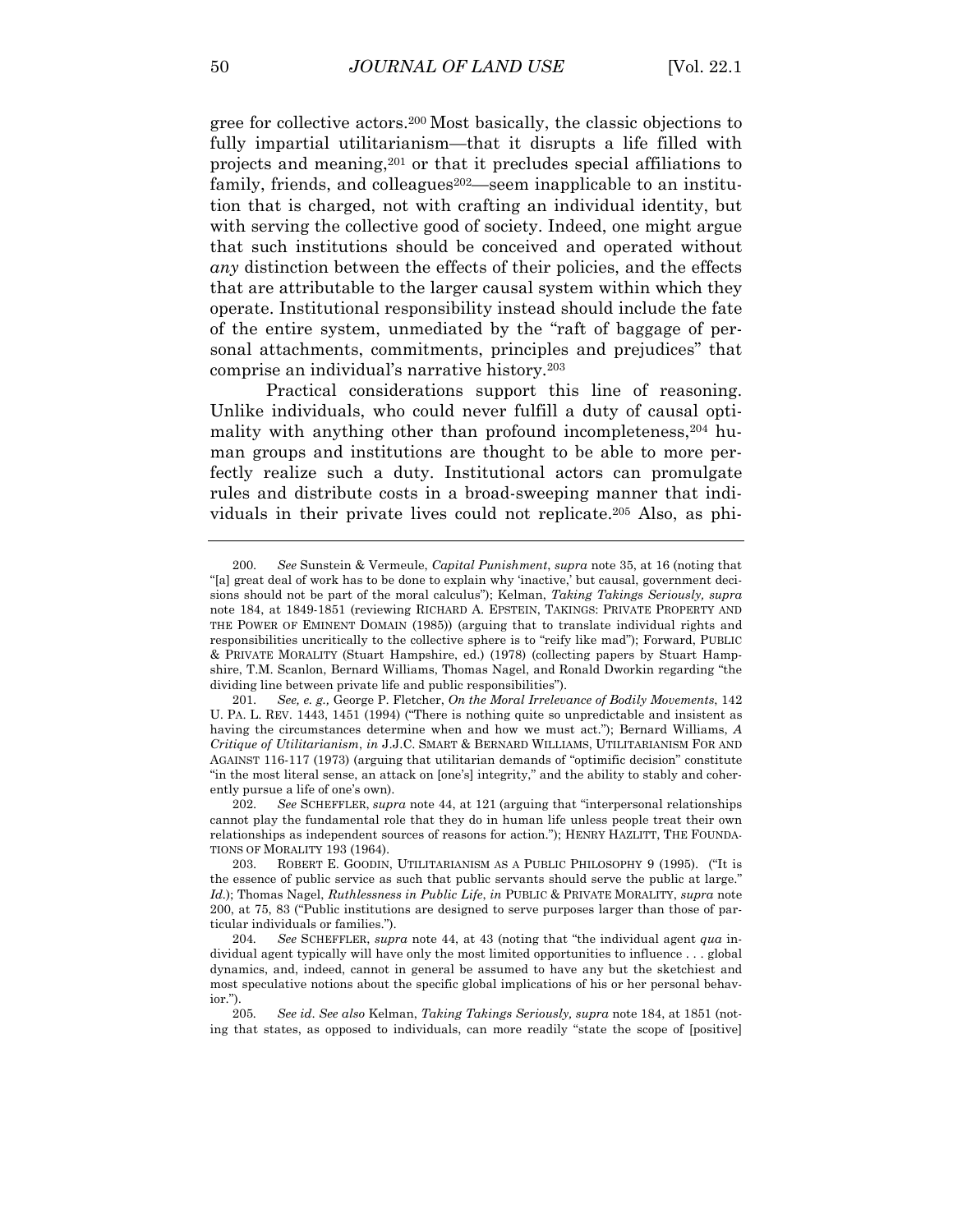$\overline{a}$ 

losopher Michael Green argues, "[i]nstitutions are better than individuals at collecting and processing information about the distant or indirect consequences of their actions."206 Indeed, not only can institutional actors countenance a much greater spatial scope of concern than individuals, but they also can adopt a greater temporal scope of concern, given their legal immortality.207 For these reasons, one might well conclude that the criticisms traditionally lodged against utilitarianism for individuals fail to apply at the level of the nation-state and that, instead, an optimization rubric of the sort underlying CBA is desirable as a philosophy for government conduct.208

The metaethical points raised in the previous Section still remain, however, for some normative justification other than causal optimality is necessary to ground the conclusion that social actors should conform to an optimality standard. At bottom, the various arguments offered in favor of CBA reduce to statements that social actors and institutions can pursue causal optimality with fewer constraints and unintended side effects than individuals. Following Scheffler's argument on the individual level, however, it is not enough to say that social actors and institutions should optimize simply because it is the socially optimal thing to do. Not only is this statement sometimes empirically false,209 but it also is conceptually problematic in that it is incapable of explaining the embedded assumption that social institutions *should* do anything—that is, that the decisionmaking of such institutions should be the subject of norms of any sort. The reason for *that* assumption is that we implicitly recognize such institutions as "separate" moral agents, rather than simply as passive instruments of optimization. That is, even when we try to program our institutions to be "hostage to what the facts turn out to show in particular domains,"210 our very act of programming concedes the moral dis-

duties in administrable rule-like form" and utilize "a general system of taxation" to distribute the costs of fulfilling such duties in an equitable manner).

 <sup>206.</sup> Michael J. Green, *Institutional Responsibility for Global Problems* 30 PHIL. TOP-ICS 79, 86 (2002), reprinted as *Institutional Responsibility for Moral Problems*, *in* GLOBAL RESPONSIBILITIES: SECURING RIGHTS BY DEFINING OBLIGATIONS 1117 (2005).

<sup>207</sup>*. See* GOODIN, *supra* note 203, at 129 (arguing that "public officials take a longer time horizon than do individuals planning their own private lives"); SCHEFFLER, *supra* note 44, at 39 (noting that individuals "tend to experience . . . causal influence as inversely related to spatial and temporal distance").

<sup>208</sup>*. See* GOODIN, *supra* note 203, at 27 (concluding that "[t]he same thing that makes [moral] excuses valid at the individual level—the same thing that relieves individuals of responsibility [from a duty of causal optimality]—makes it morally incumbent upon individuals to organize themselves into collective units that are capable of acting where they as isolated individuals are not"); Nagel, *supra* note 203, at 84 ("Within the appropriate limits, public decisions will be justifiably more consequentialist than private ones.").

 <sup>209.</sup> *See supra* text accompanying notes 93-95.

<sup>210</sup>*.* Sunstein & Vermeule, *Capital Punishment, supra* note 35, at 30.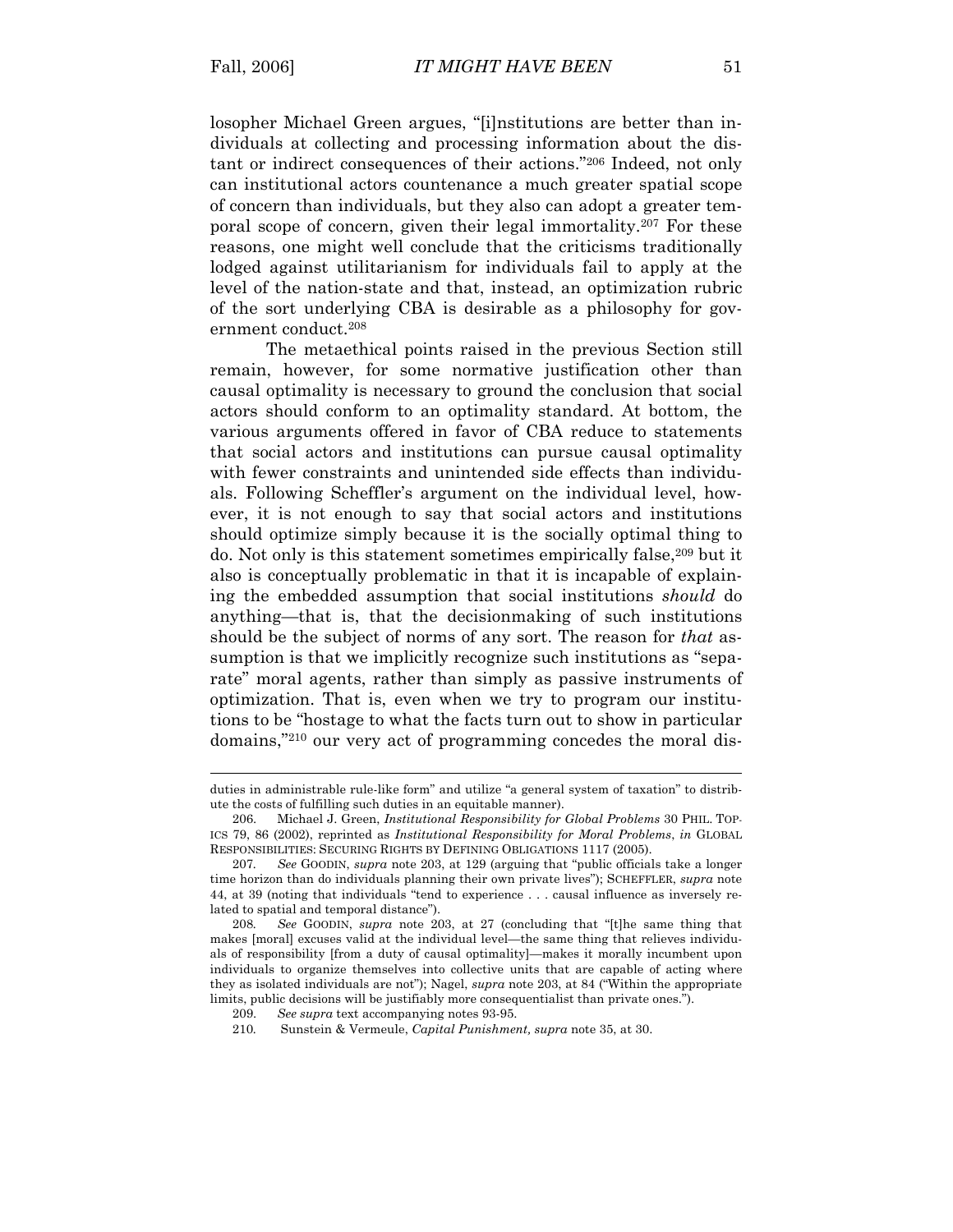tinctiveness of our institutional creations—and the possibility that they might be programmed according to other visions of societal flourishing.

Deep below the push for CBA therefore seems to lurk the same conception of collectivity that the methodology's proponents regard as suspect within the PP. For either approach to have compelling, persuasive, or even recognizable significance as a standard of social choice, it is necessary first to conceive of human institutions and societies as distinctive agents that can respond to reasons, articulate goals, and maintain self-awareness regarding the moral urgency of social policies. A necessary predicate for *that* conception, in turn, is to reject CBA's insistence that social choice can be reduced to a ministerial act of aggregation. Try as we might to deny it, the embrace of "Government house utilitarianism" is much more than a practical decision involving the institutional satisfaction of individual interests. It is a choice that reveals something intimate and foundational about our collective moral identity—something that will be lauded, lamented, or viewed indifferently by future generations, but that will always be seen as uniquely *ours*. As described in the next Section, unlike CBA, the PP embraces this fact of collective self-determination, and opens up space to meet the profound responsibilities contained within it.

## *C. Moral Rationality*

Contrary to prominent critiques, the PP does not require us to embrace a fallacious belief that the larger causal fabric is benevolent<sup>211</sup> or that human omissions are perfectly innocuous.<sup>212</sup> Nor does it necessitate a return to the mistaken view that we can identify a stable "balance of nature" that exists beyond the influ-

 <sup>211.</sup> Critics often believe that adherence to the PP suggests that individuals naively regard the status quo, the non-human, or the "normal" causal order as benign. *See* Sunstein, *Beyond the Precautionary Principle*, *supra* note 13, at 1009 (arguing that the "mistaken belief that nature is essentially benign . . . often informs the precautionary principle"). Although most PP proponents harbor no such illusion, the more fundamental point is that *some* counterfactual baseline (such as the "normal" causal order absent one's actions) is necessary in order for any form of moral reasoning about human behavior to coherently proceed. *See* MOORE, *infra* note 212. After all, CBA has a baseline of its own, premised on a market liberal conception in which existing economic arrangements and preferences are given privileged status. *See* Kysar, *Sustainable Development*, *supra* note 41.

 <sup>212.</sup> Michael Moore's contrary argument—that human omissions are "literally nothing at all"—seems just as difficult to sustain as the utilitarian notion that human actions are indistinguishable from other causal forces. MICHAEL MOORE, ACT AND CRIME: THE PHI-LOSOPHY OF ACTION AND ITS IMPLICATIONS FOR CRIMINAL LAW 28 (1993). In both cases, the critical missing element is an appreciation for the role played by human choice and agency. *See* Fletcher, *supra* note 201, at 1444 (arguing that "the only kind of omitting that is interesting is the kind in which human agency is expressed").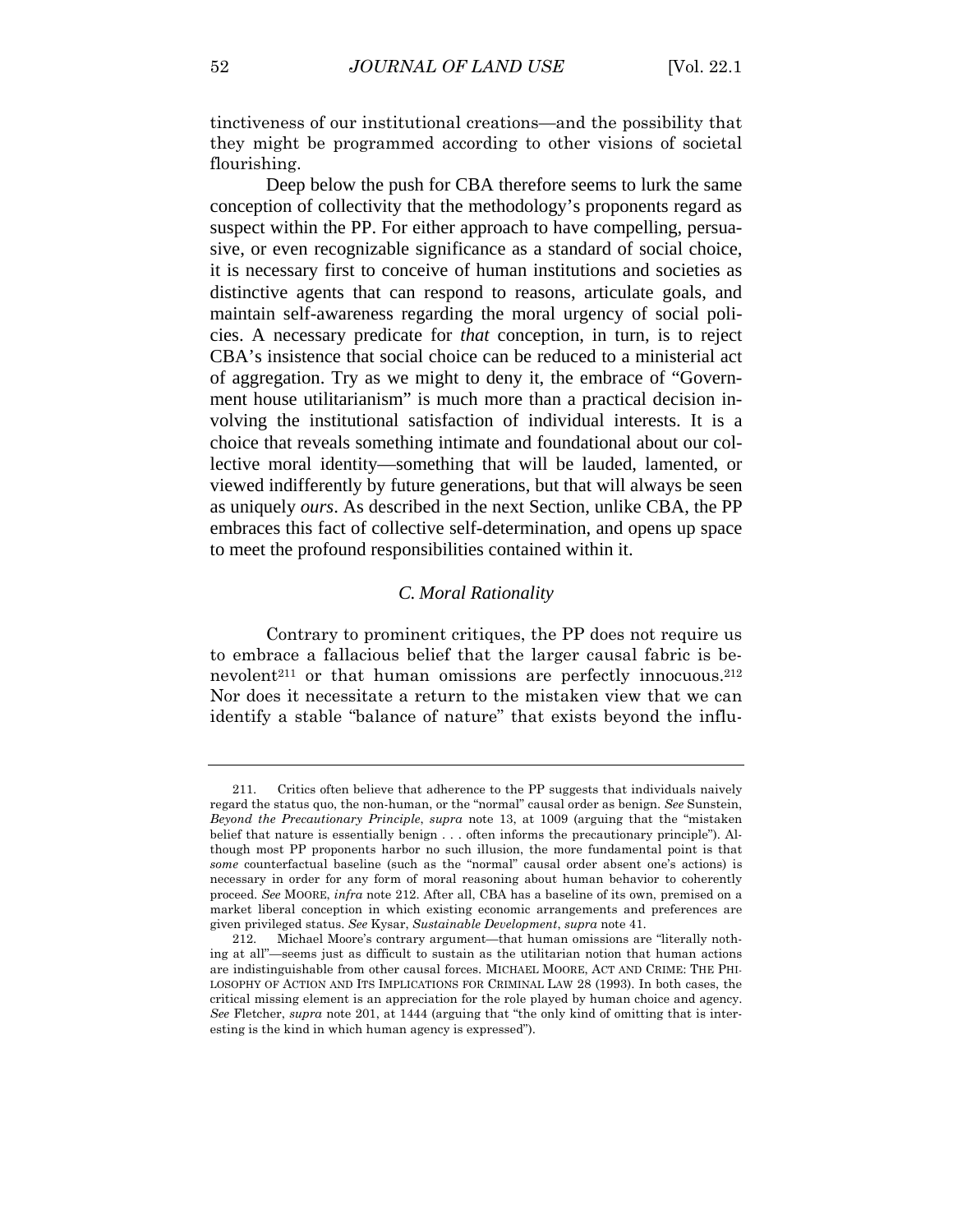ence of humans.213 Nor, finally, does the PP require that that we abandon the attempt to foster specific positive duties at the societal level (that is, institutional duties to act on the opportunity to prevent or alleviate suffering). The PP does, however, imply the view that human agents, whether individual or collective, bear moral responsibility in a way that other causal forces do not and, thus, that the decisionmaking of such agents should be conducted with a sense of moral urgency and self-awareness. Denying such a notion in favor of the fully impartial optimization rubric invites a slippery slope of instrumentalist decisionmaking in which moral boundaries are not only crossed routinely, but crossed without regret.

Some authors argue that a separate or distinct notion of collective agency in this manner "may not even be intelligible" and is, at least, of "obscure" moral relevance.214 This argument, while correct to the extent that it recognizes a larger scope of causal potential and moral obligation for the prevention of suffering by institutional actors, overshoots to the extent that it draws no distinction whatsoever between a political community and the larger causal order. After all, the same challenge that exists on the individual level—the challenge of pursuing morally desirable outcomes when the agent's causal potential both is filled with opportunities for acting and simultaneously is constrained by the omnipresence and power of other causal forces—also exists on the collective level. Even robust institutional actors such as nation-states confront a phalanx of forces that lie beyond complete prediction and control, such as the operations of natural systems that escape precise probabilistic understanding, the actions of foreign nations and other non-subjects that depend on and impact shared resources,  $215$ and the future needs and circumstances of unborn generations

 <sup>213.</sup> *See* A. Dan Tarlock, *The Nonequilibrium Paradigm in Ecology and the Partial Unraveling of Environmental Law*, 27 LOY. L. A. L. REV. 1121, 1122 (1994).

<sup>214</sup>*.* Sunstein & Vermeule, *Capital Punishment, supra* note 35, at 6.

 <sup>215.</sup> A single "risk monster" nation, for instance, may threaten unpalatable consequences for global environmental problems such as climate change, just as one "utility monster" threatens unpalatable consequences on the individual level. *Cf.* ROBERT NOZICK, AN-ARCHY, STATE AND UTOPIA 110 (1974) (observing that "[u]tilitarian theory is embarrassed by the possibility of utility monsters who get enormously greater sums of utility from any sacrifice of others than these others lose"). In that respect, the fact that most of the industrialized world has pressed on with the Kyoto Protocol despite the overall tepidness of the document and the unwillingness of the United States to participate in the regime suggests that, to those nations, expected consequences do not fully determine the normativity of state action. Instead, the basis of climate policy in these nations seems to be a conviction that human societies and human generations owe each other certain moral responsibilities responsibilities that must be discharged with care and caution in light of the deep uncertainty that accompanies global environmental disruption.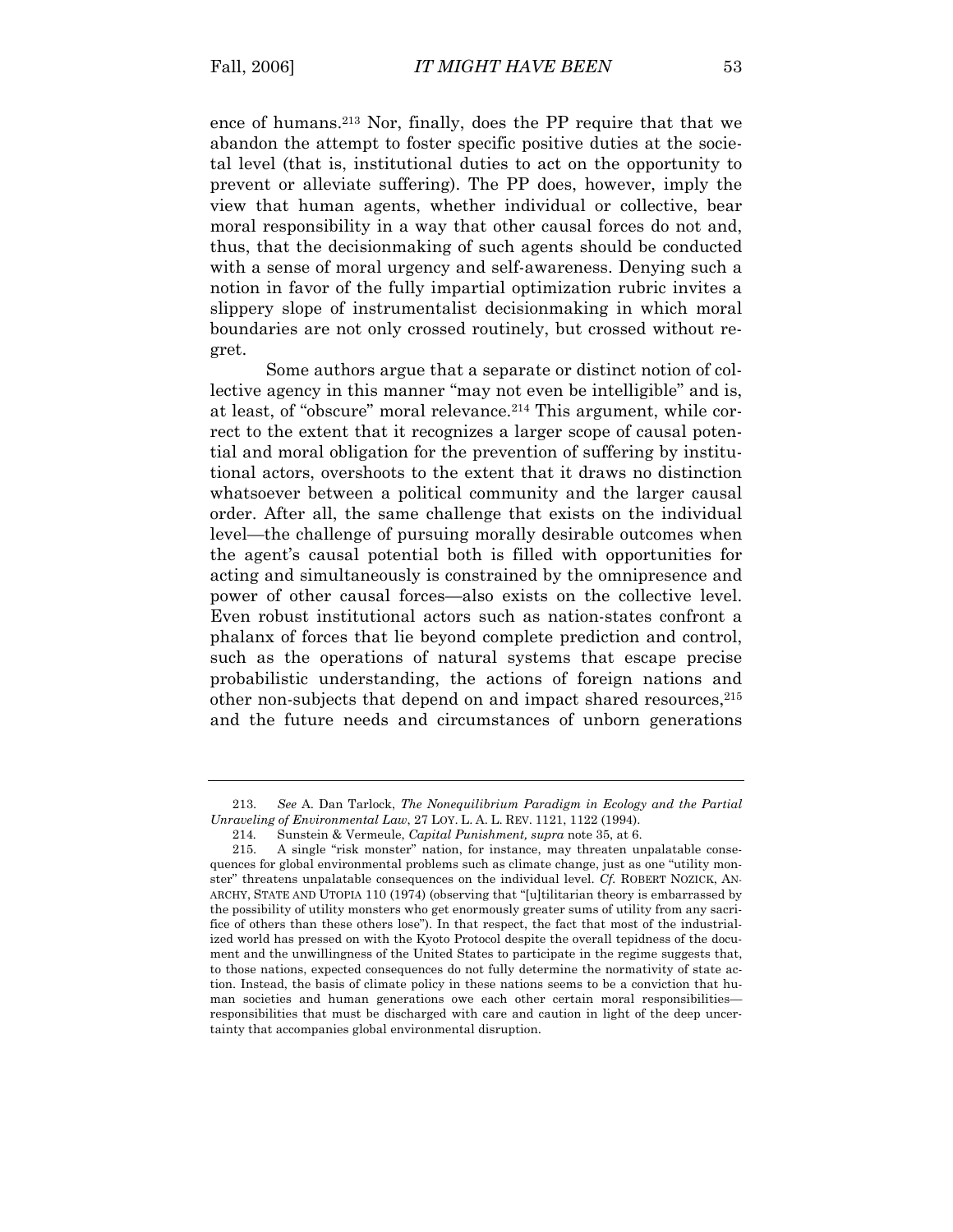that are a necessary but unknowable feature of any policy decision involving intergenerational consequences.

At times, the challenge of defining and performing a political role within this context becomes dramatically apparent. In the aftermath of Hurricane Katrina, for instance, one anonymous White House official initially sought to deflect criticism of the Bush Administration's response by arguing, "Normal people at home understand that it's not the president who's responsible for this, it's the hurricane."216 Four days later, with criticism mounting, President Bush embraced the opposite normative extreme, one in which the scope of the government's responsibility appeared to be co-extensive with the entire causal order:"[A]s long as any life is in danger, we've got work to do  $\ldots$  ."<sup>217</sup> As a statement of government responsibility for hurricane prevention and disaster relief, the latter quotation seems more desirable than the former quotation, which trades on a strong prescriptive version of the act-omission distinction that should be rejected. What both quotations share, however, is an acknowledgment of the state as an independently significant moral actor, one for which even an apparent duty of comprehensive lifesaving can only be imposed as a result of reasoning, choice, and responsibility.

The PP embraces the distinctiveness of collective decisionmaking. The political community that adopts and implements a precautionary approach does so with a recognition of itself as a member of a larger geopolitical and temporal community of communities. On this account, risk regulation is not merely an opportunity to maximize an existing set of individual welfare functions, but rather a moment to consider the regulating body's obligations to its present and future members, to other political communities, and perhaps even to other species.218 Such notions of decidedly col-

 <sup>216.</sup> Scott Shane & Eric Lipton, *Government Saw Flood Risk But Not Levee Failure*, N.Y. TIMES, Sept. 2, 2005 (quoting a White House official "who asked not to be named because he did not want to be seen as talking about the crisis in political terms").

 <sup>217.</sup> George W. Bush, Address to Volunteers at Evacuee Shelter in Baton Rouge, Louisiana (Sept. 5, 2005), *available at* http://www.whitehouse.gov/news/releases/2005/09/ 20050905-9.html.

 <sup>218.</sup> *See, e.g.,* Christopher D. Stone, *Should Trees Have Standing?--Toward Legal Rights for Natural Objects*, 45 S. CAL. L. REV. 450 (1972) (arguing that law can, and should, view animals and other natural objects as having value and dignity in their own right). One continues to find supporters of Stone's position in the environmental law literature. *See, e.g,* Alyson C. Flournoy, *In Search of an Environmental Ethic*, 28 COLUM. J. ENVTL. L. 63 (2003) (arguing that environmental ethics should play a stronger role in environmental law and policy); Alyson C. Flournoy, *Building an Environmental Ethic from the Ground Up*, 37 U.C. DAVIS L. REV. 53 (2003) (supporting a transition away from exclusively humancentered utilitarianism as the foundation of environmental policy). However, William F. Baxter's classic work articulating the anthropocentric view, PEOPLE OR PENGUINS: THE CASE FOR OPTIMAL POLLUTION (1974), seems to have had the more dominant impact on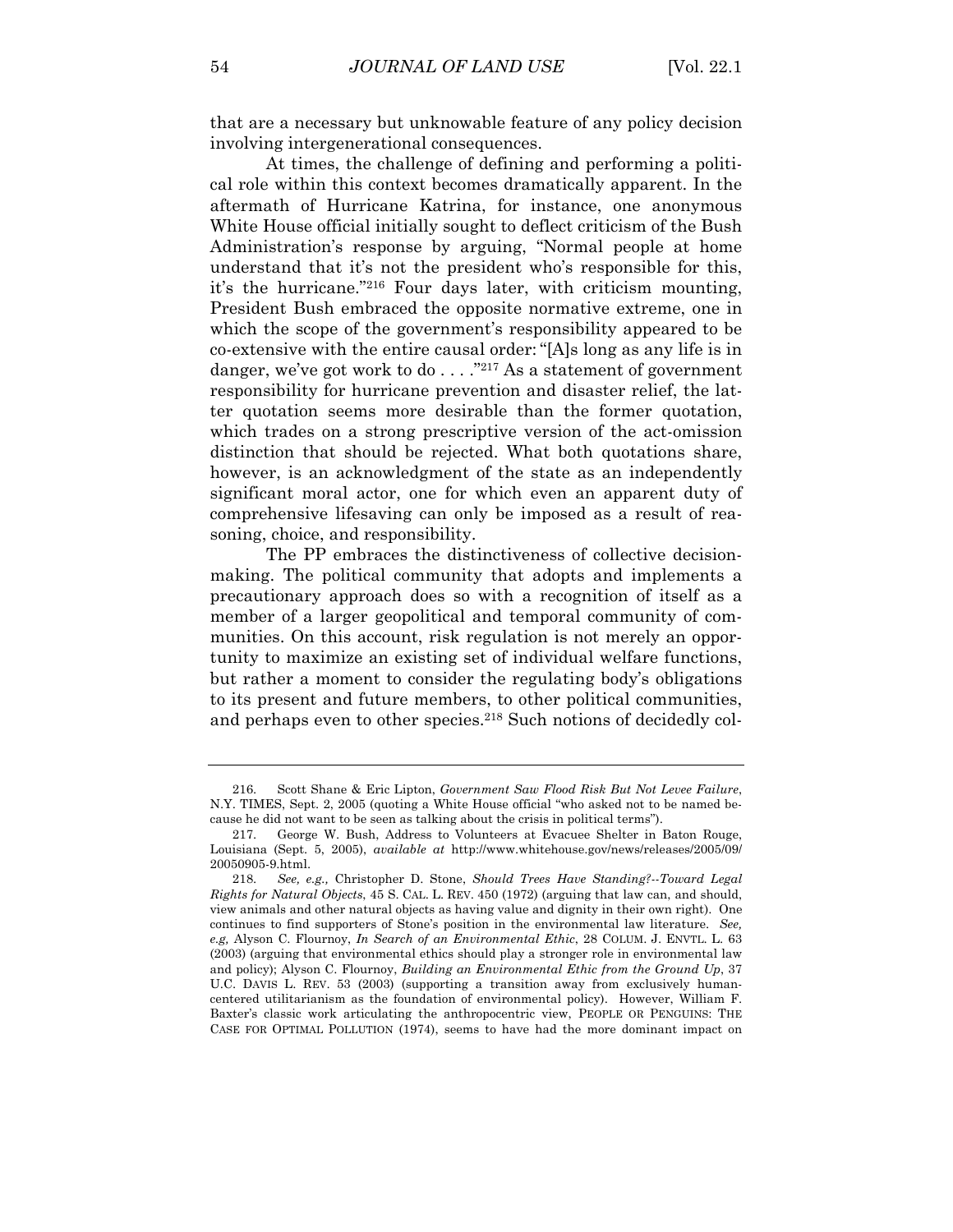lective responsibility are well demonstrated by the original German articulation of the PP, *Vorsorgeprinzip*, which translates literally as "beforehand or prior care and worry" and which includes notions of "caring *for* or looking *after*, fretting or worrying *about* and obtaining provisions, or providing *for*."219 Through these relational constructs, the PP offers a subtle, but constant reminder that the relevant political community's decisions express a collective identity—an identity that the community must in an important and unavoidable sense *own*. 220

Rather than emerge from collective deliberation by a political community, policies adopted under the CBA approach instead are said to "inevitably and predictably" flow from the calculated effects of state action.<sup>221</sup> Even assuming (unrealistically) that adequate knowledge *is* available to perform this ministerial conception of policymaking, it is unclear how CBA's results can retain authority over time, given that the framework implicitly denies the distinctiveness of its own audience. That is, rather than appearing within the CBA framework as responsive—and responsible subjects of moral reasoning, the individuals collectively comprising CBA's political community instead appear as simply part of the furniture of the optimization paradigm, the underlying normativity of which is likely to become increasingly obscure over time. The end result of such a conception may be a form of moral anesthetizing,222 one that occurs at precisely the moment when sensitivity and self-awareness regarding the deep uncertainty, complexity, and normativity of risk regulation are most in need.

This danger of moral anesthetizing seems to represent a problem not only for those who would invest CBA with foundational normative significance, but also for those who regard CBA simply as a decision procedure with practical worth in particular political settings. In Adler and Posner's view, for instance, CBA does not have "bedrock moral status," but instead serves only as a pragmatically useful mechanism for pursuing other values, such as overall well-being, that do have primary moral significance.223 The underlying conceptual

environmental law and scholarship. *See* Barton H. Thompson, Jr., *People or Prairie Chickens: The Uncertain Search for Optimal Biodiversity*, 51 STAN. L. REV. 1127, 1127-28 (1999).

 <sup>219.</sup> S. Boehmer-Christiansen, *The Precautionary Principle in Germany — Enabling Government*, *in* INTERPRETING THE PRECAUTIONARY PRINCIPLE 34, 38 (Timothy O'Riordan & James Cameron eds., 1994) (emphasis added).

 <sup>220.</sup> *Cf.* GUIDO CALABRESI, THE COSTS OF ACCIDENTS: A LEGAL AND ECONOMIC ANALYSIS 23 (1970) ("What we choose [in response to the problem of accidents], whether intentionally or by default, will reflect the economic and moral goals of our society."); CALABRESI & BOBBIT, *supra* note 170, at 17 (noting that societies must inevitably choose who suffers and by how much and that "[i]n this way societies are defined").

<sup>221</sup>*.* Sunstein & Vermeule, *Capital Punishment*, *supra* note 35, at 19.

<sup>222</sup>*. I* am grateful to Bill Eskridge for suggesting this phrase.

 <sup>223.</sup> Adler & Posner, *supra* note 15, at 195.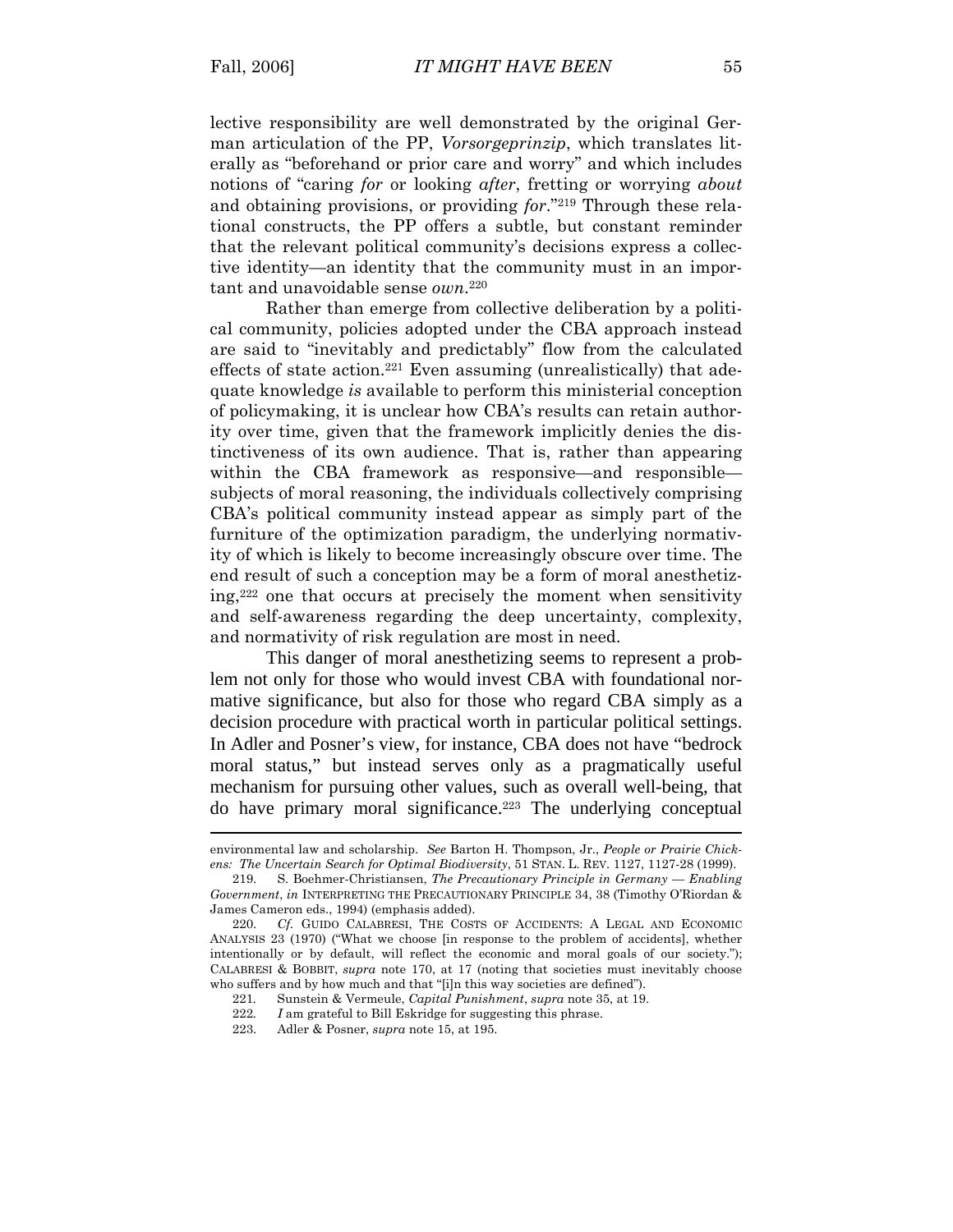problems raised by Gödel's Incompleteness Theroem,<sup>224</sup> however, may haunt even those who defend CBA in this more pragmatic sense. The problem lies in the fact that the formal language of the cost-benefit framework is not only irreducibly incomplete; it also is capable of denying its own incompleteness.225 That is, even as CBA's moderate proponents depict the procedure as an aid to decisionmaking that is to be supplemented by other considerations, CBA implicitly and unavoidably condemns those other considerations as undesirable. Again, the tautological conclusion of the formalized welfarist framework is that subjectivity and fairness *necessarily* derograte from rationality and welfare. It is hard to see how such a framework can remain properly limited to its actual sphere of competency, as CBA's pragmatic defenders would have it, given that the framework offers the seductive possibility of translating all relevant variables into the language of optimization.

#### V. CONCLUSION

This Article has attempted to set out the underappreciated coherence and wisdom of the PP. Still, the problem remains that the PP by itself does not provide adequate substantive guidance as to how its various safety valves should be utilized. Nor does the principle tell us how to implement those safety valves in a manner that is consistent with the simultaneous demands of adaptive expertise and democratic legitimacy. Nor finally does the PP directly grapple with the profound intellectual and practical challenges of squaring a theory of intergenerational responsibility with liberal political theory.226 Development of such important issues will have to await further work.227 For now, it is enough to note that the task will require both humility regarding our powers of prediction and control, and courage regarding our ability to engage in a form of public decisionmaking that conceives of human societies and human generations as collective moral actors with their own agency, responsibility, and history.

The risks of oppression raised by such a collective vision are well known and justly feared. But the consequentialistutilitarianism of CBA has a less-recognized oppressive force of its own: By completely rejecting the distinctiveness of moral agency, CBA leads to a radical erasure of boundaries not only between in-

<sup>224</sup>*. See supra* text accompanying notes 118-119.

<sup>225</sup>*. See supra* text accompanying notes 194-195.

 <sup>226.</sup> *See* Kysar, *Sustainable Development*, *supra* note 41.

 <sup>227.</sup> *See* KYSAR, *supra* note 31.